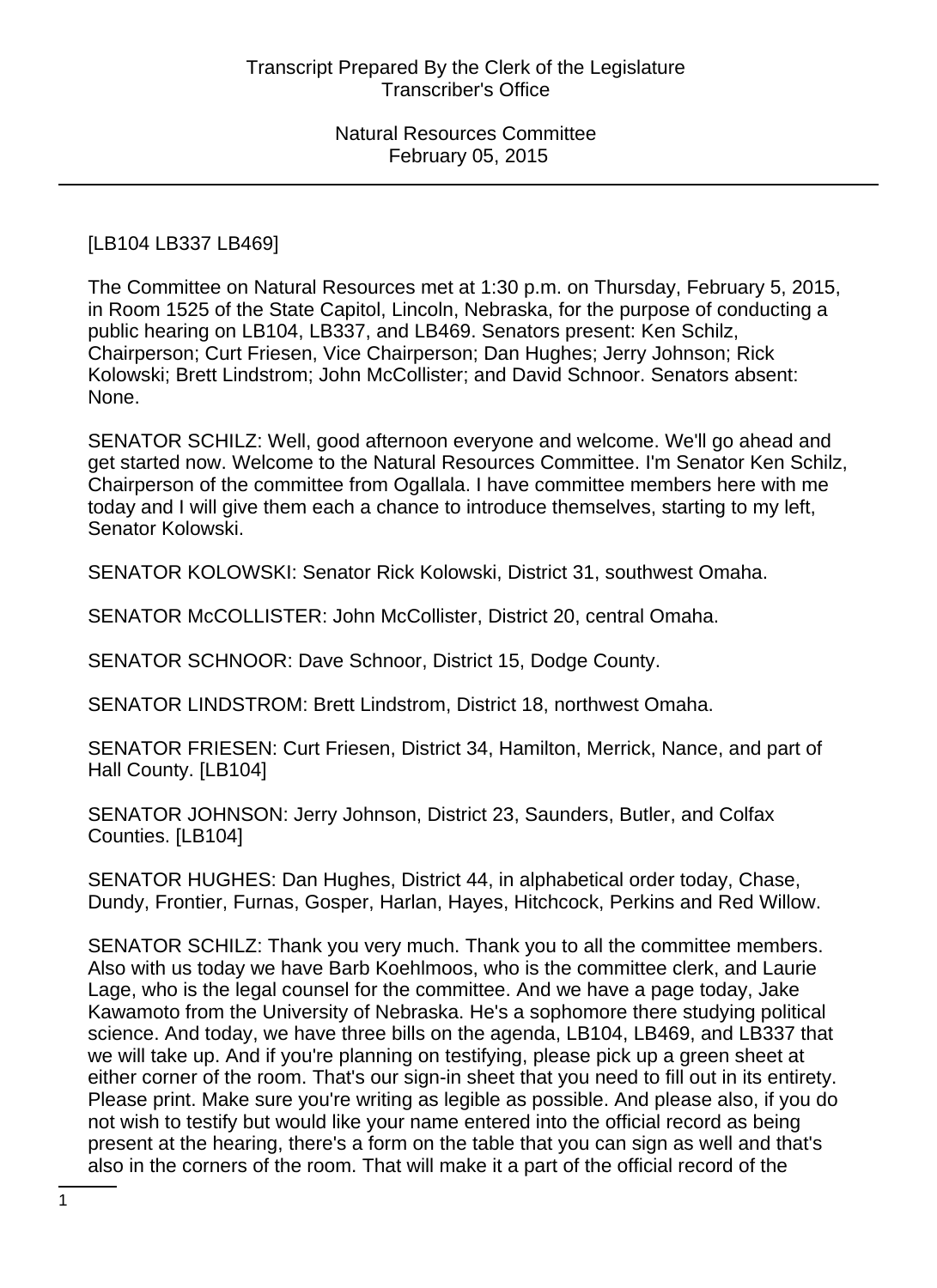# Transcript Prepared By the Clerk of the Legislature Transcriber's Office

Natural Resources Committee February 05, 2015

hearing. Obviously, fill the sign-in sheet, once again, before you testify. Print, and it's important to get it all done in its entirety as I said before. And then when you come up to testify, please give the sign-in sheet to the committee clerk and that will help us make a much more accurate public record. If you do not choose to testify, you may also submit comments in writing and have them read into the official record as well. If you have handouts, please make sure you have 12 copies for the pages to hand out to the committee. And if you don't, get with the page and we will try to accommodate you. And when you come up to testify, please speak clearly in the microphone. Tell us your name. Spell your first and last name even if it's an easy one. Please turn off or turn to silent all cell phones, pagers, or anything else that might make a noise. And please keep your conversations to a minimum or take them into the hallway if you need to. We don't allow any displays of support or opposition to any bills, either vocal or otherwise, and so we would appreciate you if you respect the other testifiers and give them an opportunity to let us know what they're...what to talk about. We do use the light system in the Natural Resources Committee. We give each testifier five minutes. The light will turn on first as green. You'll get four minutes under the green light, then it will turn yellow for a minute, and then at five minutes, the red light will come on and that indicates that we would really like you to sum up and finish your testimony so that others can get up here and give us theirs. So, with that, just to say, if I do stop you it's probably because you forgot to spell your name. So don't worry, it's nothing big...we'll just remind you once in a while. And so with that, we will move to our first bill, LB104, and Senator Krist, welcome to the Natural Resources Committee and it's all yours.

SENATOR KRIST: Thank you, Senator Schilz and members of the Natural Resources Committee. My name is Bob Krist, B-o-b K-r-i-s-t, and I represent the 10th Legislative District in northwest Omaha along with north central portions of Douglas County, which includes the city of Bennington. I appear before you today in introduction and support of LB104. This might be one of the simplest ones you hear all year, I hope. The purpose of this legislation is rather simple. It's to allow the utilities to give notice of disconnection by electronic mail if the customer has selected to receive billings or notification by electronic mail. So, it is a choice. In today's age of electronic billing, this change makes perfect sense to those individuals who are using and receiving notifications in their billing by e-mail, or they're paying their bills on-line, or have them automatically paid. Directly following me will be Juli Comstock with OPPD. She can provide additional details with legislation, but I want to tell you a quick story. They came to me with this as lobbyists do and said, hey, would you carry this bill? And as they told me more about it, I said, you couldn't have picked a more perfect person to do this. Many of you know we built a house. We lived in an apartment building while we were building the house, so at one point, I had three electrical hookups for my property. I had an apartment, I had a temp for the building, and then when the house was finished, it went permanent. So, I called up OPPD and said, I can cut off my temporary in my apartment. The short version of the story is, we're done. I get cut off completely. (Laughter) Now, I have enough money in my account so that things are paid automatically and I don't look at it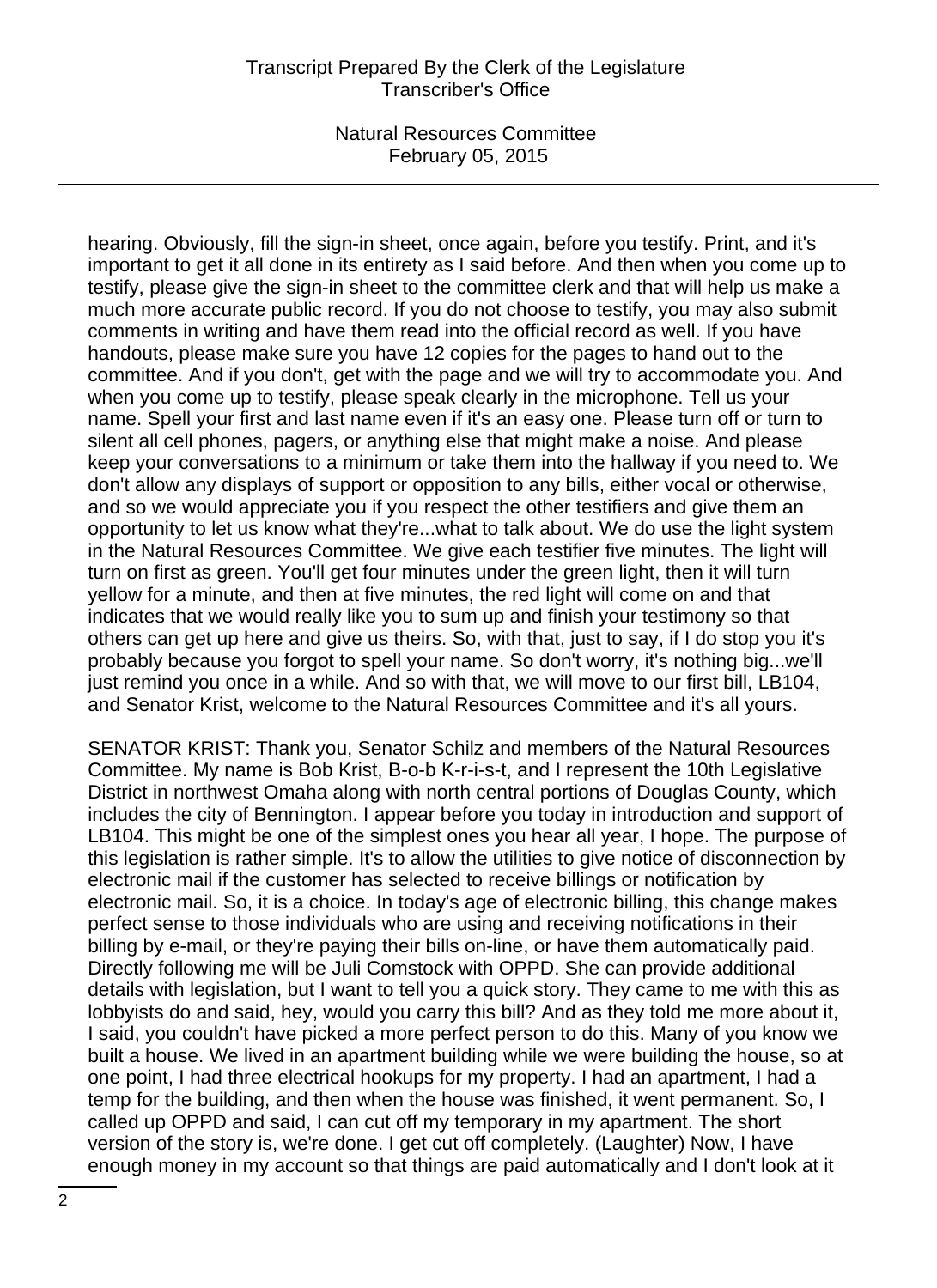every month. The second month I looked at this thing and said...as I saw this piece of mail that I hadn't seen the month before, my disconnect notice was in. So for three months it hadn't been coming out of my account because even though my power was coming in, my bill wasn't and it wasn't being taken out automatically. I contend that I look at my e-mail daily, as you all do. This is a good fix. It's a good fix for everybody. It's going to save postage and it's going to make sure that people who do business on-line are notified in a timely manner. With that, Chair, I would respectfully say, I can't stay around for closing. I'd rather stay here than go to Judiciary, but I have to go to Judiciary. (Laughter) [LB104]

SENATOR SCHILZ: Well, we appreciate the sentiment and thank you, Senator Krist. We will survive without you, I'm sure. Thank you very much. Any questions for...? Senator McCollister. [LB104]

SENATOR McCOLLISTER: We won't hold you here too long, Senator. Just to follow up on your story, they never cut you out of service. They never cut off your power, correct? [LB104]

SENATOR KRIST: No, correct. [LB104]

SENATOR McCOLLISTER: Okay. But if you had been just a regular customer and not paying your bill and you had given the utility permission to send electronic mail, I would prefer that before they cut you off that they perhaps use both forms of communication. I don't think that should relieve the utility of sending a written bill in the event of a turnoff notice. [LB104]

SENATOR KRIST: My comment would be...at least in our house, there's more attention paid to the e-mail than it is to the actual piece of mail that arrives. But I see your point and I think that Juli can probably address how that might be done in tandem. I would elect to have it done electronically, only some people may not be, so your point is well taken. [LB104]

SENATOR McCOLLISTER: I understand your situation, but there's a...every utility has a protocol procedure that they follow before they can turn somebody off. [LB104]

SENATOR KRIST: Correct. [LB104]

SENATOR McCOLLISTER: And, you know, it's...you know, I'm sure it includes a couple mailings, maybe even some phone calls. Electronic mail could certainly be added to the list, but it's...I understand there's a convenience factor and an expense factor that would benefit both the customer and the utility. [LB104]

SENATOR KRIST: The hardest part for me was paying four months at one time. That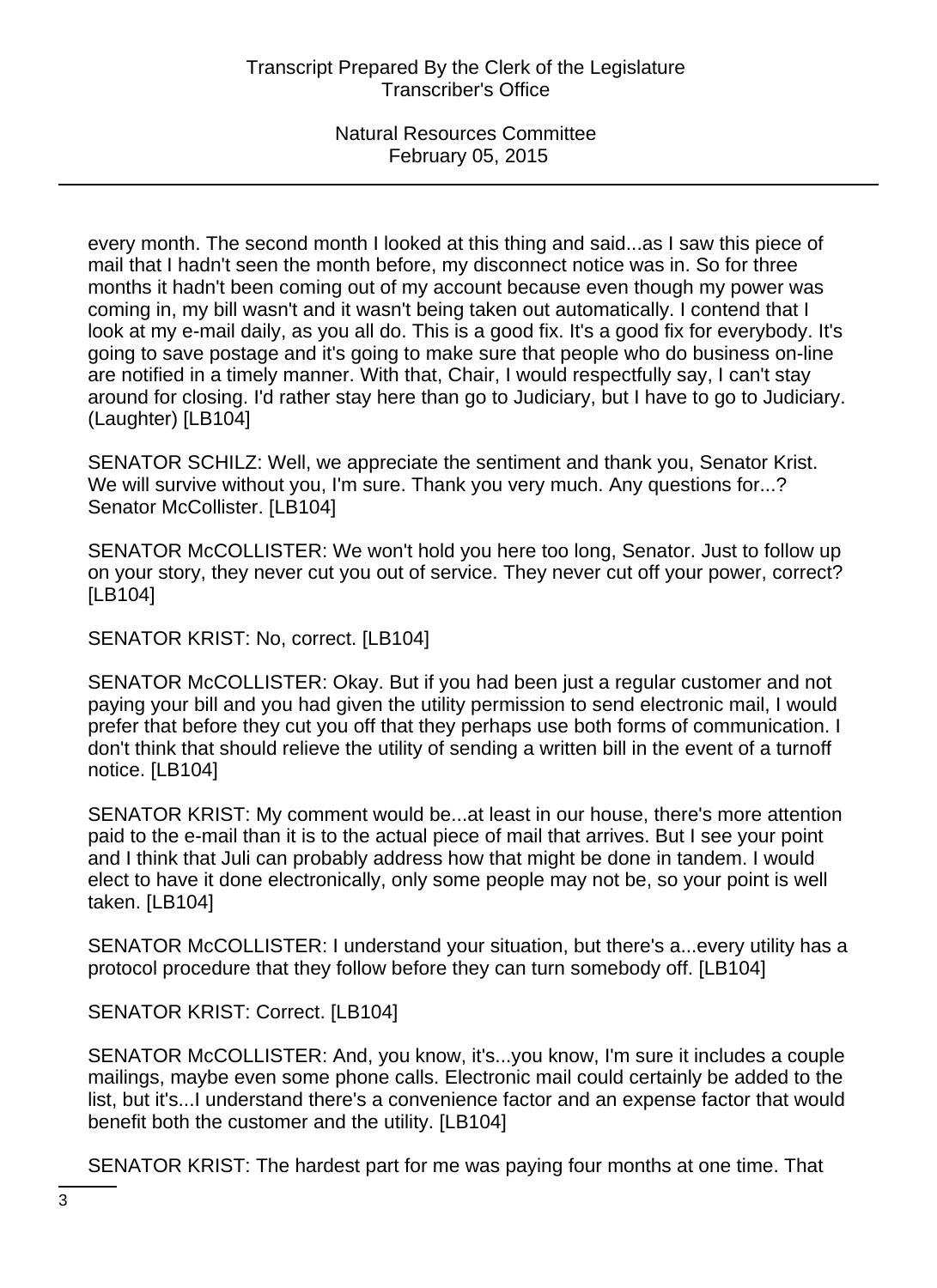hurt. (Laughter) [LB104]

SENATOR McCOLLISTER: And exceeded your legislative salary? [LB104]

SENATOR KRIST: Exactly. Well, that didn't take much. (Laughter) Thank you, gentlemen and ladies. [LB104]

SENATOR SCHILZ: Any other questions? Seeing none, thank you, Senator Krist. [LB104]

SENATOR KRIST: Thank you, sir. [LB104]

SENATOR SCHILZ: Now, we will take proponents for LB104. Welcome to the Natural Resources Committee. [LB104]

JULI COMSTOCK: Thank you. [LB104]

SENATOR SCHILZ: You're welcome to go ahead whenever you like. [LB104]

JULI COMSTOCK: (Exhibit 1) Good afternoon, Chairman Schilz, members of the Natural Resources Committee. My name is Juli Comstock. J-u-l-i C-o-m-s-t-o-c-k and I'm the division manager of customer service operations at the Omaha Public Power District where I have the responsibility for meter reading, billing, collections, and customer service, as well as the technology that supports our interactions with our customers. I'm here today to testify in support of LB104. In the age of the smartphone as the consumers' primary mode of communication and managing finances, a growing number of consumers have come to rely upon and expect electronic notifications and correspondence from their service providers. Customers who have chosen to pay their monthly utility bills, have them delivered electronically, have also come to expect the utility to notify them electronically of a pending disconnect of electric service for nonpayment. Based on the current language of the state statute, Section 70-1605, utilities are currently required to provide the notice to discontinue service by first-class mail, or in person, seven business days prior to disconnection. OPPD continues to send the disconnect notice by first-class mail for all customers, even those that are on paperless billing, due to the statute. However, customers' reliance upon electronic communication may not process their mail in a timely manner which can result in the disconnection of electric service and the resulting reconnection fees. Customers are becoming more accustomed to being able to select what and how they communicate with their service providers. For example, if you do on-line banking, you likely have the option when you sign into your account to establish what types of alerts and notifications you want. Discover allows you to pick an amount that you want. If you see a charge on your bill, you could get a text to tell you that you have this charge and then you can take immediate action. You have the choice to say you want it by e-mail, by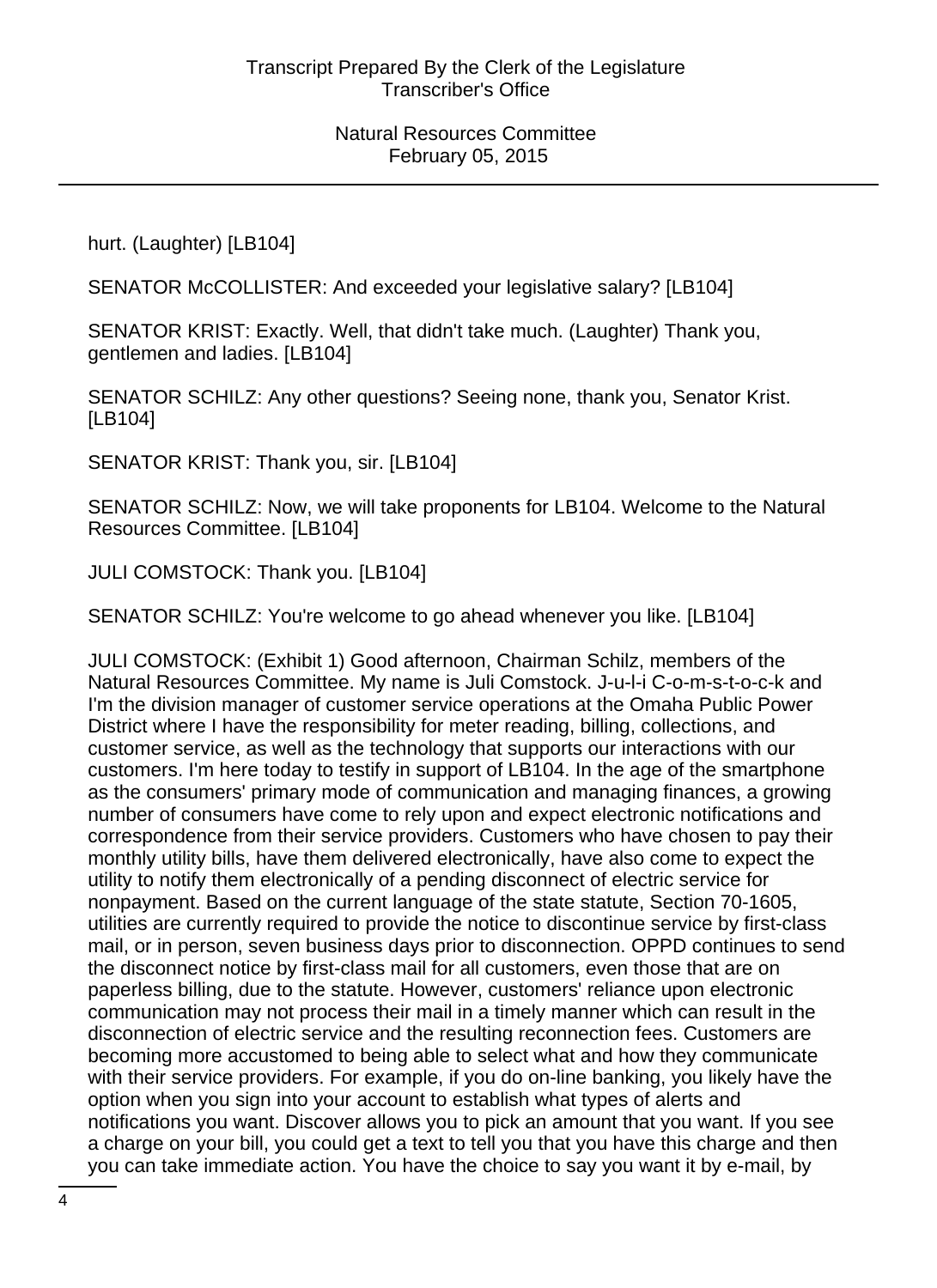text, or by a phone message. Utilities are beginning to offer similar types of notifications and alerts. And as we continue to improve this technology we have available to help us communicate with our customers, it's important the statute be updated to allow notification options that reflect current customer expectations. So this is how it would work. The electronic notifications will result in the customer receiving the notification the day the disconnect notice is generated in our system, allowing them the full benefit of the seven business days that the state statute allows between the generation of the notice and the due date. The notification of the pending disconnect for nonpayment is intended to prompt the customer to pay or to contact us in order to make payment arrangements prior to the field action occurring on the service. In the event that the customer is unable to pay their disconnect notice amount, our customer service reps will be available to work with customers to extend their due dates or determine an acceptable payment arrangement to avoid the disconnection of their service. If they do not have the funds available, then we will continue to refer them to 211 which is our United Way process to find the available energy assistance funds. In summary, providing timely real-time notifications to consumers that opt to receive electronic notification increases the likelihood of payment to avoid the disconnection of service. Allowing the disconnect notice to be delivered electronically reduces print and mail costs for the utility while it increases customer satisfaction by providing the customer with more timely notification in the communications channel of their choice. [LB104]

SENATOR SCHILZ: Thank you. Any questions? Senator Johnson. [LB104]

SENATOR JOHNSON: Thank you, Senator. And thank you for coming in. I think it's a good move. Just a couple of questions. One is, what percentage of your customers now would automatically be under this electronic plan? [LB104]

JULI COMSTOCK: They would opt to do it, so right now, we have 10 percent of our customers on paperless bills. They choose to be on paperless bills, they would choose to get their disconnect notice electronically also. [LB104]

SENATOR JOHNSON: So there is...there will be a second process then for...to include this. Does this go out to everybody then in case somebody would decide now to go electronic on everything? [LB104]

JULI COMSTOCK: It would be an option that they're given either through our customer or call center reps, or if they sign on to their MyAccount on-line at OPPD.com, we'll have a preference setter where they establish how they want to be notified and if they want paper bills, electronic bills, or electronic or paper disconnect notices. [LB104]

SENATOR JOHNSON: Okay. Thank you. [LB104]

SENATOR SCHILZ: Thank you, Senator Johnson. Senator McCollister. [LB104]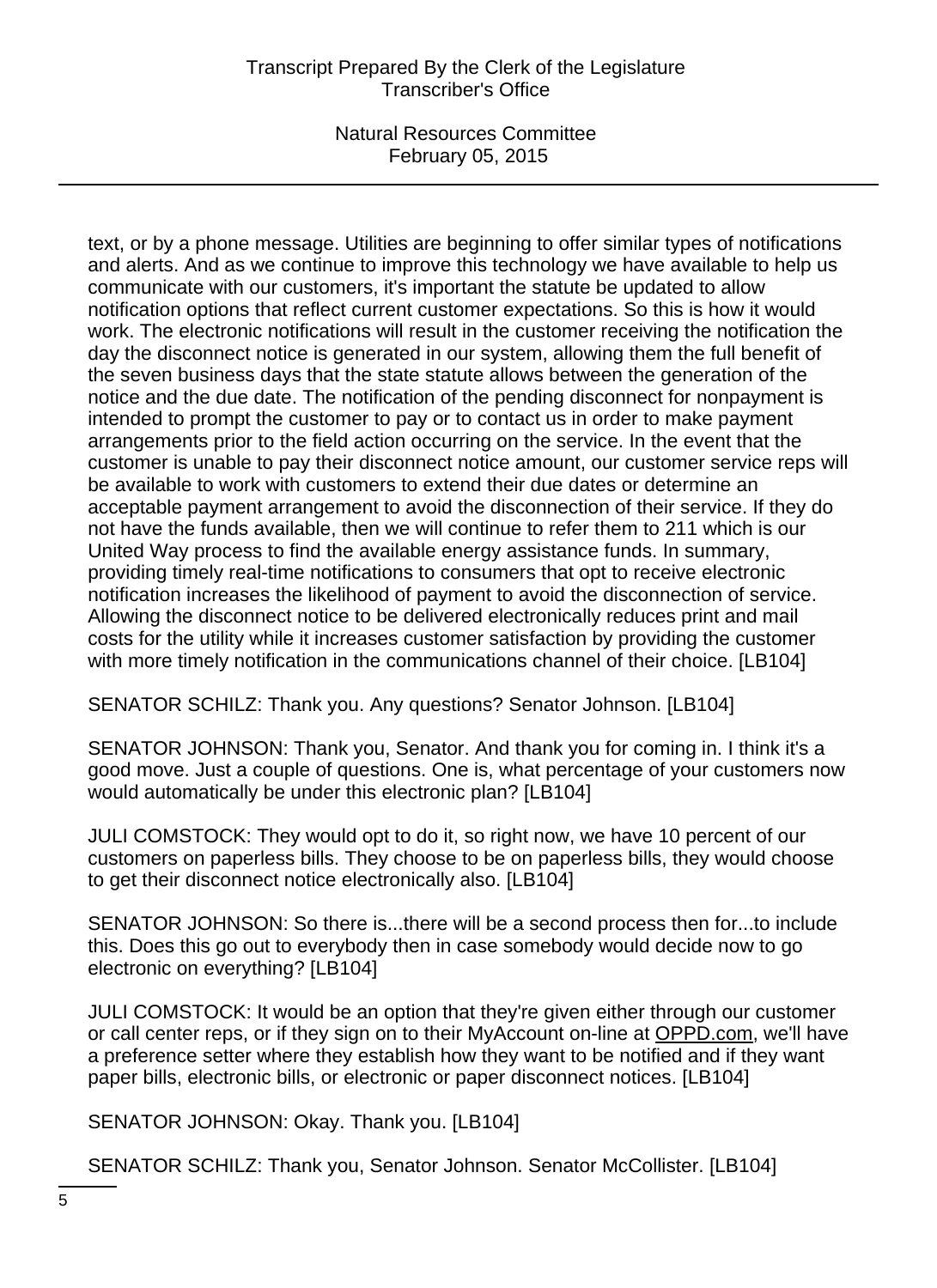SENATOR McCOLLISTER: Thank you, Mr. Chairman. I think this is a good proposition. However, I don't think that if a customer elects to go electronic, that should relieve you of the obligation of also sending a first-class letter. So it's not either-or, it's both. If that's not in the bill, I think we need to make an amendment. Now, you send a...automatically send a first-class notice now, do you not? [LB104]

JULI COMSTOCK: We do. [LB104]

SENATOR McCOLLISTER: And that's a matter of protocol. [LB104]

JULI COMSTOCK: Correct, and we... [LB104]

SENATOR McCOLLISTER: And you may not send just one. How many months do you go before you cut somebody off? [LB104]

JULI COMSTOCK: It depends on the season of the year, obviously, higher bills. Can we have higher amounts that we're going after in the field, but typically we're not going out to the field unless it's over two or two hundred and fifty dollars. It all depends on the risk associated with the account. [LB104]

SENATOR McCOLLISTER: I would presume there's another protocol based on temperature. [LB104]

JULI COMSTOCK: True. [LB104]

SENATOR McCOLLISTER: That you don't cut off, what, below 20? [LB104]

JULI COMSTOCK: Yes, we're not cutting today. [LB104]

SENATOR McCOLLISTER: So, I would suggest that we modify the bill such that it doesn't relieve you of the obligation to send out a first-class bill before you cut somebody off. [LB104]

SENATOR SCHILZ: Thank you, Senator McCollister. Any other questions? Senator Schnoor. [LB104]

SENATOR SCHNOOR: Thanks, Juli. I would assume you have heard every excuse known to man about why their bill didn't get paid. [LB104]

JULI COMSTOCK: Our call center reps have. [LB104]

SENATOR SCHNOOR: What's that? [LB104]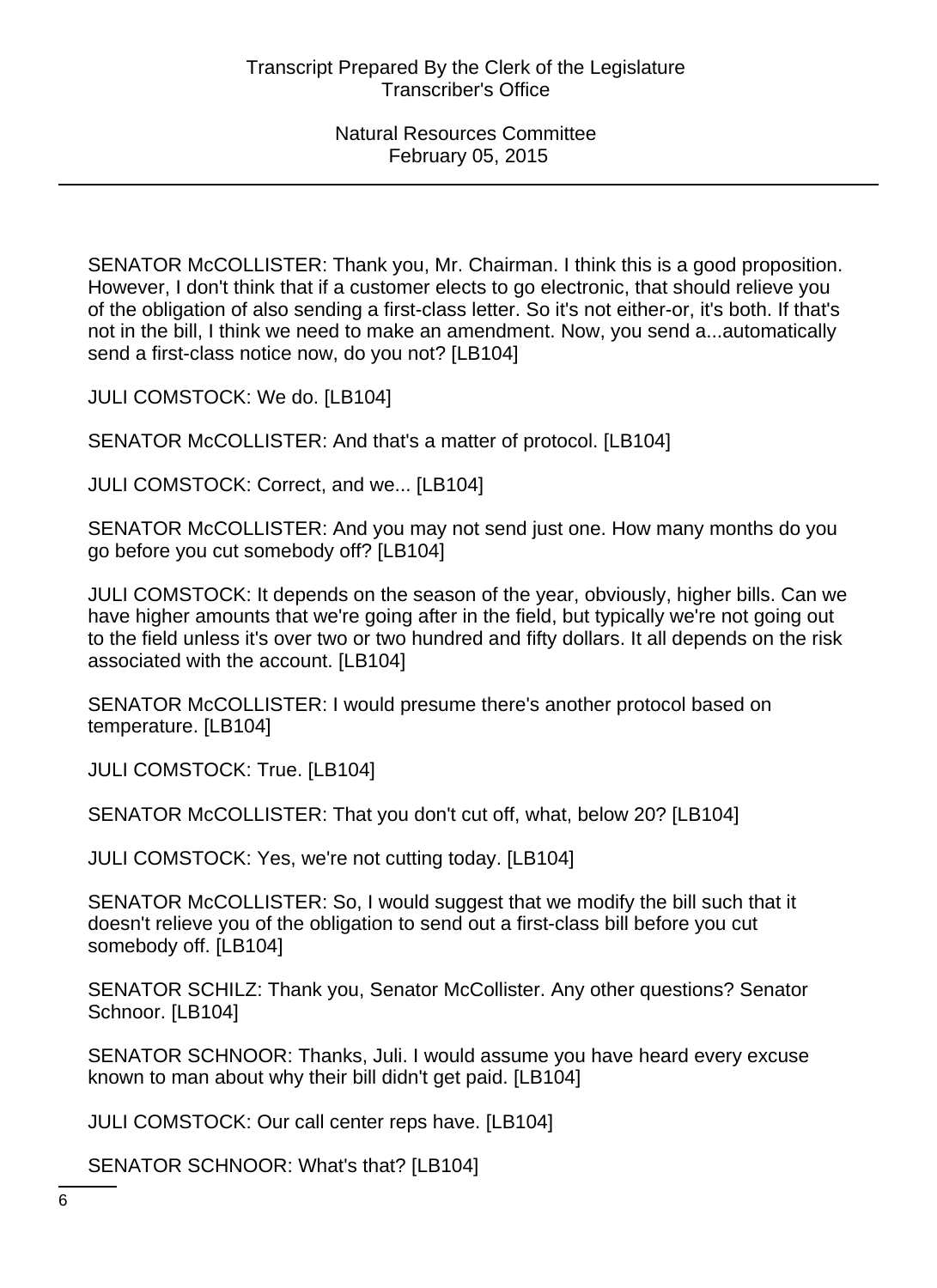JULI COMSTOCK: Our call center reps have, I'm sure. [LB104]

SENATOR SCHNOOR: Okay. You would probably agree that some people say, well, I never got the letter, and whether that happened or not, you'll never know. But even if this is implemented, and I'm not disagreeing with it at all, even if this is implemented, it's not going to...it will help mitigate the problem, but the problem is still not going to go away. People...they'll come up with some kind of excuse. [LB104]

JULI COMSTOCK: They may, yes. [LB104]

SENATOR SCHNOOR: Okay. But...so, I would have to agree with Senator McCollister that...you know, also using first-class mail and this, you've given them...you've done everything that you can from your standpoint to make sure they're notified that you're going to shut the power off. So, would...you think that...would you agree with that or not? [LB104]

JULI COMSTOCK: Well, I think the challenge is the customers that have one electronic tend to ignore their bills. Most of their paper bills are...paper mailed today is marketing and gets set aside. [LB104]

SENATOR SCHNOOR: True. Yeah, there's no doubt. [LB104]

JULI COMSTOCK: So, I guess we can offer potentially maybe two ways of notifying them if they wanted to be notified by text and e-mail or, you know, maybe you offer two electronic modes. I think the nice thing about the electronic modes is that there's also the ability to tell if it was delivered. Telephone calls we can tell if it was left on an answering machine, that type of thing. So we do get some type of electronic indication back on the electronic... [LB104]

SENATOR SCHNOOR: Okay. Yeah, good point. [LB104]

JULI COMSTOCK: ...that you don't really have with the mail. [LB104]

SENATOR SCHNOOR: Okay. Thank you. [LB104]

SENATOR SCHILZ: Thank you, Senator Schnoor. Senator Hughes. [LB104]

SENATOR HUGHES: Thank you, Mr. Chairman. Juli, has OPPD developed any kind of protocol, if this would pass, that steps that you would...step by step that you would perform? [LB104]

JULI COMSTOCK: We are researching the options for a preference center that where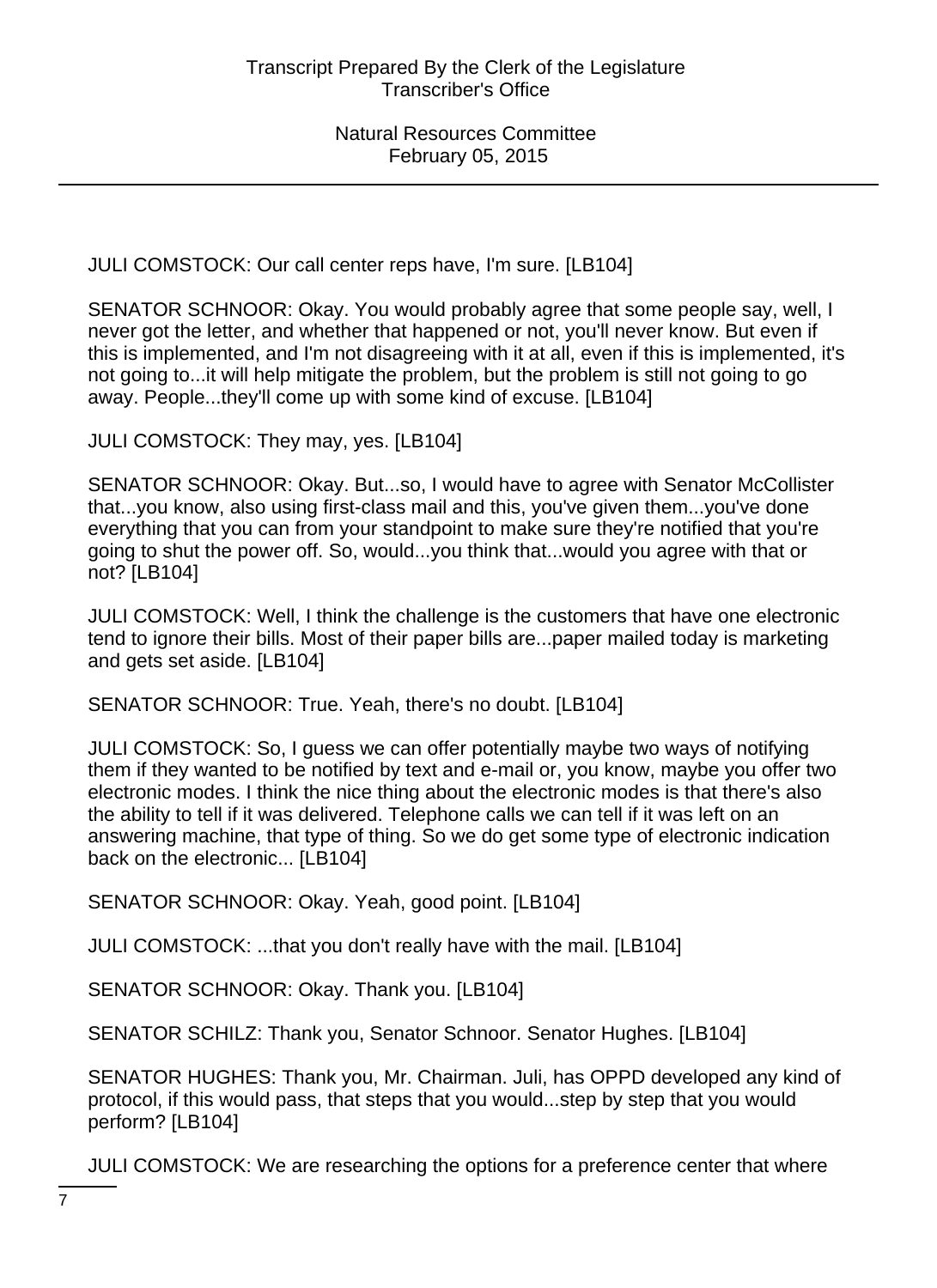the customer would go in and allow it. But the intention would be, they have the choice. They are prompted to sign up for whichever mechanism that they want, but it's always going to default to the traditional paper. [LB104]

SENATOR HUGHES: I guess my question was, if I was delinquent and you sent me an e-mail seven days prior to disconnect, is that the only e-mail I would see or would you send me an e-mail every day for seven days? [LB104]

JULI COMSTOCK: We would...what we want to do is do more notification so that as...today, if you get to two days before we're ready to go out in the field, we're typically sending a telephone message out. So they get the disconnect notice and then they would get a notification at the point we're ready to send it to the field. So it's hit the due date and we still haven't received the payment, then we would notify them again that it is available for disconnection on our field activities. [LB104]

SENATOR HUGHES: Thank you. [LB104]

SENATOR SCHILZ: Senator Friesen. [LB104]

SENATOR FRIESEN: So could you clarify the process that happens now? I mean, if somebody is delinquent in their bill, you send out a first-class letter, but in the end you have no indication whatsoever that they've opened that letter or received it. Is that correct? [LB104]

JULI COMSTOCK: Correct. So... [LB104]

SENATOR FRIESEN: So...go ahead. [LB104]

JULI COMSTOCK: Well, we send our disconnect notices typically go out with the paper bill once they haven't paid the bill by their due date. When it comes around for the next month's bill, it assesses it, how much it owes, and if it qualifies to get a disconnect notice. If it does, that disconnect notice prints and goes with the mailed bill. If they're on electronic payment or electronic billing so they've said they want paperless billing, it gets assessed in the same way at the same time that the electronic bill is generated, but we generate a printed disconnect notice for those customers and that's what they're getting in their mail from OPPD, they're not necessarily opening. So did that answer? [LB104]

SENATOR FRIESEN: So, it's not a registered letter to where they have to acknowledge receipt of it? [LB104]

JULI COMSTOCK: It is not. [LB104]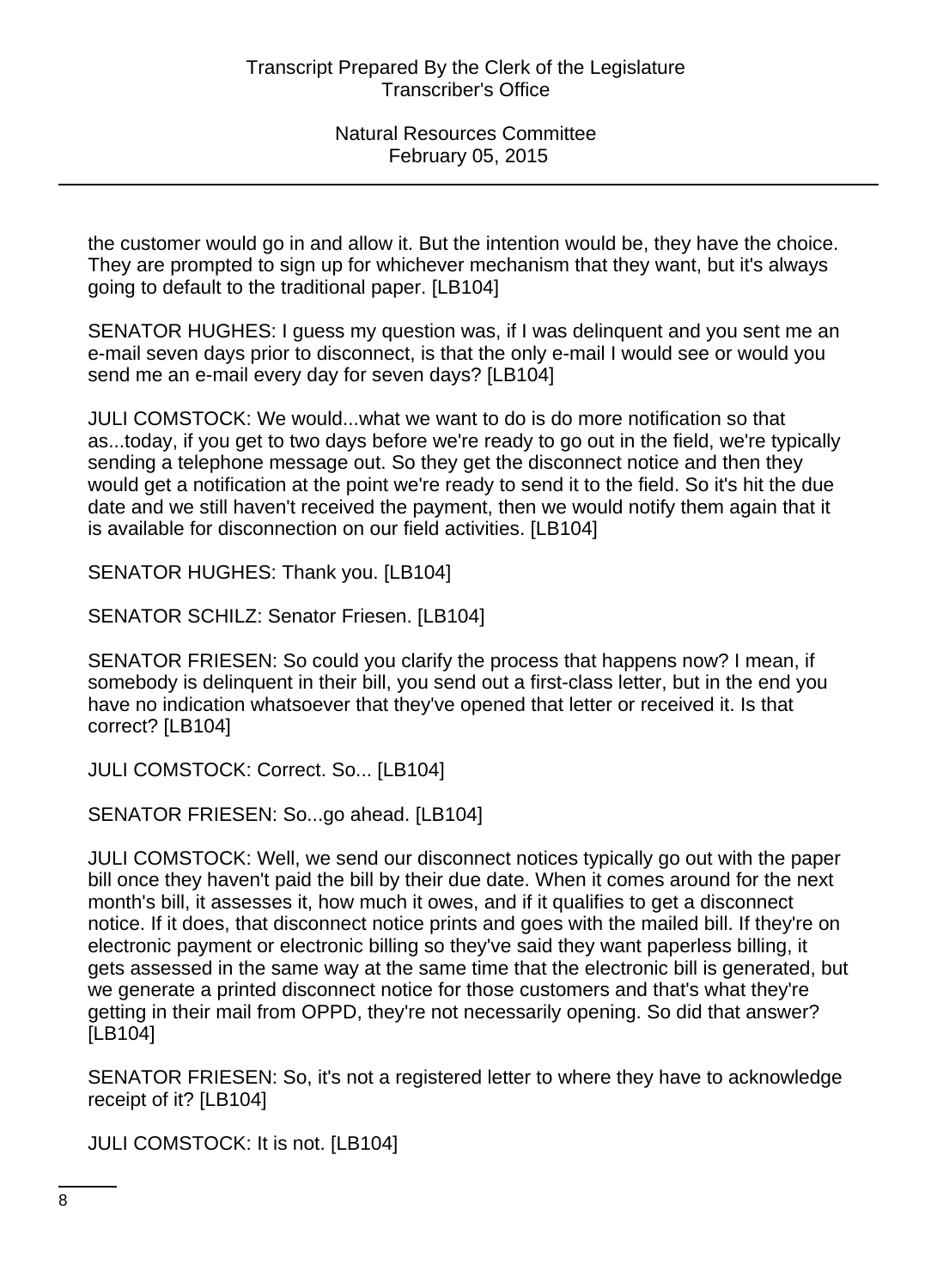SENATOR FRIESEN: So, down the road in using the electronic protocol, you could have a read-receipt type notification that they have seen the e-mail so you would actually have a notification that they've received it. [LB104]

JULI COMSTOCK: I would believe we would. We had for the low-income...those that were on energy assistance, there used to be verbiage that we had to send their disconnect notices by certified mail and we found that they weren't going to pick those up either. So that language got changed a few years back. [LB104]

SENATOR FRIESEN: So actually, you would say that the electronic delivery, you would be assured that that customer actually received it versus the first-class mail, there would be no way of knowing. [LB104]

JULI COMSTOCK: It's more likely that they're receiving it electronically. [LB104]

SENATOR FRIESEN: Okay. Thank you. [LB104]

SENATOR SCHILZ: Thank you, Senator Friesen. Senator McCollister. [LB104]

SENATOR McCOLLISTER: I would be grateful, thank you, Mr. Chairman, to see your protocol because I know you have one and I would venture to say that you hardly ever cut somebody off after the first month. That would be a rare occurrence, would it not? [LB104]

JULI COMSTOCK: It would. It would be a rare occurrence. There would be a risk factor associated with that customer that would prompt. [LB104]

SENATOR McCOLLISTER: Well, and when you reconnect somebody after you've disconnected for nonpayment, isn't there a fee associated with that that's fairly onerous? [LB104]

JULI COMSTOCK: Yes, they have to pay \$75 to get reconnected. [LB104]

SENATOR McCOLLISTER: Yeah, so that's why I'm anxious to say that electronic mail is great and it's another great form of communication, but, you know, it is such a painful thing for a customer to lose service and pay for resuming service that we should continue at least the first-class letters in addition to the other forms of communication. [LB104]

SENATOR SCHILZ: Thank you, Senator McCollister. Any other...Senator Hughes. [LB104]

SENATOR HUGHES: One last question. Thank you, Mr. Chairman. What percentage of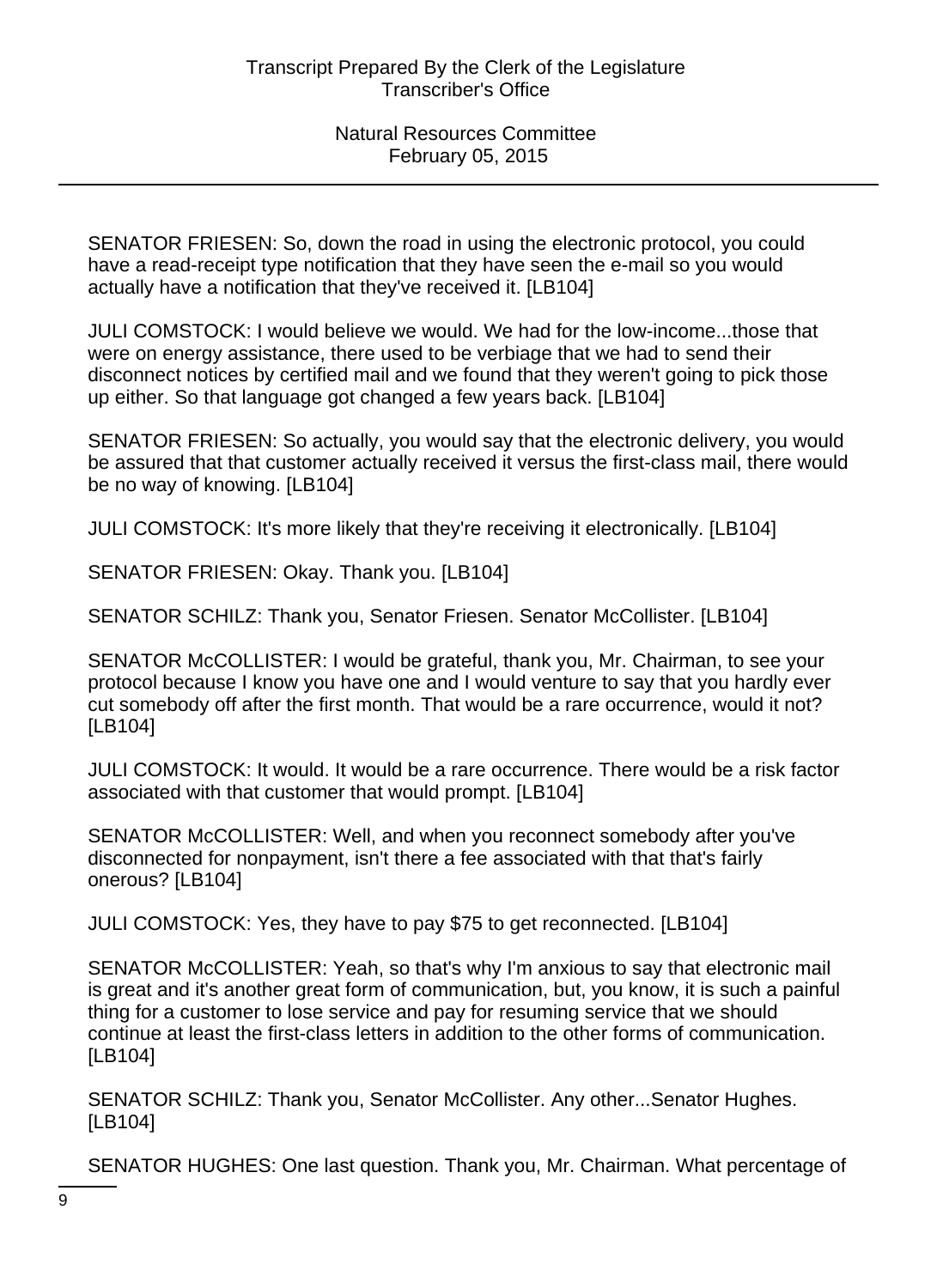your clients now are paperless and what are still going out paper do you have? [LB104]

JULI COMSTOCK: We have about 10 percent that are on our paper list. [LB104]

SENATOR HUGHES: Okay. [LB104]

JULI COMSTOCK: And the remainder would be getting a paper. [LB104]

SENATOR HUGHES: So any speculation in your group of how many of that 10 percent may be issued a disconnect notice within any given year? [LB104]

JULI COMSTOCK: Overall, we have about 20 percent of our customers that receive disconnect notices, at least one disconnect notice a year. So that would be about 2 percent that are electronic and potentially getting a disconnect notice, 2 percent of our total customers. [LB104]

SENATOR HUGHES: Okay. Thank you. [LB104]

SENATOR SCHILZ: Thank you, Senator Hughes. Any other questions? I've just got one little question for you. You said about 10 percent of the folks are getting the electronic notification or electronic billing now. What has been the trend of that over time? Do you see that growing here? [LB104]

JULI COMSTOCK: We do see it growing. We have about 70 percent of our customers now are paying us through some electronic means. And we just have not heavily marketed or pursued the paperless. So we really want to get customers to migrate to that. It's cheaper and it's more efficient and effective for everybody and more convenient. [LB104]

SENATOR SCHILZ: Sure. And then one follow up that you may or may not know the answer. Do you have any sort of speculation of how much, today, if this were possible, how much you would save in paper and stamps? [LB104]

JULI COMSTOCK: I want to say if a...it's millions, it's multimillion if we had all the people that were paying electronically on electronic bill statements as well. [LB104]

SENATOR SCHILZ: And that's as it stands today with that 10 percent. Okay. Great. Thank you very much. Any other questions? Seeing none, thank you for your testimony. Further proponents for LB104? Good afternoon. [LB104]

KRISTEN GOTTSCHALK: Good afternoon, Senator Schilz and members of the Natural Resources Committee. My name is Kristen Gottschalk, K-r-i-s-t-e-n G-o-t-t-s-c-h-a-l-k. I'm the government relations director and registered lobbyist for the Nebraska Rural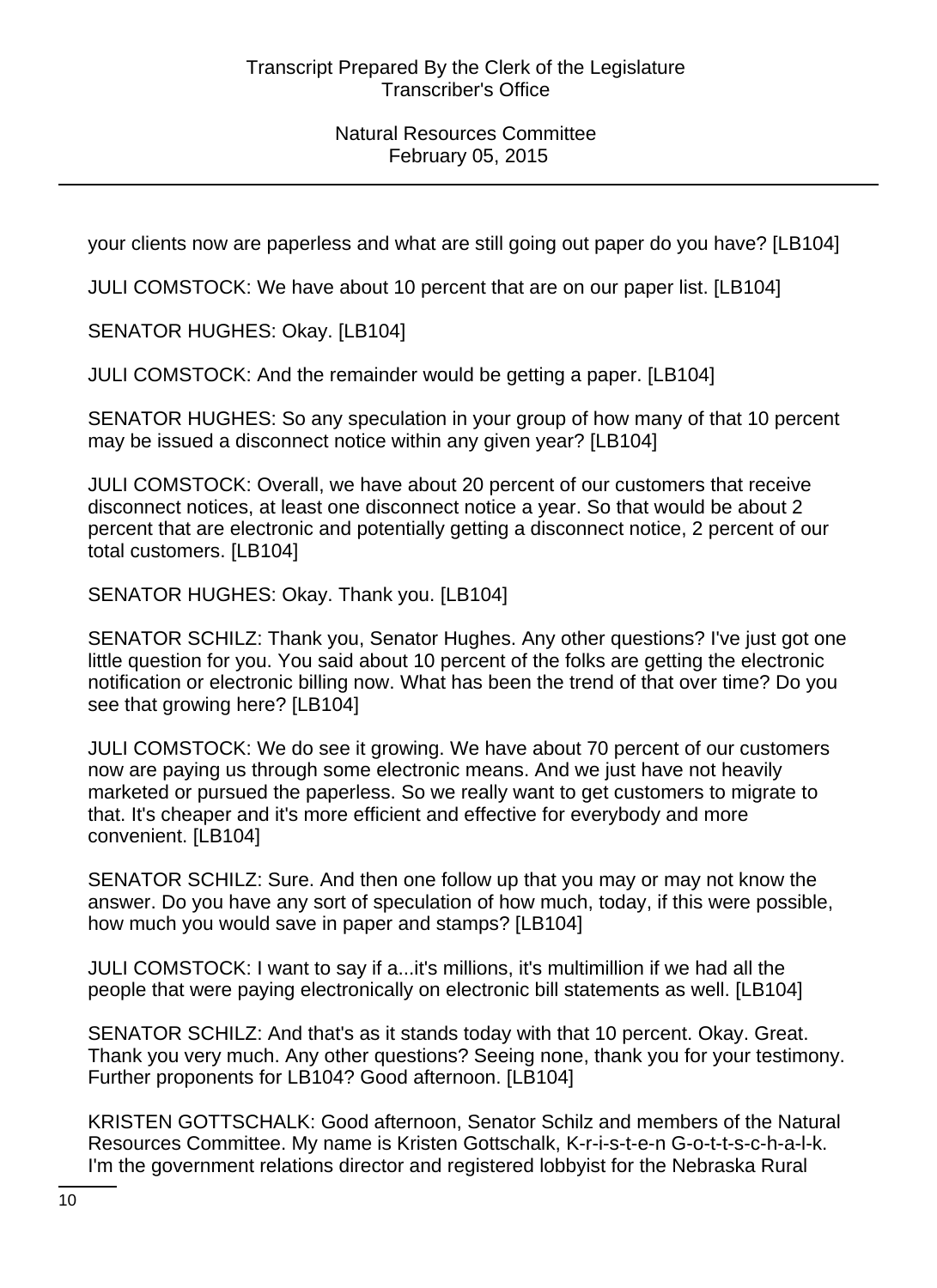Electric Association. I'm also testifying here today on behalf of the Nebraska Power Association, which represents all of the utilities in the state of Nebraska. It's approximately 167 utilities, public power districts, public power and irrigation districts, municipal systems, and joint agencies. So it's a broad spectrum. And I can't add much more in detail to my testimony from what the previous testifier provided, but we did want to be on record today in supporting LB104 and the ability to give our consumers notice in the format that they're most comfortable with. And that would be if they select to receive their bills and pay their bills on-line that we would also be able to provide any form of disconnect notice in that format as well. [LB104]

SENATOR SCHILZ: Great. Thank you, Ms. Gottschalk. Any questions? Senator Johnson. [LB104]

SENATOR JOHNSON: An IT question. If you send this disconnect notice out, what's the subject? Is it, important notice, might it be that, might it be disconnect notice, and this person says, oh, I'm not going to open that one up. (Laughter) [LB104]

KRISTEN GOTTSCHALK: Well, and that could be as well, Senator Johnson, because, you know, the current statute says that the notice has to have a conspicuous reference as to the content. So we would be required to put some kind of notice in the subject line, my understanding of the way it's drafted. [LB104]

SENATOR JOHNSON: Okay. [LB104]

SENATOR SCHILZ: Thank you, Senator Johnson. Any other questions for Ms. Gottschalk? Seeing none, thank you for your testimony. Further proponents for LB104? Good afternoon and welcome. [LB104]

RICK KUBAT: Good afternoon, Senator Schilz and members of the Natural Resources Committee. My name is Rick Kubat, R-i-c-k K-u-b-a-t, here on behalf of the Metropolitan Utilities District of Omaha in support of LB104. We're certainly appreciative of Senator Krist bringing this bill. Currently, MUD has approximately 230,000 monthly customer billings for natural gas and water services. Our postage fees are significant. We're not as high as OPPD in terms of how many folks receive notification by electronic means. Right now, we estimate it at about 3 percent or 6,000 folks getting their bills by electronic means. We believe that the cost savings of this measure over time could be significant for us and appreciate Senator Krist bringing this type of legislation. [LB104]

SENATOR SCHILZ: Thank you, Mr. Kubat. Any questions? Seeing none. [LB104]

RICK KUBAT: Thank you. [LB104]

SENATOR SCHILZ: (Exhibits 2 and 3) Thank you. Have a good day. Further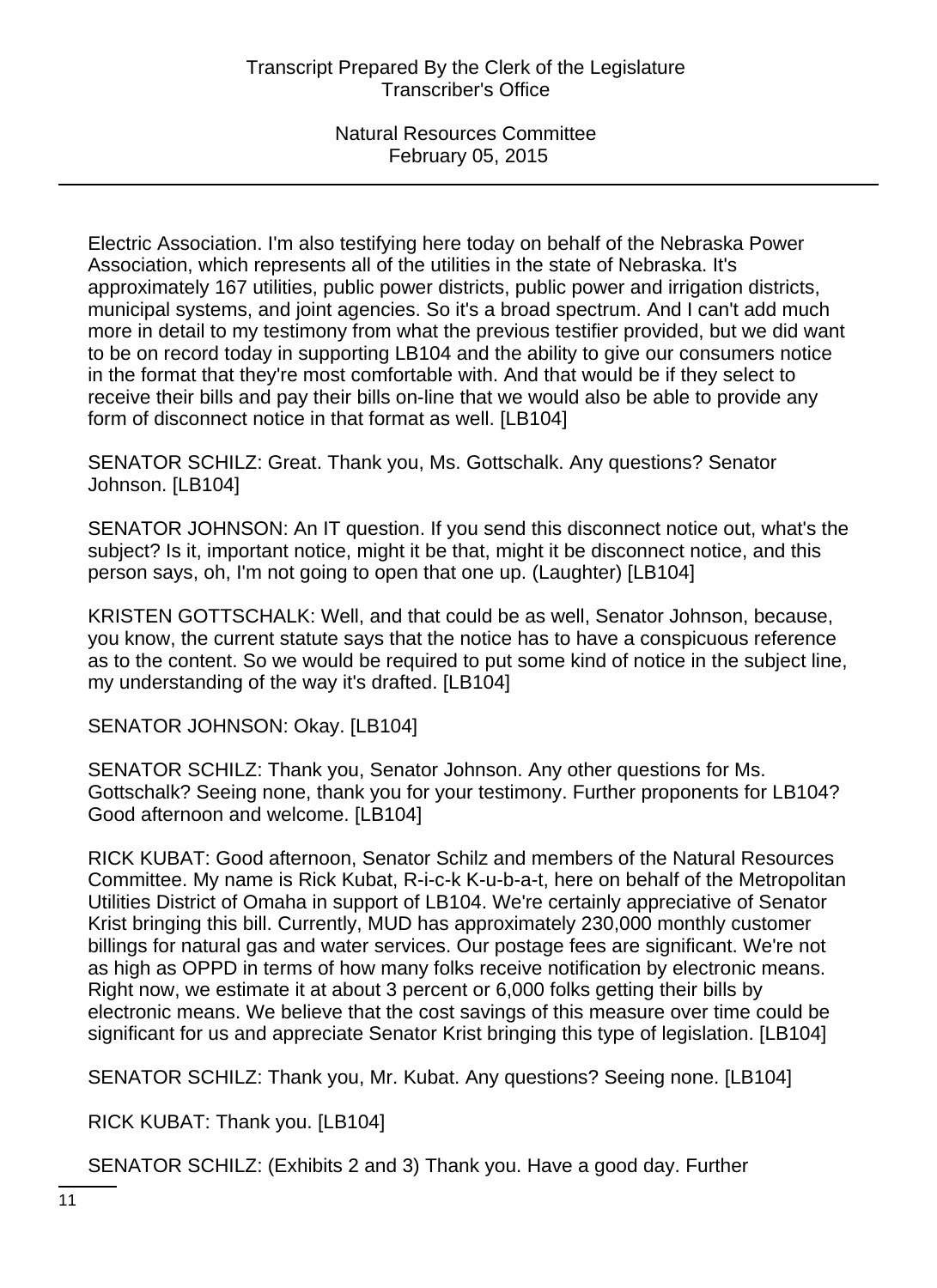proponents for LB104? Seeing...okay, we have a couple of letters today: Lynn Rex from the League of Municipalities and Pamela Bonrud from Northwestern Energy in support of LB104. Any other proponents? Seeing none. Any opponents for LB104? Opponents? Seeing none. Anybody in the neutral capacity? Seeing none. That will end our hearing on LB104 and we will move forward and invite, I believe it's Senator Smith, to the table for LB469. Senator Smith, welcome to the Natural Resources Committee, a place you know a little bit about. [LB104]

SENATOR SMITH: Yes, it's great to be back with you and I can see that the attractiveness of this committee has significantly improved since last year. (Laughter) [LB469]

SENATOR SCHILZ: Well, we won't ask what that means, but please open on your bill. Thank you. (Laughter) [LB469]

SENATOR SMITH: Well, I would sit right there where Senator Schnoor is so that's for one. [LB469]

SENATOR SCHNOOR: I'll take that as a compliment. [LB469]

SENATOR SMITH: There you go. Well, good afternoon, Senator Schilz and members of the Natural Resources Committee. For the record, I am Jim Smith, J-i-m S-m-i-t-h, and I represent the 14th Legislative District in Sarpy County and I am here today to introduce LB469. LB469 would require the Department of Environmental Quality to assess the effects of any state plan developed to regulate carbon dioxide emissions pursuant to federal emissions guidelines. For a little background, Senators, during the past couple of years, the Federal Environmental Protection Agency has been in the process of formulating regulations that would drastically reduce carbon dioxide emissions throughout the United States. The first set of regulations focused on new fossil-fired power plants and imposed standards so stringent that there is no economically feasible technology existing today to meet those standards. In effect, Senators, the rules assure that no new coal-based plants will be built in Nebraska or in the United States. The second set of standards focuses on existing power plants. Under the EPA regulations, states are required to submit a State Implementation Plan, a SIP, S-I-P, by June of next year with the ability to seek an extension until June of 2017. LB469 would direct the DEQ to prepare a report assessing how that state plan would impact the affordability and reliability of our public power as well as the state's economy. I want to say from the onset, I realize there will be amendments necessary to the green copy of this bill. I plan to work with this committee to prepare such amendments. For instance, in Section 2, we require the report to be prepared before the development of the state plan. The intention is not to put DEQ under the gun or tie its hands with respect to complying with a federal mandate. We in Nebraska have it much better than many other states in our cooperative efforts between our public power industry and the DEQ. The DEQ is in the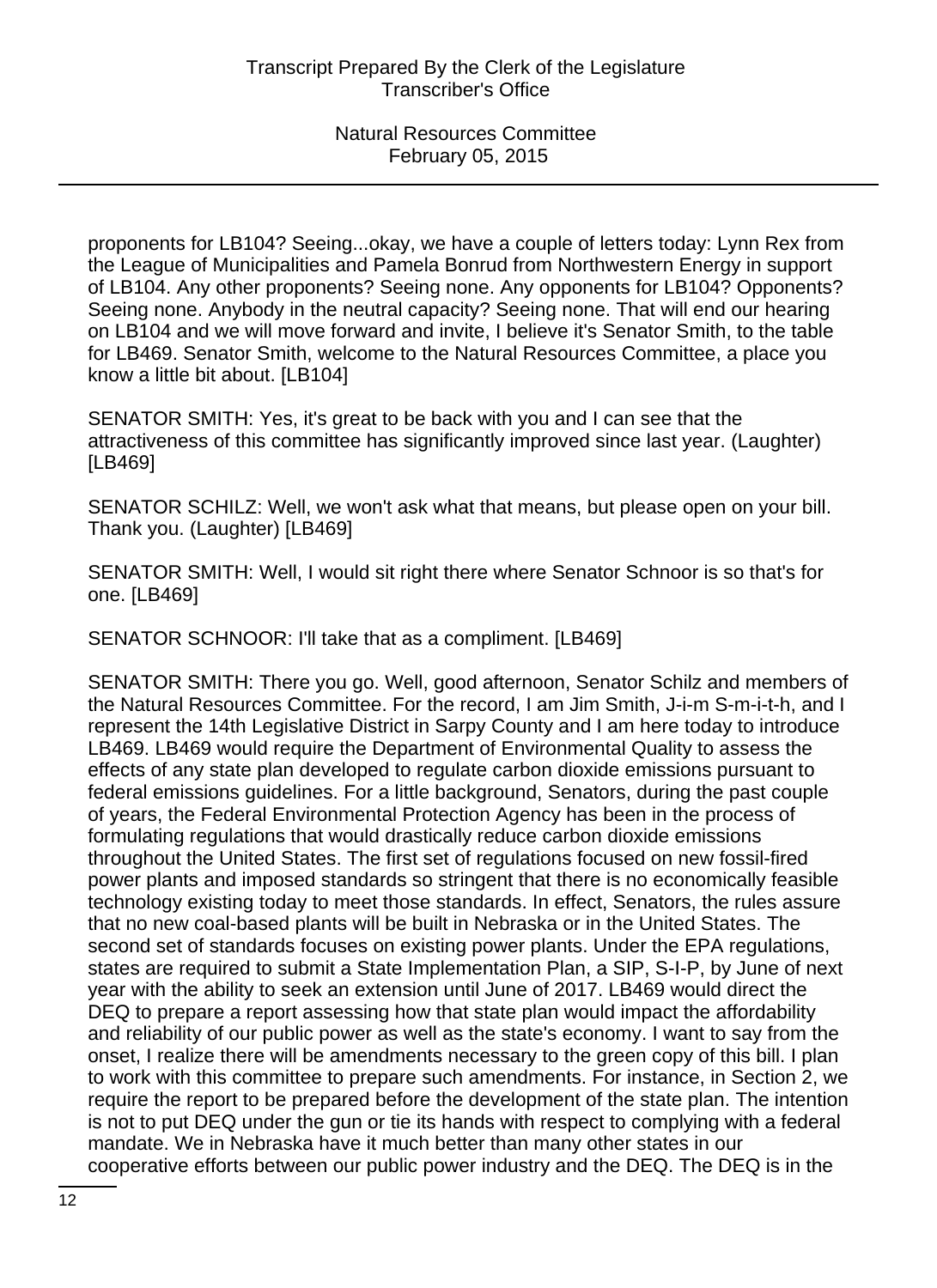beginning stages already of developing its plan and my intent is to have the assessment done in conjunction with the development of the state plan. I also realize some of the assessment categories may be a bit too broad, but I am committed to working with this committee to get the bill into its proper form. So why is this assessment important? Well, we heard early in the committee, or early in the legislative process this year, that transparency is the big issue this year. I don't oppose the goal of reducing the CO2 emissions. How could you oppose that and be a good citizen? However, it is imperative we know it is our right to know exactly how the one size fits all far-reaching approach by the EPA is taking impact and making an impact on our state and upon our citizens and our businesses. I'd like to share with you just a few statistics and I'll explain to you why these statistics are important. First of all, coal-based electricity provides a major economic benefit to Nebraska. Electricity generated from coal in our state supports nearly 11,000 jobs, and the coal-based electricity contributes over \$1.1 billion to our state's economy. Nebraska's economy is dependent on affordable energy. You probably know that Nebraska manufacturers, which are very energy intensive, collectively produce close to \$13 billion per year...or produce nearly \$13 billion per year in economic output. Manufacturing employment in Nebraska provides close to 97,000 jobs. And the top ten manufacturing sectors in Nebraska provide over \$10.5 billion per year in economic output. Finally, energy costs have a major impact on Nebraska's families, especially the low- and fixed-income families. Nebraska households with annual incomes below \$50,000, which is about 49 percent of the state's population, spend an average of 19 percent of their after-tax income on energy. The poorest households in Nebraska spend an average of 69 percent of their family incomes on energy before accounting for energy assistance. And in 2012, the household budgets for most senior citizens on a fixed income in Nebraska averaged just over \$36,000. These senior citizens spend at least 16 percent of their after-tax income on energy. So the purpose of these statistics, and of sharing these statistics, is to make it clear to you that coal serves a significant role in the affordability and the reliability of energy in our state, and of the power consumed by families and businesses. Seventy-two percent of Nebraska's electricity is generated using coal and that's as of 2013. Nationwide the coal industry has invested over \$110 billion to reduce emissions by 89 percent per kilowatt hour and our own public power system has made great strides in investing and developing other energy sources. But, colleagues, wind, natural gas, nuclear and solar are not yet to the point of providing the reliability and affordability that we have become accustomed to in our state, nor will we be there in the short amount of time the EPA is expecting the drastic reductions in CO2 emissions to take place. Last year the Legislature adopted LR482, that was the next to the last day of session if you may recall, those of you that were here, which asked the federal government to recognize each state's primacy in regulating its energy industry and to provide flexibility in developing a state plan that meets our unique energy resources and needs. LB469 is a continuation of last year's efforts. The assessment will prepare us for the impacts of implementation of the state plan, how it will impact the over 22,000 jobs directly related to our coal and well industries, how it will impact the \$1.4 billion in labor income, and the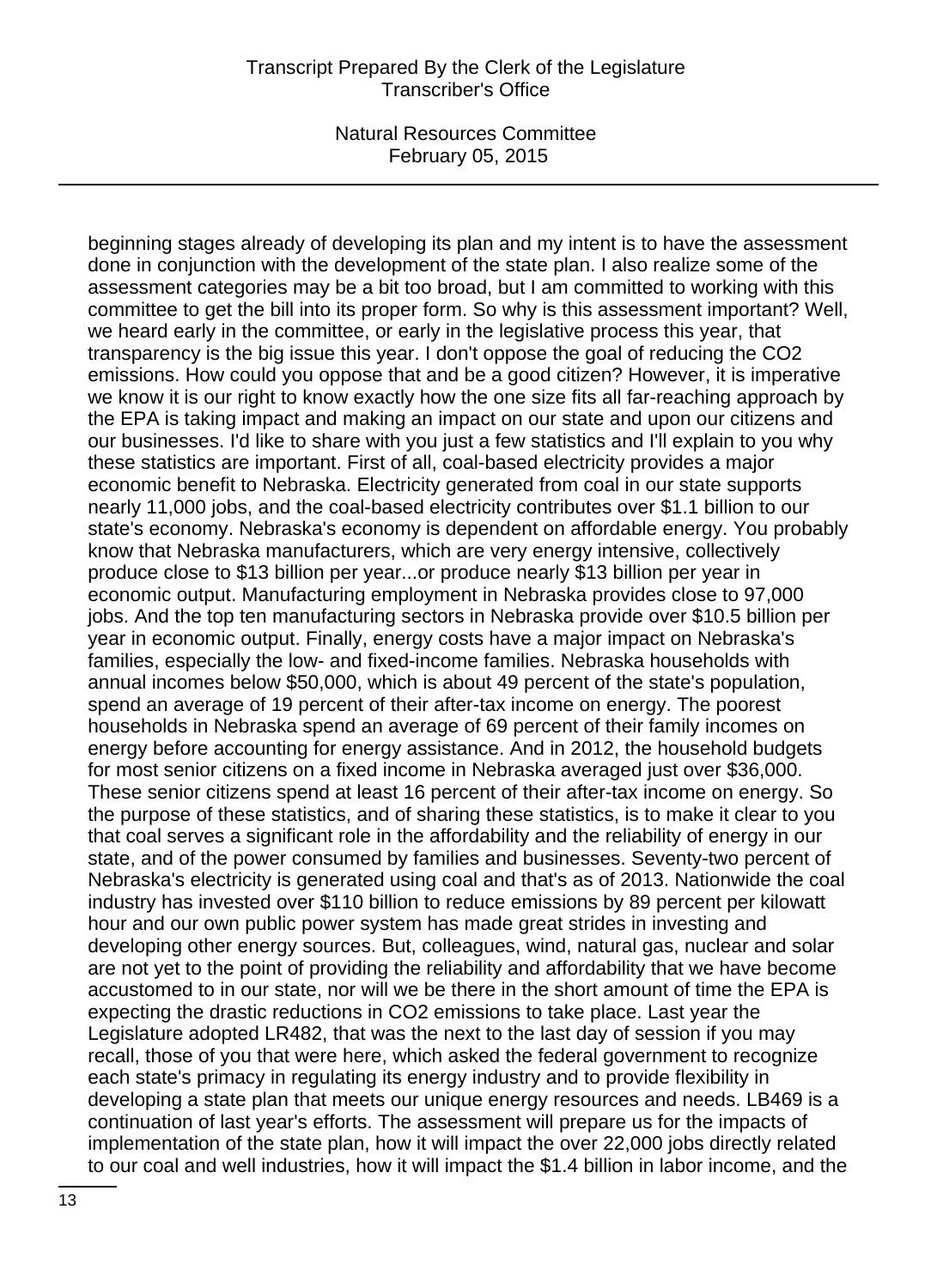\$142 million in income, sales, and property taxes the two industries generate in our state, and how it will impact our families' utilities bills. The assessment will give us the information necessary to prepare for our future and to develop a responsible energy policy that fits Nebraska's needs. As I mentioned earlier, it is my desire to work closely with this committee on amendments to this bill, and that will end my testimony. I'm more than happy to take any questions you have. [LB469]

SENATOR SCHILZ: Thank you, Senator Smith. Any questions for Senator Smith? Senator Friesen. [LB469]

SENATOR FRIESEN: Thank you, Chairman Schilz. Senator Smith, when I looked through this and I saw the fiscal impact and saw the report, it's estimated it costs \$700,000, that caught me a little bit off guard because reading through there, I'm assuming that some of this data at least might already be collected somewhere and just needs to be aggregated into a report form. But do you feel the cost estimates are reasonable? [LB469]

SENATOR SMITH: Senator, I know that there may be some that follow me today in testimony that can perhaps explain the way they arrived at the fiscal note. I would like to listen to that testimony as well and I would like to be able to address that in my closing. I do believe we need the information provided, but it certainly is not the intent...my intent to burden our state with a \$700,000 fiscal note in order to make it a...make our citizens and businesses aware of what the overreach of the EPA is doing to our state. [LB469]

SENATOR FRIESEN: Okay. Thank you. [LB469]

SENATOR SCHILZ: Thank you, Senator Friesen. Any other questions? Seeing none, Senator Smith, thank you. At this time, we will take proponents for LB469. Good afternoon and welcome. [LB469]

MARK OURADA: (Exhibit 1) Thank you, Mr. Chairman and members of the committee. My name is Mark Ourada, O-u-r-a-d-a, and I am the central region vice president for the American Coalition for Clean Coal Electricity and, of course, here today to support this legislation. Do somewhat want to center my remarks somewhat around the principle of why is this particular rule from EPA different and so important, and why as policymakers, as legislators, you should be concerned, you should be involved, and you should be taking part in this process. Because, let's be very clear, this is not just an environmental rule. This is the Environmental Protection Agency setting energy policy for the state of Nebraska through a mandated SIP and potentially a FIP or at least a partial FIP by the EPA. And so it is much more than what we have normally faced in the past. In fact, it's unprecedented in the history of the Clean Air Act in the 40 years since the passage. EPA under Section 111 has never promulgated rules that go, as we say, outside the fence line, or outside the physical parameters of a plant. And so, this is a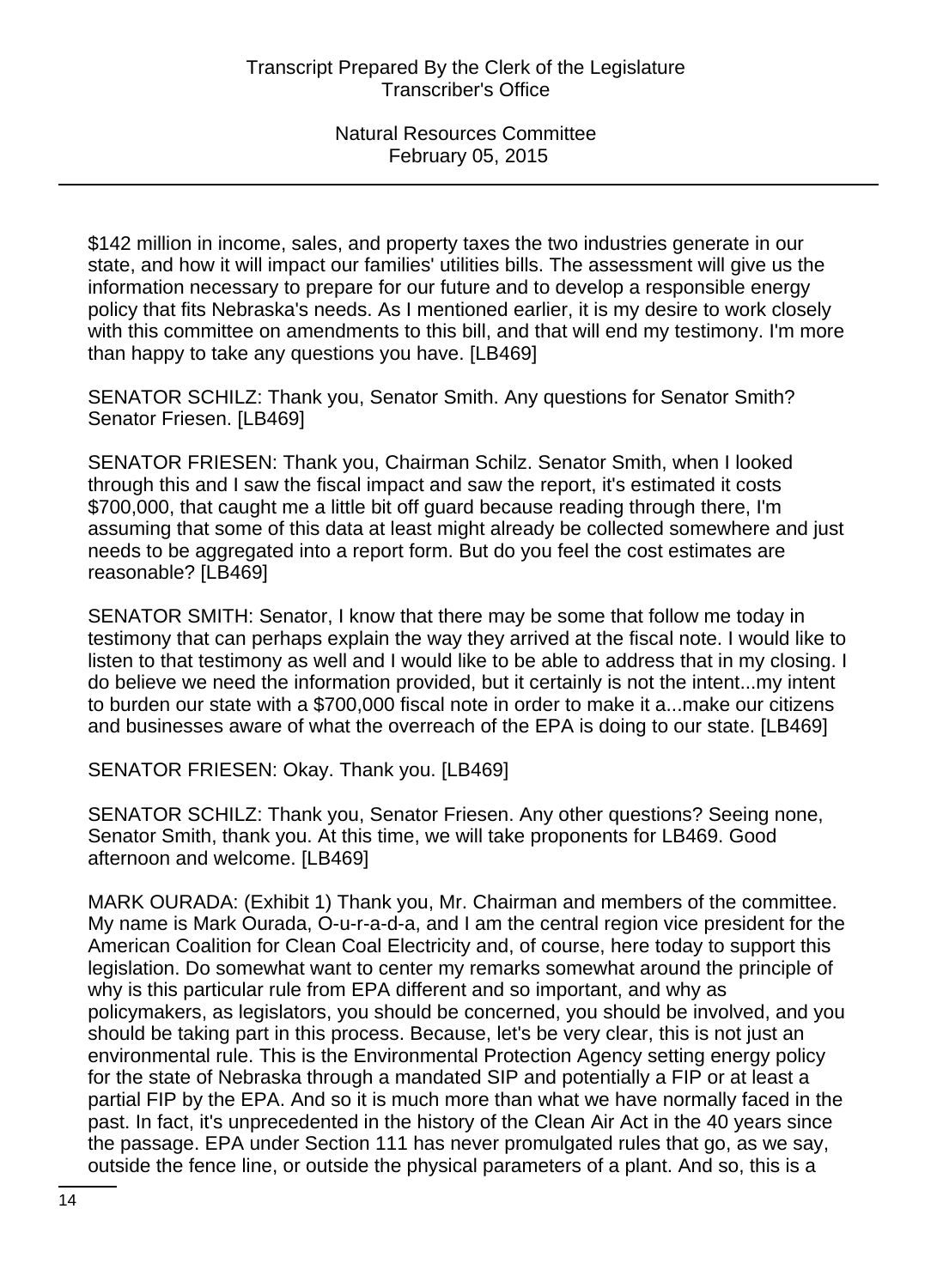very unique circumstance. As their stated goal, they want to reduce carbon emissions in this country by 30 percent by 2030 from the 2005 baseline. And so that's what they are attempting to do with this rule, and the final rule will be out later this summer. They will also be releasing the 111(b) or existing plant and modified plant rule this summer. And then the other interesting thing they're going to be doing that I don't believe they've done before is they're going to put out a, what we're terming, the model FIP. Or here is what a FIP would look like because, of course, all the states are asking, well, if we don't do this, or if we don't submit something that meets what EPA wants, what's the FIP going to look like? What is the EPA going to try to do to us, to our department, to our state? So we should get a very good idea by then of what that means. Next up, of course, is litigation. We all know, we all understand, this is going to be settled in the courts. And so, the litigation will follow very quickly once that final rule is proposed, however long it takes to get that drafted up. And I wanted to comment on that very briefly because you see a lot of lawsuits, a lot of times people challenge rules, especially EPA rules, and it isn't easy being successful. Well, in the ten years that I have been in this business now, I have never heard the attorneys talk so positively, or optimistically, about the opportunity, the clear overreach cited. And, in fact, the EPA was warned by the Supreme Court last summer in a case called UR v. EPA where they were dealing with the issue of what was called the Tailoring Rule, which is how the EPA has decided we're not going to go after everything at once, we can't, so we're going to go after plants. And in that ruling, the Supreme Court said EPA's interpretation is also unreasonable because it would bring about an enormous and transformative expansion in EPA's regulatory authority without clear congressional authorization. When an agency claims to discover in a long-extent statute an unheralded power to regulate a significant portion of the American economy, its announcement...we typically meet its announcement with a measure of skepticism. We expect Congress to speak clearly if it wishes to assign an agency, decisions of vast economic and political significance. And this is a bit unusual by the Supreme Court, but they clearly warned the EPA about overreach. And once again, we're seeing...and we don't have time to go into all the legal reasons, but clearing I think in many people's mind there was a great deal of overreach when the EPA is coming in and saying in Nebraska and other states, you will use this much gas, you will use this much...increase your renewables by this amount. You will decrease your coal use by a certain amount. That has never happened before since the Power Act was established in this country many, many, many decades ago. So, very unique circumstances. And that's why I say, as policymakers, this is not a normal SIP. This is not a normal process. This is why you need to be involved. The DEQ expressed their concerns about this. We've handed out a study that ACE commissioned. It shows a 15 percent annual average increase for Nebraska under the proposed rule. And that's why the study, we think, is important because it will be based on what Nebraska feels they actually have to do and not just a national rule. Lots of states are fighting back. A number of states have passed legislation, last year a resolution here. Resolutions in other states. Twenty-six states in their comments to the EPA said that they should withdraw it. Twenty-seven states said that EPA does not have the authority to regulate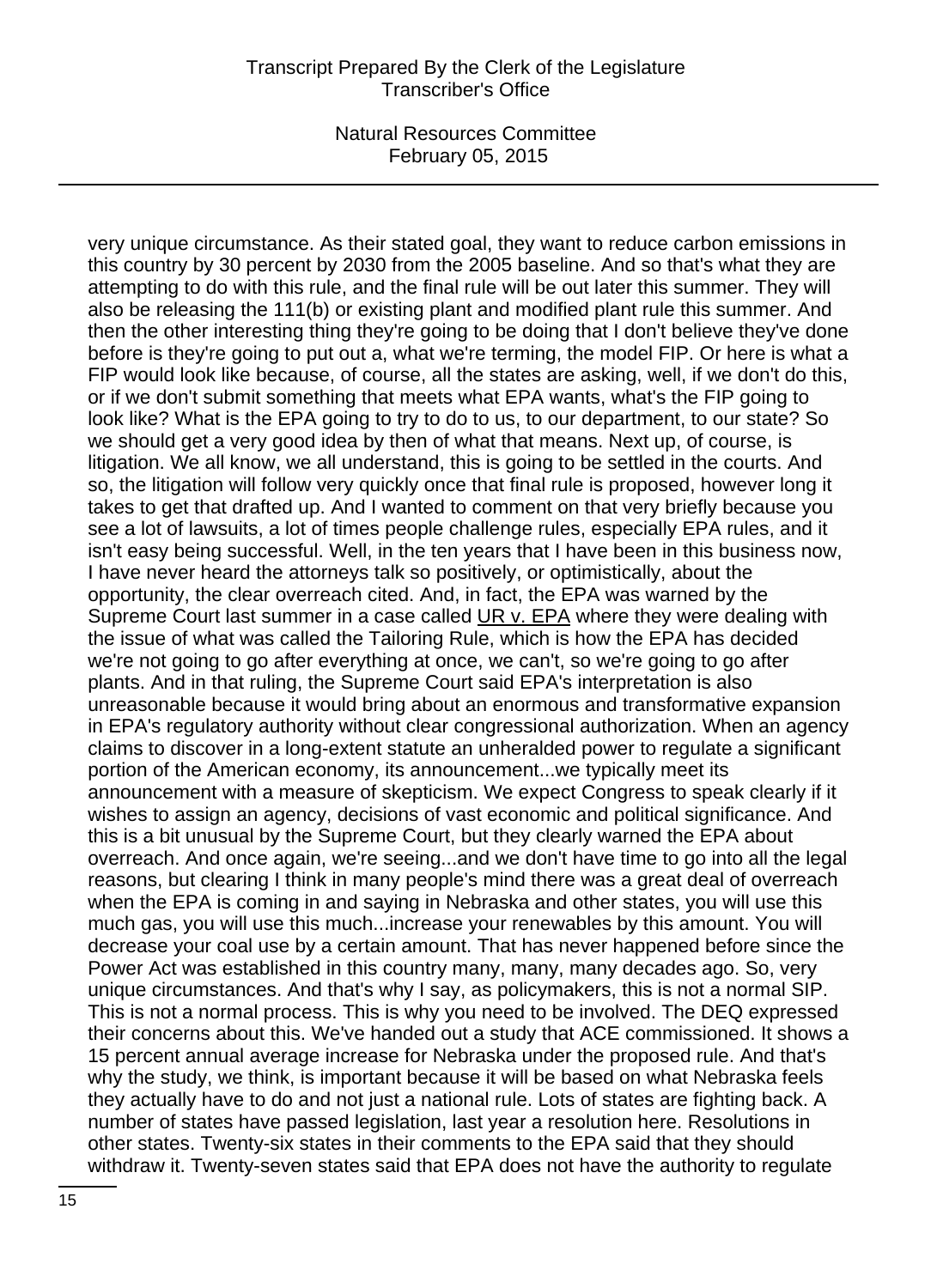outside the fence line. So there are a lot of states that are concerned about this proposal by the EPA and a lot of states that are pushing back. And it isn't just the power industry that's involved in this. About a year or so ago, the Partnership for a Better Energy Future was formed, and you have national organizations, you have state organizations. I was going to list a couple just to be illustrative of that. National Home Builders is a member. The Oilseed Processors, the California Cotton Growers, the list goes on and on. So this will be far-reaching in the economy. And the other thing as policymakers, I think it's important for you to keep in mind the Clear Air Act regulates over 70 source categories. So electric generating units are just one source categories. And so once they're done with EGUs, they will have to by law, then, move on to other source categories. So there will be dozens more source categories that will be brought under this rule. Our initial financial assessment is conservative, we believe for a number of reasons at \$41 billion a year. The last rule that the EPA put out, the Mercury MATS Rule was \$10 billion a year and that was the most expensive ever. And we are only talking about EGUs at this point, so there's much more to come. And, Mr. Chairman, I see my time is up, so thank you. [LB469]

SENATOR SCHILZ: Thank you, sir. Any questions? Senator Kolowski. [LB469]

SENATOR KOLOWSKI: Thank you, sir. Mark, when you served in the Senate in Minnesota, is that correct, we talked about it? [LB469]

MARK OURADA: Senator, yes, that's correct. [LB469]

SENATOR KOLOWSKI: And were you on the National Resources Committee up there? [LB469]

MARK OURADA: Mr. Chairman, Senator Kolowski, I was on the regulated industries. It had different names at different times, but, yes. [LB469]

SENATOR KOLOWSKI: Did you find Minnesota's laws to be much more severe than most of the states around because of their past history of working in different things like this? [LB469]

MARK OURADA: Mr. Chairman, Senator, I don't know how much I want to delve into that, necessarily, but certainly Minnesota has been very aggressive. I guess some people use the word "progressive," and so regulatory issues and costs for those, complexity of those have become a much, much bigger issue. And even under this governor, Governor Dayton as a Democrat, he has said he wants to try to find a way to make those a little bit more palatable, so. [LB469]

SENATOR KOLOWSKI: Thank you. The efforts that we've made to clean up the coal production, the use of coal and all the rest, in your name the Coalition for Clean Coal, is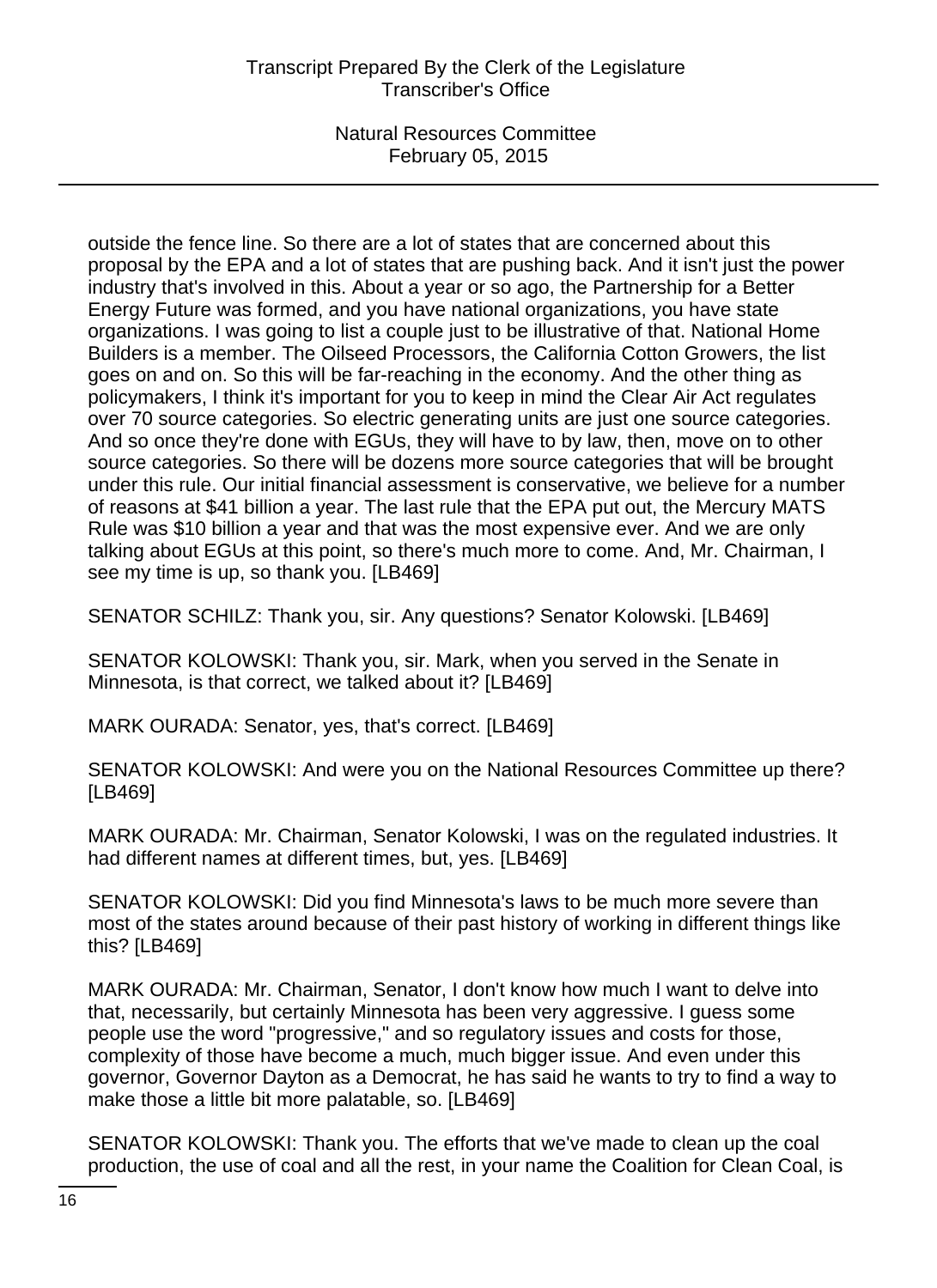that what it was? [LB469]

MARK OURADA: Correct. [LB469]

SENATOR KOLOWSKI: What it is exactly? That is a different on sulfur content or as far as what you sell, is there any difference in that as far as the product that you move to the public? [LB469]

MARK OURADA: Well, Mr. Chairman and Senator Kolowski, since we are an association, our members are the coal companies, the railroads, the electric utilities and so we advocate for coal-based generation. And when we talk about clean coal, we're talking about there's not one...you know, here is what makes it clean. It is a sweep of technologies that have been employed over the years since the advent of the Clean Air Act to clean up emissions of criteria pollutants under the Clean Air Act for coal plants. And so, SOx and NOx and other things. Some people like to categorize carbon dioxide as a pollutant as well but it is rather necessary for life on this planet. And so I would say because number one, those traditional sources tend to be more local than regional in nature, you can put a scrubber on the plant to take care of sulfur dioxide emissions. Sulfur dioxide and some of those other things don't, generally speaking, kind of go up into the atmosphere as CO2 does. And that's one of the reasons the Clean Air Act is...you know, it was never envisioned to regulate something like CO2 that obviously has global implications. And so, I think, number one, it makes some sense to separate criteria pollutants under the NAC standards versus CO2. [LB469]

SENATOR KOLOWSKI: But it has no difference as far as sulfur content of West Virginia coal versus Wyoming coal or wherever else you might be getting it? [LB469]

MARK OURADA: Mr. Chairman, Senator Kolowski, it is...obviously, the different types of coal require different types of technologies and so if you're going to...if you're going to clean up specifically, say, sulfur dioxide emissions, certain technologies, altitudes, various things come into play. And so, I'm not an expert on the various technologies. I think Senator Smith alluded to it. Since the inception of the Clean Air Act, the emissions of those criteria pollutants per hour have been reduced about 89 or 90 percent, and they are continuing to go down. So it is really actually quite a phenomenal success story. [LB469]

SENATOR KOLOWSKI: Thank you for your work on the environment. Thank you. [LB469]

MARK OURADA: Thank you. [LB469]

SENATOR SCHILZ: Thank you, Senator Kolowski. Senator Schnoor. [LB469]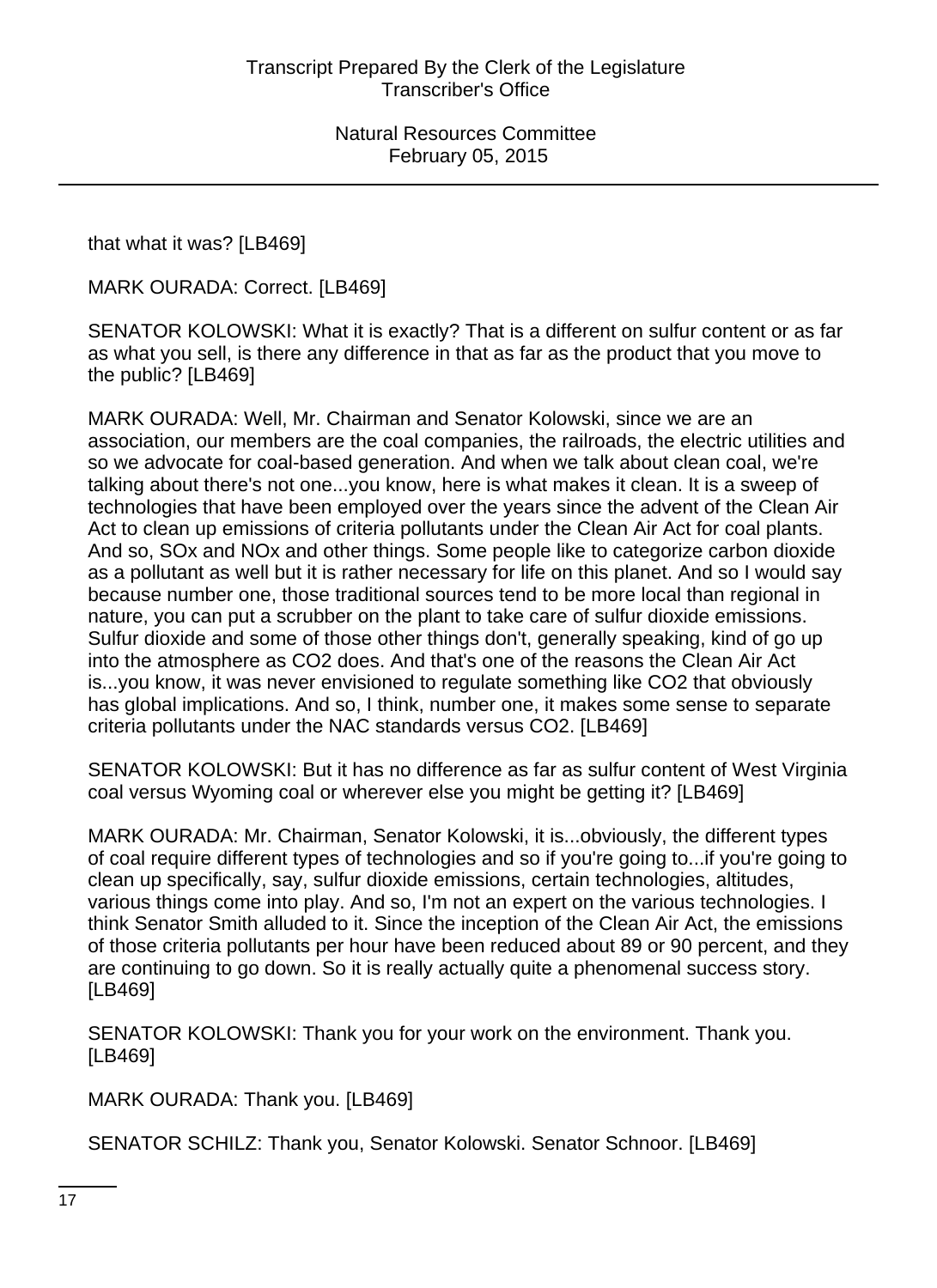SENATOR SCHNOOR: Thanks, Mark. You talked about federal overreach with the EPA and you're here testifying as a proponent. Do you think...how do you feel this is going to help us, in your opinion? [LB469]

MARK OURADA: Thank you. Mr. Chairman, Senator Schnoor. Number one, I think it provides information. As I've said, this is a unprecedented action being proposed by the EPA. And so for the state to have more specific numbers on what it really means to not only the cost, but the potential reliability issues, is important. American Electric Power out of Ohio, one of the larger utilities in the country, during, what we now term the Polar Vortex, and for those of us who live where we do, it's just a darn cold winter. (Laughter) They had 85-plus percent of their coal generation running, generation that's...I should say, 85 percent of that generation that's scheduled to retire by 2020 under this plan, 85 percent of that was running to meet the demand. And in five years, that generation will no longer exist. And so there's great concern by the Southwest Power Pool that we not only will be losing our reserve margins, but we will be eating into the amount of power we need, especially at peak times. And so, I think it's important for policymakers to know what those potential effects are and to know what the costs are and then what are we getting for that and be involved in the discussion. Because once again, Senator Kolowski's comments, this is not just your DEQ sending in a SIP saying, we want to put a bag house to control particulate matter on the Gerald Gentleman Station. You know, that's a very specific action for a specific purpose. This is much far reaching and that's why I think it's that important to be involved. [LB469]

SENATOR SCHNOOR: Okay. And then also my last question, in kind of response to Senator Friesen's comments about the \$700,000, in your wide range of experience with all of this, is that a...oh, how do I want to say it. Can that be done for less than that or do you think that's a pretty fair estimate of what this is going to cost? [LB469]

MARK OURADA: Mr. Chairman and Senator Schnoor, we think that is a incredibly large number for what needs to be accomplished. So I haven't talked directly with the department, so I don't know the rationale and the assumptions they made to come up with that number. In our experience, and we do a lot of this, and I've spoken with a modeling company very recently and the numbers I am given are \$50,000, potentially as much as maybe one hundred if you really want to get into a lot. And so we think that that's a much more realistic number. And so, we're pledging to work with the department to find out, you know, how we get there. But in our experience, that's the kind of number we'd be looking at. [LB469]

SENATOR SCHNOOR: Okay. Thank you, sir. [LB469]

SENATOR SCHILZ: Thank you, Senator Schnoor. Senator Johnson. [LB469]

SENATOR JOHNSON: A little bit of follow-up on Senator Schnoor's comment and to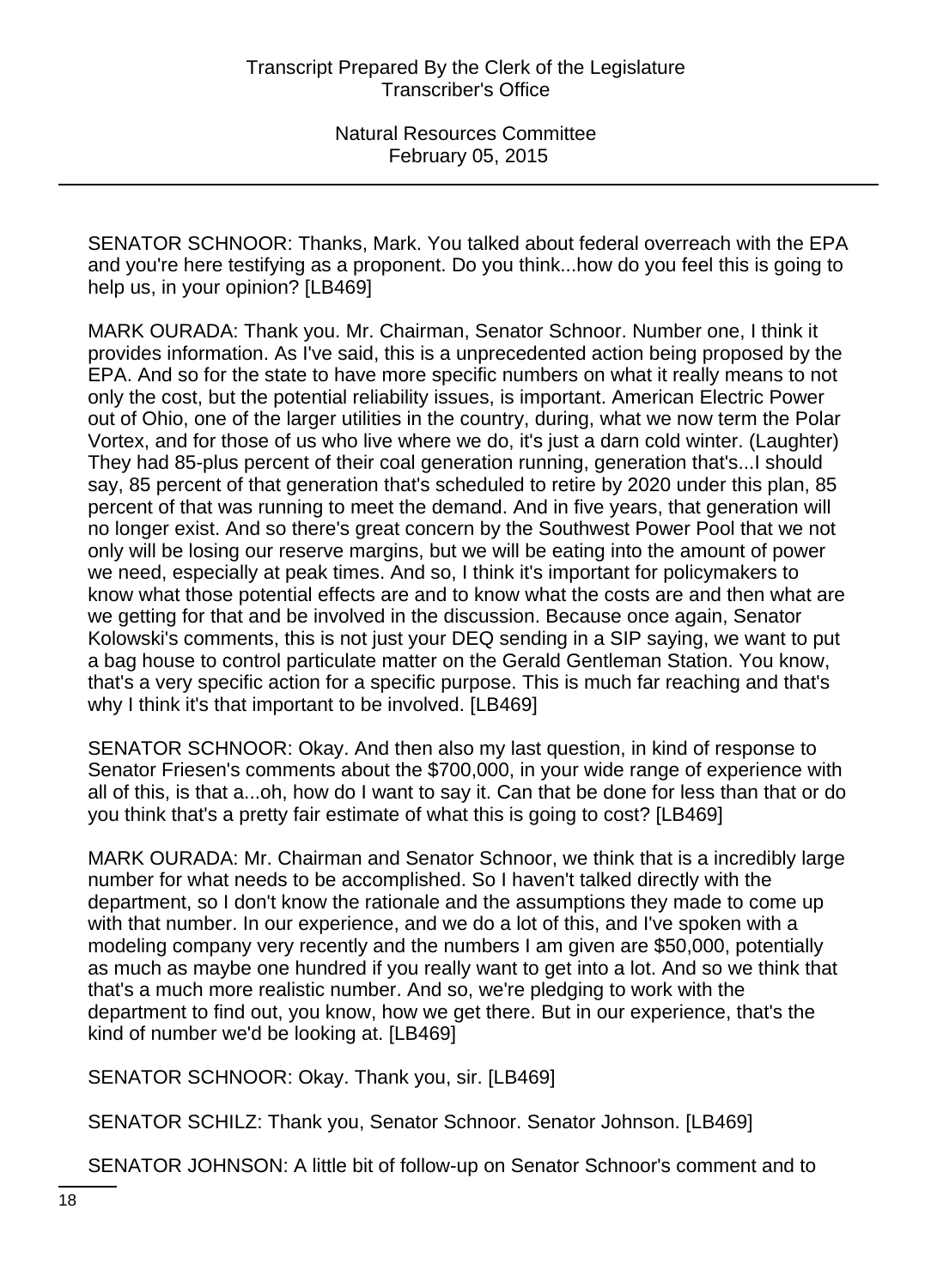Senator Friesen that goes back to the fiscal note. Just a little bit of background. A couple of years ago a bill was introduced, LB637, dealing with the DEQ and clean air and making sure that they did not set the rules and regulations stiffer than what the federal was. And the response I got--it was not my bill but I was working on it--said, well, we don't have any staff that has the ability to do that. We'd have to go out to...it had a huge fiscal note. I'm not sure why this one is so high. I don't know if that's a factor or not. The second...that's just my comment and my concern. The second part is, do you think we would get an unbiased opinion from the DEQ...a report? [LB469]

MARK OURADA: Mr. Chairman, Senator Johnson, I'm going to defer to people closer in Nebraska to maybe answer that question. [LB469]

SENATOR JOHNSON: Okay. [LB469]

MARK OURADA: I'm going to duck that question to be honest about it. I don't have any reason to expect that you wouldn't. You know, I know...you know, I cover a number of states and so I deal with DEQ departments, or whatever they may be called, in at least a dozen states and, you know, good people that have tough circumstances trying to do a good job. They're caught...I mean, admittedly, the departments in the states are caught in a tough position because they need to implement things, they need to obey the federal laws and regs and do things to, you know, help clean up the air and water and all the things that they do. They want to stick up for states' rights and do the things the way you'd like to have them happen, but at the same time, I know there's always concern that, you know, if you push too hard on a federal agency, there might be decisions made that, you know, to your state that otherwise may not. Let's try to put it delicately. And so, I'm expecting they're trying to do the best job they have and maybe they don't have the experience with this that potentially that we have, and hopefully we can have that discussion and figure out what the real, you know, what a solution is, but. [LB469]

SENATOR JOHNSON: Thank you. I understand your situation. Thank you. [LB469]

SENATOR SCHILZ: Thank you, Senator Johnson. Any other? Senator Hughes. [LB469]

SENATOR HUGHES: Thank you, Mr. Chairman and Mark, thanks for coming in today. How many states that you work with are undertaking a study like this at the current time? Do you have a number? [LB469]

MARK OURADA: Thank you, Mr. Chairman and Senator Hughes. I'm not sure of a specific number. I know that ACCCE along with others are working on this project in 25 states across the country. And so, myself personally, we have legislation that just went in in South Dakota, in Arizona that's going in, and I know that a number of other states are looking at it. I haven't heard reports at least as of this week that says it's in and then,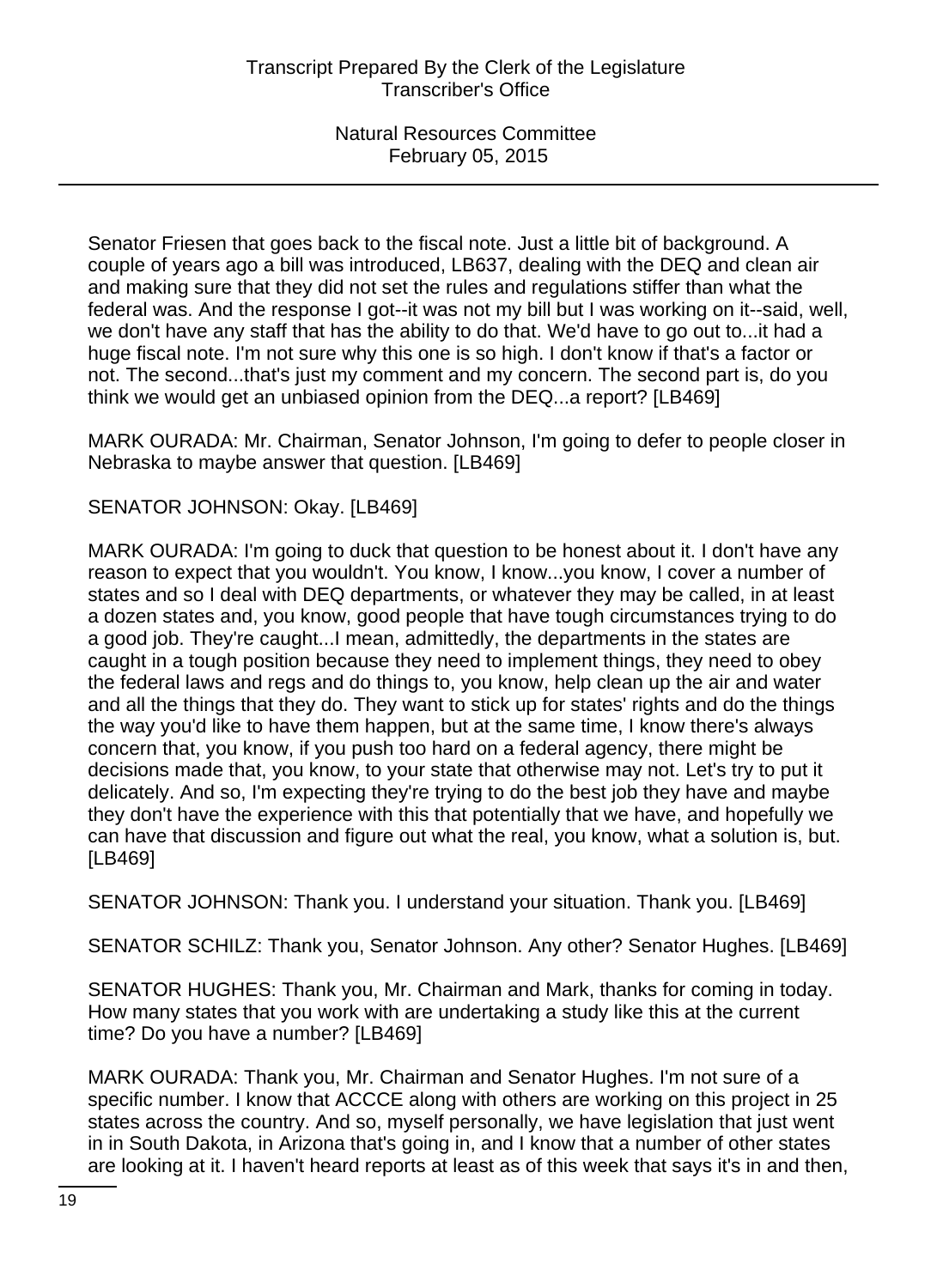of course, there are other states around the country, so. I could follow up. At this point, I can't give you an exact number, but. [LB469]

SENATOR HUGHES: But there are multiple states looking at doing this very same thing? [LB469]

MARK OURADA: Absolutely, Senator. I...I mean, well over...I'm sure, well over ten at this point and I think that number will grow before we get to the end of the sessions this year. [LB469]

SENATOR HUGHES: Okay. Thank you. [LB469]

SENATOR SCHILZ: Thank you, Senator Hughes. Any other questions for Mark? Seeing none, thank you for your testimony. [LB469]

MARK OURADA: Thank you, Mr. Chairman. [LB469]

SENATOR SCHILZ: Very much appreciate it. Further proponents? Good afternoon, Ms. Kolterman. [LB469]

JESSICA KOLTERMAN: Good afternoon. Senator Schilz, members of the Natural Resources Committee, for the record, my name is Jessica Kolterman, J-e-s-s-i-c-a K-o-l-t-e-r-m-a-n. I serve as the director of state governmental relations for Nebraska Farm Bureau Federation. I come before you today on their behalf. As you know, Nebraska Farm Bureau has a longstanding interest in energy issues as our members depend on power in many ways relating to the production of agriculture. We took interest in this legislation because at the core we believe it is looking at something that is important to our members and that's the increasing involvement of the federal government in the day-to-day business of farming and ranching. Under this legislation, the Department of Environmental Quality would be required to assess any impact a state plan to regulate carbon dioxide emissions would have on our state and provide a period for comment on the impact. Because Nebraska Farm Bureau does not support any action or policy that federal agencies could adopt or utilization of any existing authority to regulate greenhouse gas emissions, this would provide an opportunity for agriculture to weigh in on such proposals, citing the impact that it would have on Nebraska's economy and our agriculture production. Farm Bureau does not support the current actions of the EPA to regulate greenhouse gas from a new or existing power plant particularly regulations based upon unproven technologies or science as it causes increased costs to produce food, fuel, fiber and feed without measurably addressing the issue of climate change. We recognize Nebraska has a benefit of public power and we have appreciated the reliability and the affordability of that product, and therefore would oppose any overreach by the federal government to mandate policies that would increase the cost of electricity in Nebraska. It is our hope that if adopted, this proposal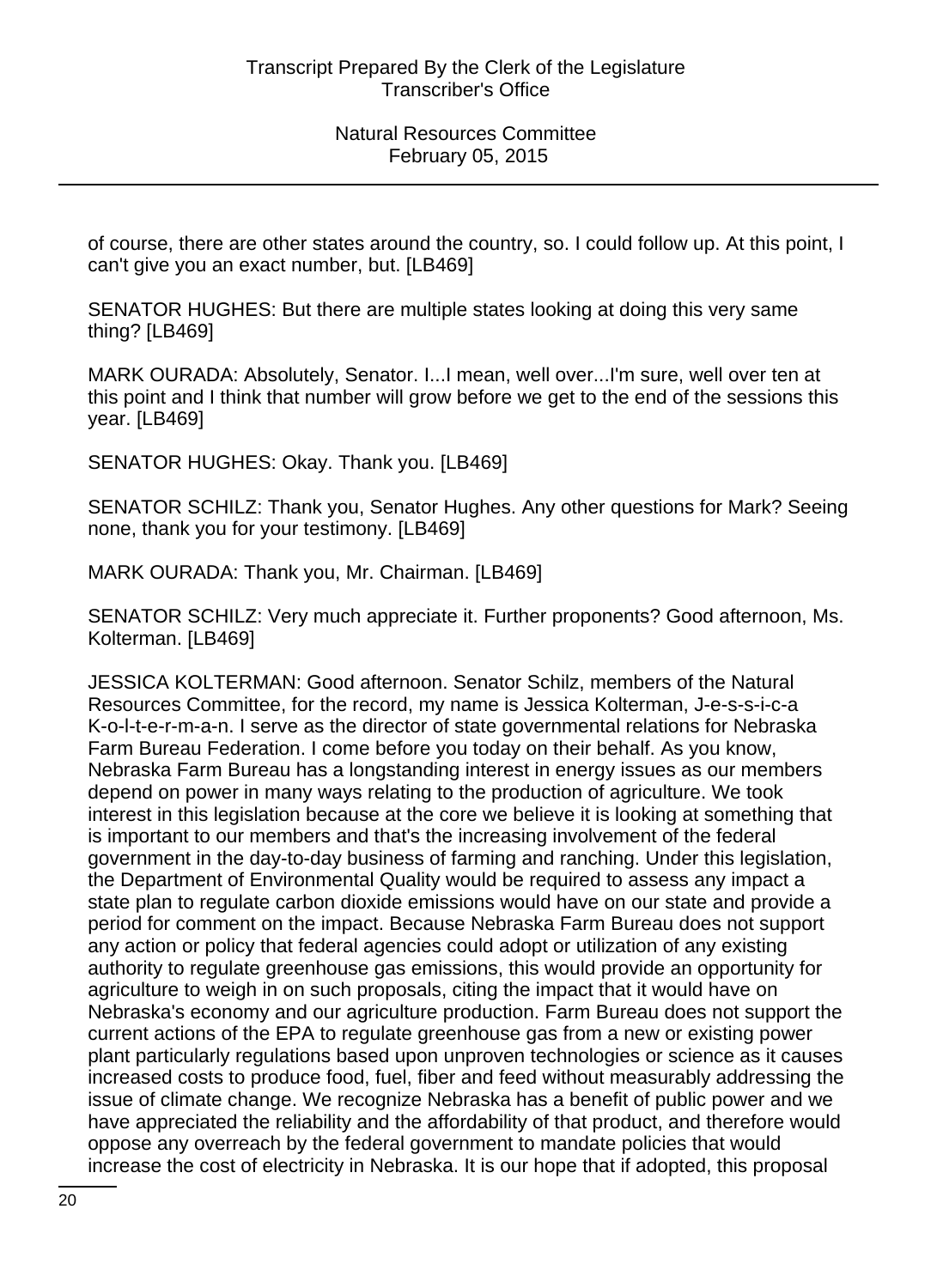will give the state an opportunity to pause and look at the ramifications of such actions and assess before moving forward. Thank you to the committee for your time. Be happy to answer any questions. [LB469]

SENATOR SCHILZ: Thank you, Ms. Kolterman. Any questions for Ms. Kolterman? Seeing none, thank you for your testimony today. [LB469]

JESSICA KOLTERMAN: Thank you. [LB469]

SENATOR SCHILZ: Further proponents? Good afternoon and welcome. [LB469]

BOB BORGESON: Thank you. My name is Bob Borgeson. B-o-b B-o-r-g-e-s-o-n. I'm the state legislative director for the SMART Transportation Division. That's the sheet metal, air, rail, and transportation. We're a union that represents railroad workers. It's a...I'm not here to discuss the science of...I don't know the science as well as others that have preceded me. We do know that we have...Senator Smith said that there is approximately 22,000 rail in place in Nebraska. We represent over 10 percent of them. It's coal...as we learned from last year's legislative resolution, Nebraska is a coal state. We burn a lot of coal, but we also are the pathway for a lot of coal. It's a...we're a major thoroughfare for coal out of the Powder River Basin so it's a big deal to us. We have major employment in Morrill, Scottsbluff, Alliance, North Platte, McCook, Lincoln, Nebraska. In Lincoln and Omaha, it's a big deal. There's a lot of...we have a lot of members in the state of Nebraska and we'd like...when we saw the study, we thought what could be wrong with trying to get more information. We think that's a positive thing, so. We would urge the committee to support it and I'd answer any questions that I might. [LB469]

SENATOR SCHILZ: Thank you, Mr. Borgeson. Any questions? Sir, just one for you, and I don't know if anybody's done this or not, if you're privy to any of this information, but have any of the railroads or your groups done any...you know, looking to see what kind of impact this would have as far as...if all the regulations go into place and everything does, how much would that impact the railroads here in Nebraska moving forward? [LB469]

BOB BORGESON: I don't think that's been done. I know that there was a testifier from the University of Nebraska at last year's hearing and that gentleman had a great deal of information. I'd have to review what he said. He might have done some such...at least touched on that topic, Senator. [LB469]

SENATOR SCHILZ: Sure, but part of what...but that would be something that would be surely and most definitely included in a report like this. [LB469]

BOB BORGESON: Yes, right. [LB469]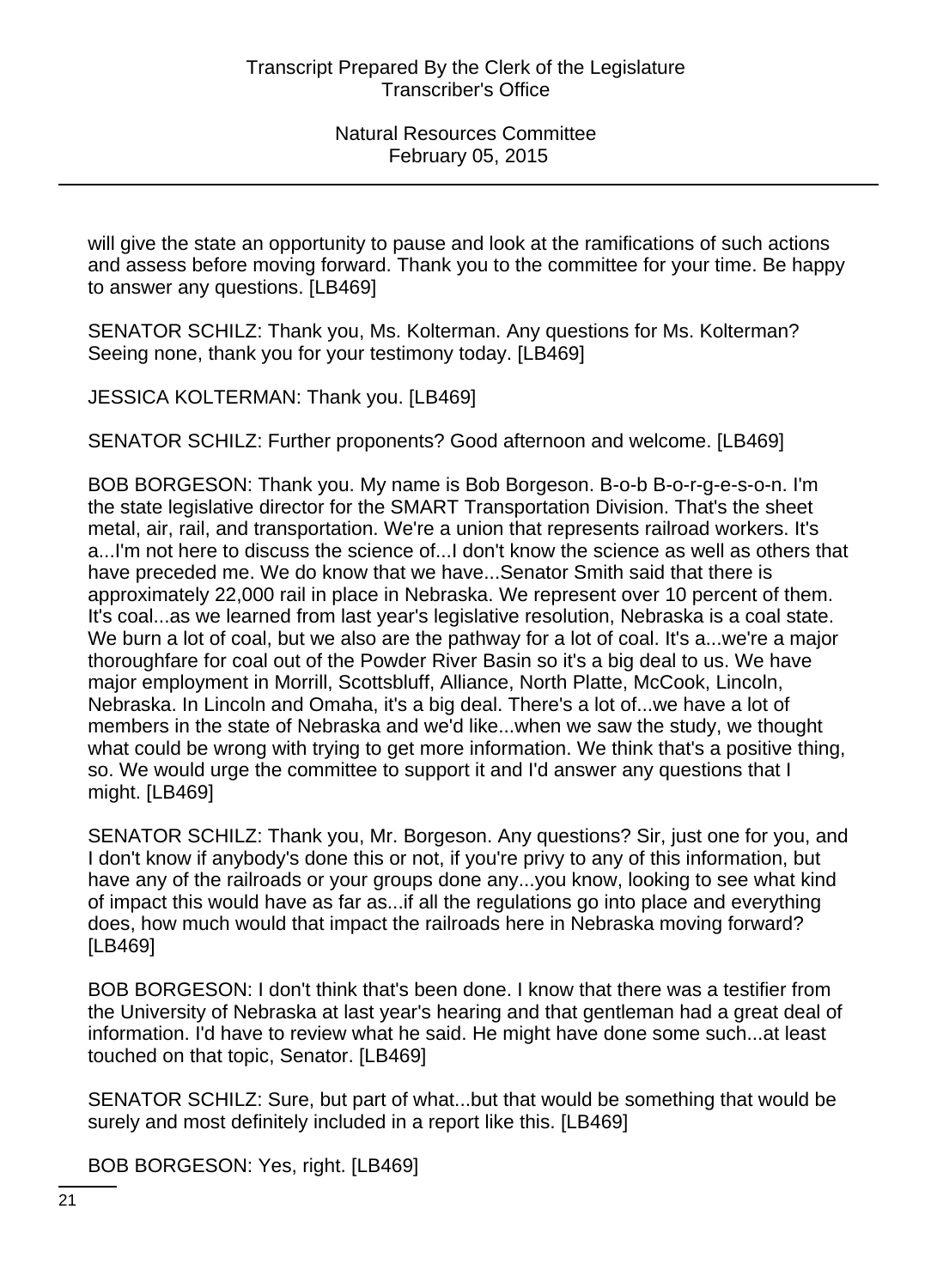SENATOR SCHILZ: Thank you very much. Any other questions? Seeing none, thank you for your testimony. Appreciate it. [LB469]

BOB BORGESON: Thank you. [LB469]

SENATOR SCHILZ: Any other proponents? Good afternoon and welcome. [LB469]

PAT PTACEK: (Exhibit 2) Chairman Schilz, members of the Natural Resources Committee, my name is Pat Ptacek, that's P-a-t P-t-a-c-e-k, associate lobbyist for the Nebraska Association of Ethanol Producers, and I appreciate the opportunity and compliment Senator Smith on the introduction of this bill. I think it's looking forward. We need to understand the ramifications and the impact it's going to have, not only on our electrical sector in the state of Nebraska, but industries so dependent upon electricity, such as our industry with the 24 plants operating in Nebraska that generate renewable energy using coal. While we'd like to make more renewable energy with renewable energy, we're not to that bridge yet. Obviously, the EPA moving ahead on this unilateral move is something that we're very concerned with. Senator Johnson mentioned LB637, which we worked on together a couple of years ago and I know that some agencies, there's a death by fiscal impact. I think that the fiscal impact on this statement is quite a bit and I think that under the intent of the legislation that we introduced two years ago, that was to reach out to the stakeholders that were going to be generally affected by rules and regulations that were more stringent than EPA were proposing, and to collect that information from the stakeholders directly. And I think that information is out there. And if you can find the staff people available in those agencies, you just ask the questions and you connect the dots. And I think that this is an excellent piece of legislation and we would be in favor of it. I'm open to any questions you might have. [LB469]

SENATOR SCHILZ: Thank you, Mr. Ptacek. Any questions? Seeing none, thank you for your testimony today. [LB469]

PAT PTACEK: Thank you. [LB469]

SENATOR SCHILZ: Further proponents? Good afternoon. [LB469]

MATT LITT: Good afternoon. Chairman Schilz and members of the National Resources Committee, my name is Matt Litt, M-a-t-t L-i-t-t, and I'm the Nebraska director of Americans for Prosperity. On behalf of our organization, our more than 40,000 members across the state, I urge your support for LB469. Our activists are overwhelmingly concerned about the impact of new EPA rules and the effect it will have on their energy costs and jobs in our state which is why I'm here testifying today. These rules in Nebraska have a target of cutting emissions by 26 percent and complying with these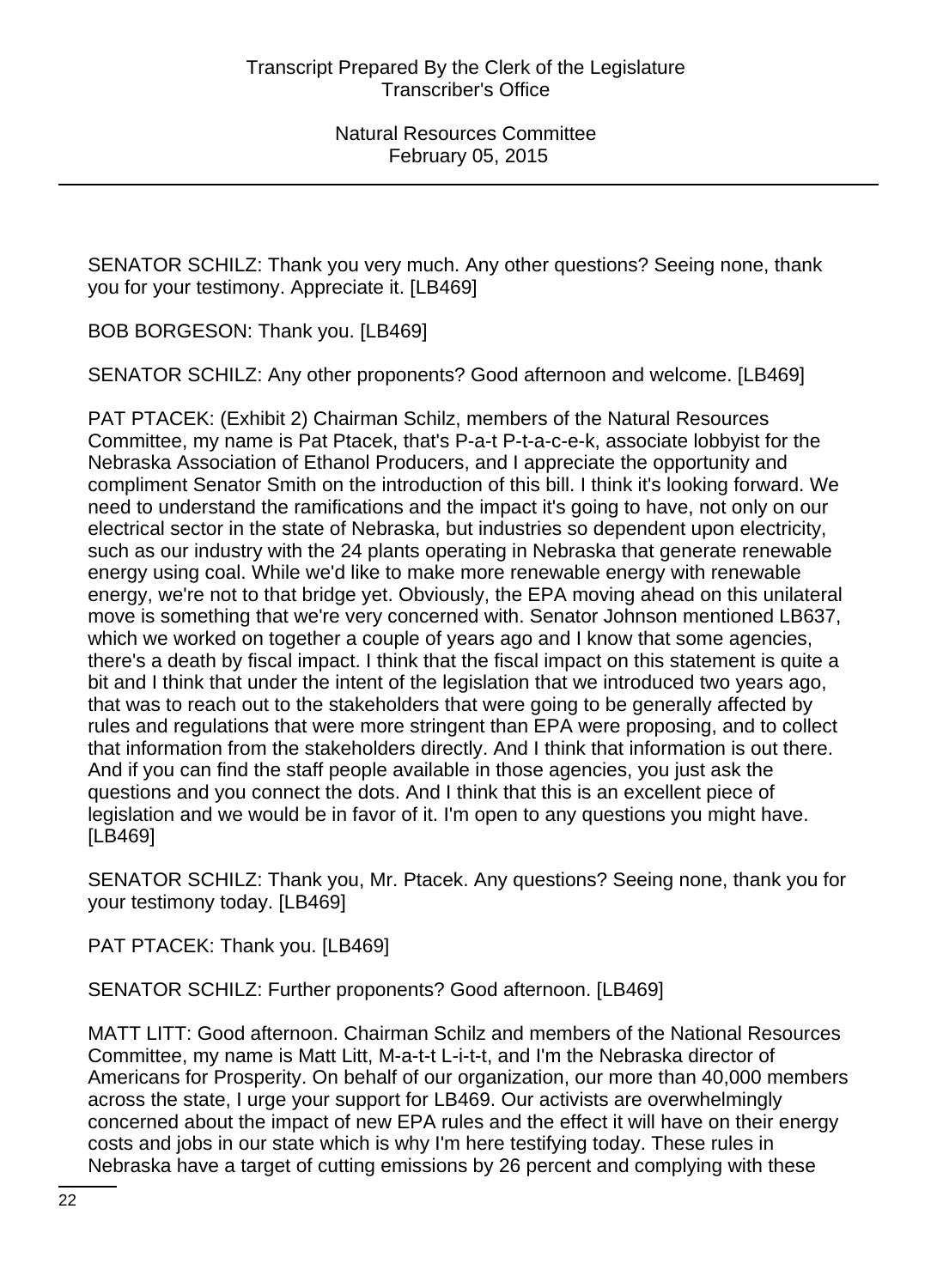# Transcript Prepared By the Clerk of the Legislature Transcriber's Office

Natural Resources Committee February 05, 2015

rules will have a huge impact on jobs and energy costs in our state. The new rule will cause electricity bills in Nebraska to rise by an average of 12 percent every year between 2017 and 2031 according to a recent research piece by the NERA economic consulting. And since everything we buy requires electricity to reach the store shelf, we'll end up paying for these increases a second time when we purchase groceries, clothes, and everything else. This rule will also have a big impact on job creation, particularly manufacturers. Industrial electricity rates are expected to jump 30 percent by 2020 compared to 2012, making it more difficult for Nebraska businesses to compete with overseas competitors who do not have to comply with such erroneous rules...excuse me. Our organization supports the policies that promote Nebraskans' access to affordable and reliable energy solutions, which is why we support this particular piece of legislation. While we believe this legislation is a strong first step, we would also encourage state legislature, legislators...excuse me, to go even further in seeking ways to stand up for energy consumers in Nebraska. Another meaningful way to do this is to require the body to hold a vote on the state implementation plan. State lawmakers who have been entrusted to protect the interest of their state and their constituents need to have the last say on any implementation plan to comply with the Obama administration's regulations. State legislatures should have the ability to reject any state plan that adversely impacts the affordability and reliability of energy for their constituents. Further recommend that legislators support efforts to oppose submitting the implementation plan while legal questions are ongoing. Twelve states have already filed suit against the federal government claiming that the rules....and claiming that the rules violate the U.S. Constitution of federal law and legal scholars across the political spectrum have agreed with their claim. We shouldn't waste taxpayer resources on complying with the regulation that the federal courts will likely overturn. We encourage you and include this legal provision moving forward if you see fit. Thank you for the opportunity to testify and I encourage the members of this committee and your colleagues in the Legislature to stand up for energy consumers in Nebraska by supporting this bill. Thank you for your work on the issue and I'll take any questions. [LB469]

SENATOR SCHILZ: Thank you, sir. Any questions? Senator Kolowski. [LB469]

SENATOR KOLOWSKI: Mr. Litt, thank you for your testimony today. I was kind of surprised by the number of years you were talking about power increases will be taking place and the cost of power be going up all those years on an equal basis. As a public power state, do you think those are accurate? What was the records for that that you mentioned also? It had three or four letters to it. [LB469]

MATT LITT: Yeah, the NERA, the full...the acronym escapes me at the moment and I would have to go back and dig through that report as well and I would love to follow up with you, if I could. [LB469]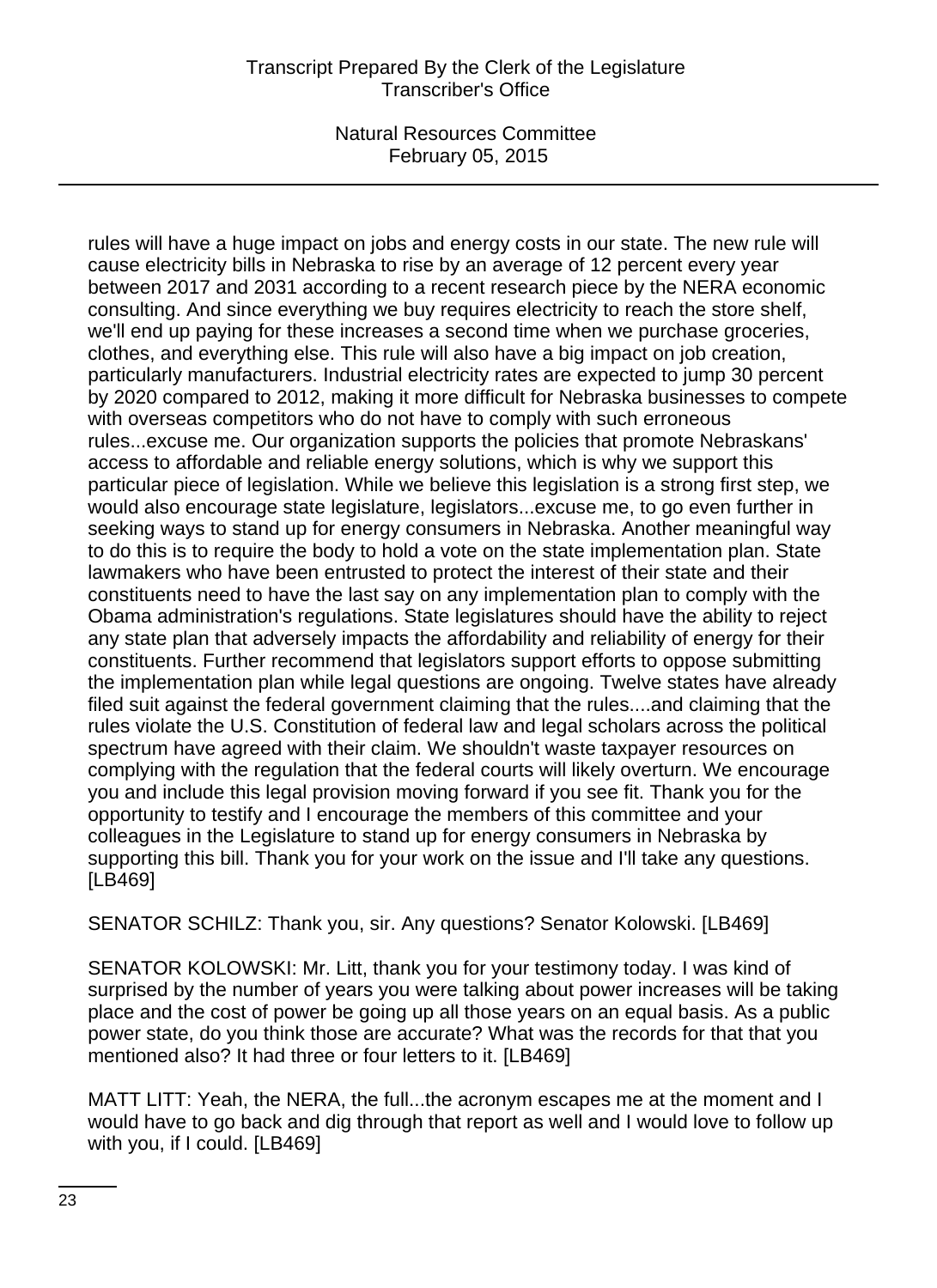SENATOR KOLOWSKI: If you could send that to my office, I'd appreciate it. [LB469]

MATT LITT: Sure. Okay. Thank you. [LB469]

SENATOR KOLOWSKI: Thank you. [LB469]

SENATOR SCHILZ: Thank you, Senator Kolowski. Any other questions? Seeing none, thank you for your testimony. [LB469]

MATT LITT: Thank you. [LB469]

SENATOR SCHILZ: Other proponents? Mr. Levy, good afternoon and welcome. [LB469]

DAVID LEVY: (Exhibit 3) Good afternoon, Chairman Schilz and members of the Natural Resources Committee. David Levy, D-a-v-i-d L-e-v-y, registered lobbyist for Sandhills Wind Energy. You have a letter coming to you from Sandhills Wind Energy and I would like to read that letter into the record and then I would be happy to answer any questions that you might have, and I promise you, it's a short letter. Again, on behalf of Sandhills Wind Energy. Sandhills Wind Energy is a four-year old, Nebraska-based company focusing on renewable energy development in Nebraska, primarily in Cherry County. Sandhills Wind Energy supports LB469 because it views this type of research and analysis as beneficial to the renewable energy industry, and the electric industry generally in Nebraska. Access to open and transparent information will only help the process of determining how to proceed with carbon reduction in Nebraska. To obtain the greatest benefit from the proposed report, Sandhills Wind Energy believes the report should start from an open-minded point of view, which acknowledges and incorporates the ideas that carbon reduction need not necessarily result in substantial increases in electric rates or reductions in reliability, given the increasing capacity of renewable resources, particularly across the entire Southwest Power Pool region. Increasing renewable generation in Nebraska is a means of accommodating carbon reduction while creating opportunities for economic development and property tax relief. Thank you for considering these comments and I'd be happy to take any questions. [LB469]

SENATOR SCHILZ: Thank you, Mr. Levy. Any questions for Mr. Levy? Seeing none, thank you for your testimony. Appreciate it. [LB469]

DAVID LEVY: Yes. Thank you. [LB469]

SENATOR SCHILZ: Any further proponents...proponents for LB469? Seeing none, are there any opponents for LB469? Mr. Winston, welcome this afternoon. [LB469]

KEN WINSTON: (Exhibits 4 and 5) Good afternoon, Chairman Schilz and members of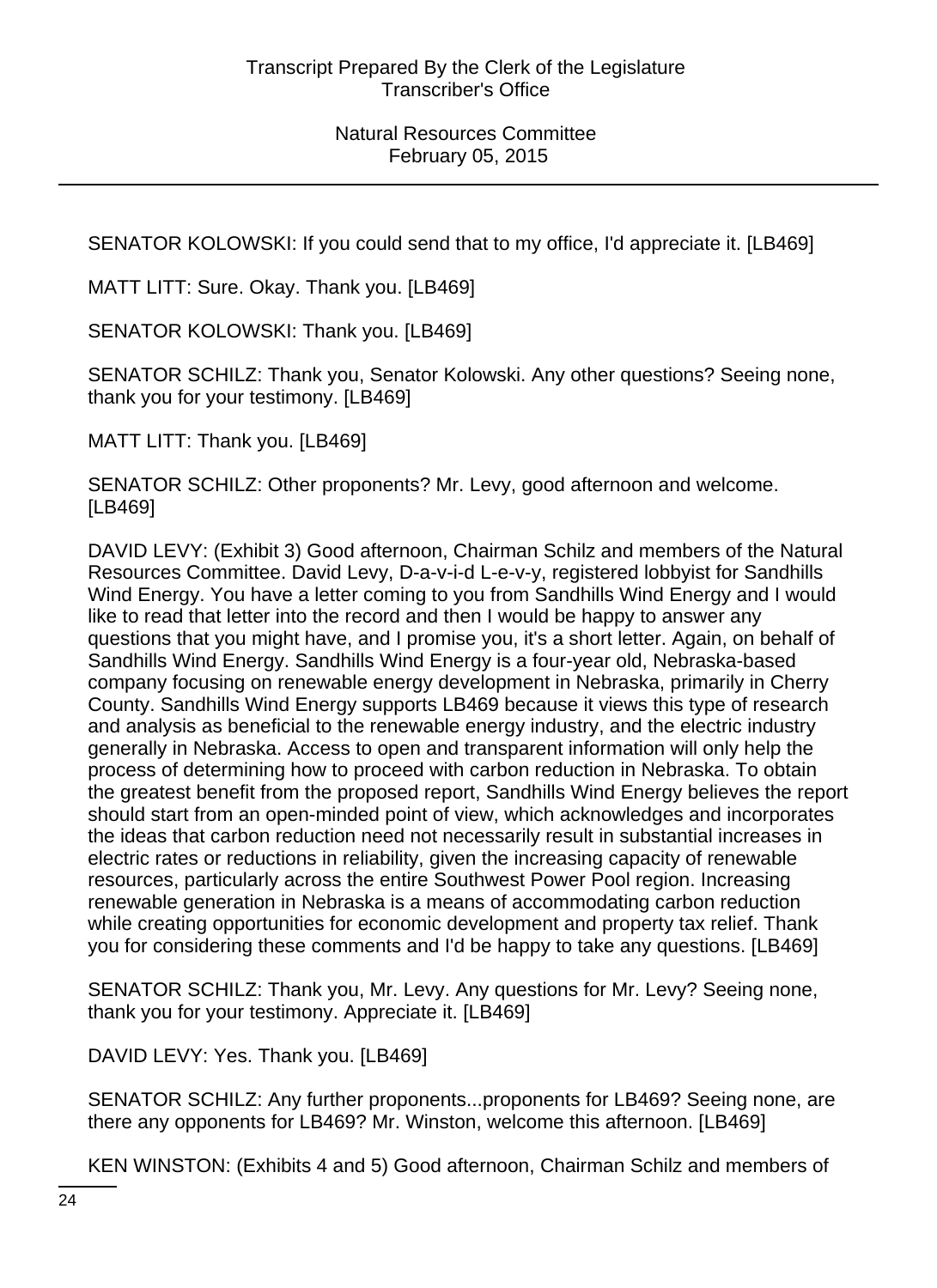the Natural Resources Committee. I'm going to...oh, my name is Ken Winston, K-e-n W-i-n-s-t-o-n, and I'm appearing on behalf of the Nebraska Sierra Club in opposition to LB469. I'm going to begin by basically just echoing what Mr. Levy just said and there's a letter that's being handed out. And I won't try to read that entire letter because I don't think I have time to read it. But basically we're concerned that the idea of the bill is that it views...attempts to reduce carbon emissions in a negative light and that this is inaccurate based upon information that is currently being developed, including things that a couple of our public power districts are doing in the state of Nebraska at the present time. First of all, there's an implication that it will have...that attempts to reduce greenhouse gas emissions will have a negative impact on rates and like to talk about Omaha Public Power District's plan which will reduce greenhouse gas emissions by approximately 50 percent. And it's also...it was also the lowest cost plan of several that they reviewed including the plans to try to retrofit their coal plant. And the projected rate increase is zero to 2 percent, which is very low cost. Then similarly just last month the Lincoln Electric System announced a new energy plan where they're going to be getting 48 percent of their energy from renewable sources, primarily from wind, although they're also going to have a 5 megawatt solar plan and this plan, they're estimating that this will save their ratepayers \$400 million over the next 20 years. And so, there's a couple of leading examples right here in the state of Nebraska. And in terms of rate impacts, the rate...the yellow chart that I passed out, most of the rate impacts, and I'm sure that we've all experienced...did not everybody get a copy of it? I've got more. In any event, the...most of the rate impacts in the last ten years have been because of increases in the cost of coal. And that is not because of the cost of any sort of regulatory action, but just the cost of coal itself. And so...and I would note that we've gone from being in the top ten...being consistently in the top ten of energy rates, nationally to, I think, around 15th at the present time. And one of the other things that's happened in terms of the economic impact, is that states with greater renewable energy generation have become very attractive to cutting-edge industries like Facebook and Google and Microsoft, all three of which decided to locate data processing centers in the state of Iowa because of the fact they get more of their energy from renewable sources. In addition, as I note in my letter, that there are lots of jobs that can be created through renewable energy investment in particular. I don't include it in my comments here, but in my written remarks, but the Sierra Club did a study in 2012 which concluded that if investments were made in wind and energy efficiency, that could create a total of 14,000 jobs over a 15-year period as well as reducing electric rates of the electric cost to consumers by a total of \$3.8 billion over that 15-year period. So, there's lots of opportunities there and there's a study by the Baird Holm law firm that many...hopefully, many of you have seen this. It's an excellent study. I would highly recommend it. It was done last year, actually in November of 2013, which concluded that you could...that a 200 megawatt windfarm would generate \$1.3 million in property taxes for...in local property taxes and most of that would go to schools. So that's a really big deal for a local community. And a 200 megawatt windfarm would...is estimated to create between 15 and 20 permanent jobs...or ten and 15 in permanent jobs and that can make a huge difference in a small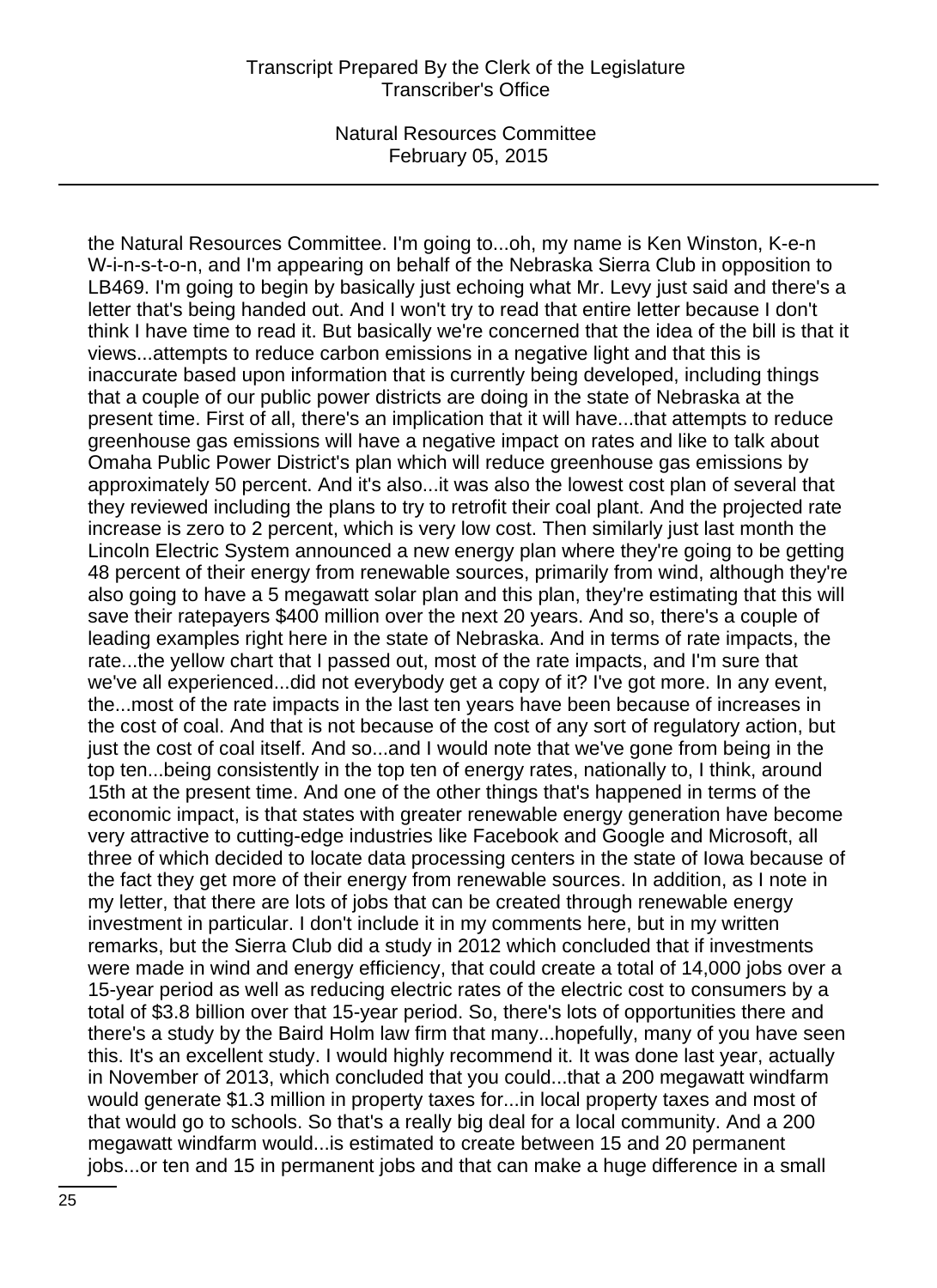rural community, and there's lots of evidence in that as well. I guess I'm going to just conclude by pointing out the fact that we don't have any coal in the state of Nebraska. That when we do buy coal, that money does go out of state. It doesn't stay in the state of Nebraska which means that...and every dollar that we keep in the state of Nebraska helps benefit our consumers and our local customers. I guess just to...as a concluding remark, we'd like to encourage the committee to do a wide-ranging study and would encourage participation of the University of Nebraska and the resources that they have there. Would be glad to answer questions. [LB469]

SENATOR SCHILZ: Thank you, Mr. Winston. Any questions? Senator McCollister. [LB469]

SENATOR McCOLLISTER: Thank you, Mr. Chairman, and Ken, thanks for appearing. Let's talk about the relative cost of energy. Can you give me some statistics on the cost of renewable energy versus coal-fired plants? [LB469]

KEN WINSTON: Well, it's one of these things that it depends upon the plant. But at the present time the cost the last couple of years, 2013 and 2014 in particular, the cost of wind energy has been competitive with the cost of old coal plants, developing new wind energy projects around \$20 a megawatt and both of them are about in the same relative range. [LB469]

SENATOR McCOLLISTER: Does that generally include tax incentives or is that, not include tax incentives? [LB469]

KEN WINSTON: Well, there's tax incentives for fossil fuels as well as for incentives for wind energy. But the wind energy, there is no state tax incentive at the present time...or no production tax credit. So there's no production tax credit for wind energy in the state of Nebraska. There is legislation that's being considered that will be heard by the Revenue Committee later this year on that subject. [LB469]

SENATOR McCOLLISTER: You cited the Baird Holm study? [LB469]

KEN WINSTON: Yes. [LB469]

SENATOR McCOLLISTER: And if you could provide a copy at least to me, I'd be grateful. [LB469]

KEN WINSTON: Sure. I'd be glad to give this to you after the hearing and I'm sure that...I know there's more copies around, but yes, I'd be glad to give you this copy. [LB469]

SENATOR McCOLLISTER: Thanks, Ken. [LB469]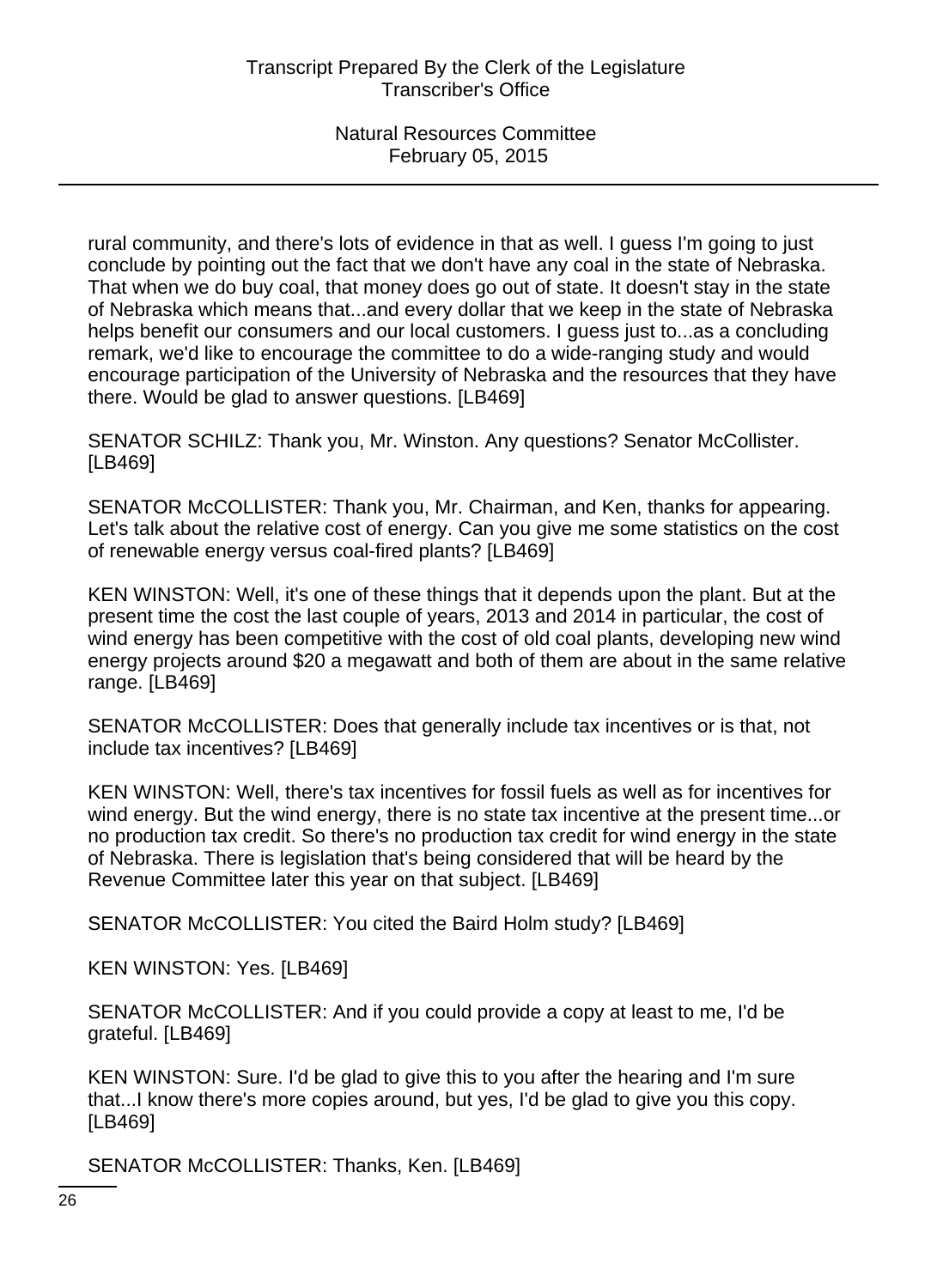SENATOR SCHILZ: Thank you, Senator McCollister. Senator Schnoor. [LB469]

SENATOR SCHNOOR: Thank you, sir. You've been talking a lot about renewable energy versus...and wind energy versus coal. What do we do when the wind is not blowing? [LB469]

KEN WINSTON: Well, actually, it's one of these things where...I've had lots of debates with people from public power over the years and so we've had a lot of conversations about this topic. And basically there's a couple of different things that come into play. And one of them is the fact that the state of Nebraska is currently part of the Southwest Power Pool and basically what that means is that whenever there's energy that's being called upon, whenever I flip on my light switch, it used to be that it just depended upon OPPD or LES to determine whether my electricity came on. Now the Southwest Power Pool decides what generation is going to happen and where and when. And so, basically, there's about a five-state backup plan...backup system for all of our energy needs in the entire region. So if there's...and now it may be other wind energy in another state that will supplant our wind when our wind is not blowing, or it may be that a natural gas plant will come on-line to take advantage of it, or maybe it will be a coal plant. But there are ways of making sure that the energy is reliable and that the...that nobody has a situation where their energy is not reliable. [LB469]

SENATOR SCHNOOR: But then, all that...all that takes it out of the state of Nebraska just as you're referring to with the coal, that we have to...we're paying for coal to another state. Would that be correct? [LB469]

KEN WINSTON: Well, it might be or it might not be. But the problem, well, the problem, both the problem and the benefit of the Southwest Power Pool, the problem is the fact that a lot of these decisions in terms of when to turn a generator or not are out of our hands. They decide whether generation is going to happen in the state of Nebraska or in the state of Kansas or in the state of Oklahoma or north Texas as opposed to having somebody at LES decide which is our...at the station in Doniphan deciding for NPPD when things are going to get turned on or turned off. So, it could be wind in Oklahoma that's supplying the wind that's not happening here in Nebraska. [LB469]

SENATOR SCHNOOR: Okay. [LB469]

SENATOR SCHILZ: Thank you, Senator Schnoor. [LB469]

KEN WINSTON: And...and the Southwest Power Pool is fairly complicated and if I mangled it, I apologize. I mean, I've...I'm a layperson and I'm sure that somebody from one of our public power districts could do a much better job of describing it and providing an analysis of how it works. [LB469]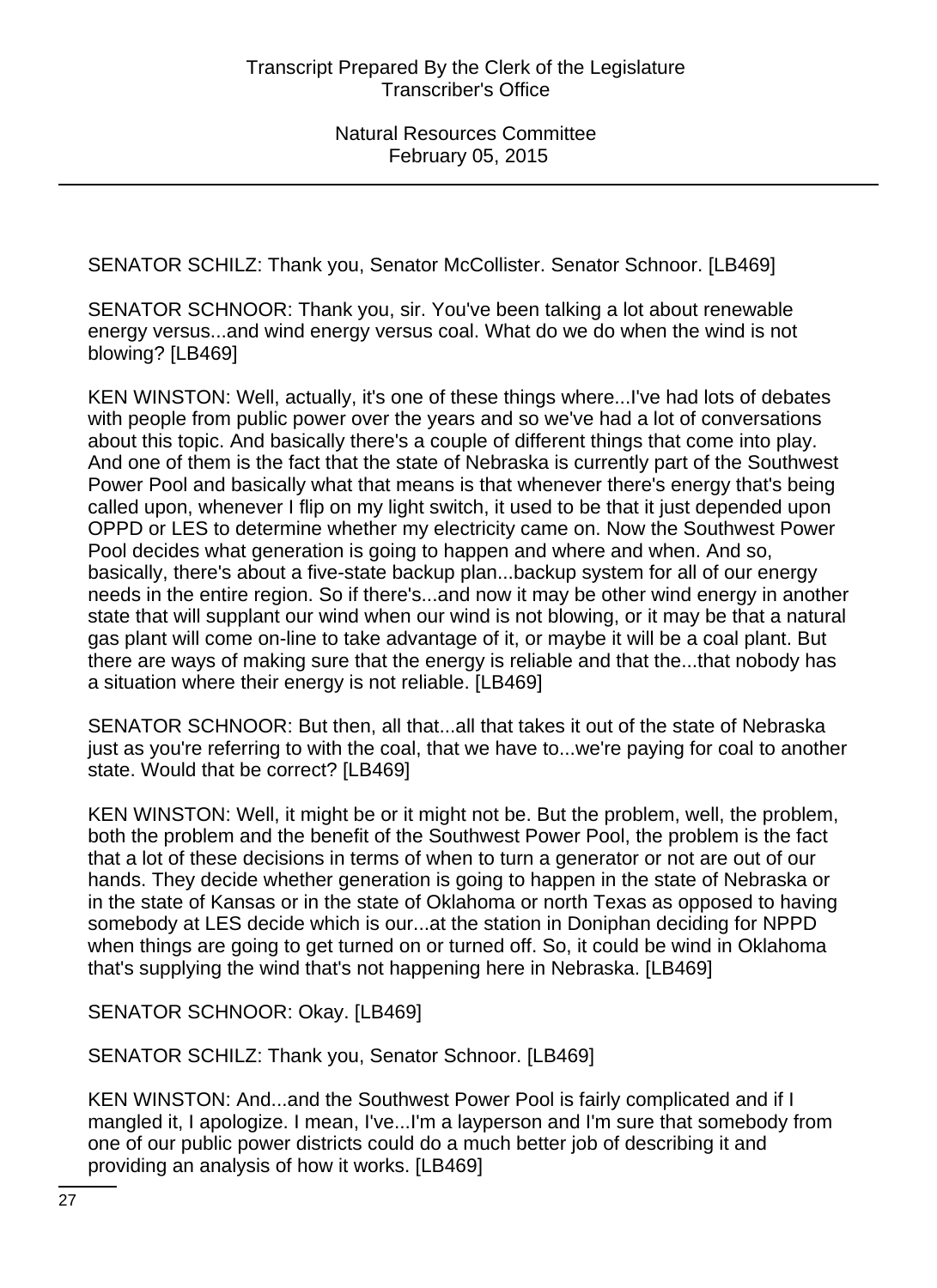SENATOR SCHNOOR: Okay. Thank you. [LB469]

KEN WINSTON: You bet. Thank you. [LB469]

SENATOR SCHILZ: Thank you, Senator Schnoor. Senator Friesen. [LB469]

SENATOR FRIESEN: Yeah, Ken...thank you, Chairman Schilz. When we...you're looking at renewable energy, I've looked at wind energy and I've studied it and I've looked at the efficiency rating of wind energy and seeing the duplication that's required and the redundancy, we may be using 50 percent of our power from wind energy but a coal-fired power plant is still sitting there idling. Are all of these factors taken into account when we look at the cost of renewable energy like wind energy? I mean, there's a tremendous cost of manufacturing, building extra transmission lines, and yet, the redundancy is still there. The power plants must be there, must be on-line, ready to go when we need it. And I can see the...you know, the booster...the natural gas-fired stations that are generating, those are reasonable when we hit peak loads. But to me, I have never seen a study yet where I saw the efficiencies of wind energy. [LB469]

KEN WINSTON: Okay. Well, as you indicated, wind energy is getting better and there are several windfarms in Nebraska that are in the 50 percent range, which is much better than it was just a few years ago. And most of the time when they're using wind energy and when they're using something as an alternative fuel or as a backup, then they go to natural gas because that's something that can generally be more easily ramped up and down. Generally, coal plants just continue to operate...well, I won't say 24/7 but they operate pretty much full-time. Actually, it is usually 24/7. I mean they just run, turn them on, and get them going and run them. And so...and once again, I'm not an expert in this but I have had lots of conversations with utility folks and that's the way they explained it. [LB469]

SENATOR FRIESEN: Okay. [LB469]

KEN WINSTON: Bless you, sorry, party to your cold. [LB469]

SENATOR FRIESEN: Okay. Thank you. [LB469]

SENATOR SCHILZ: Thank you, Senator Friesen. Any others? Senator McCollister. [LB469]

SENATOR McCOLLISTER: Yeah, thank you, Mr. Chairman. The letter you presented to us would indicate that OPPD plans to provide 40 percent of their power via renewables. Isn't then that about right? [LB469]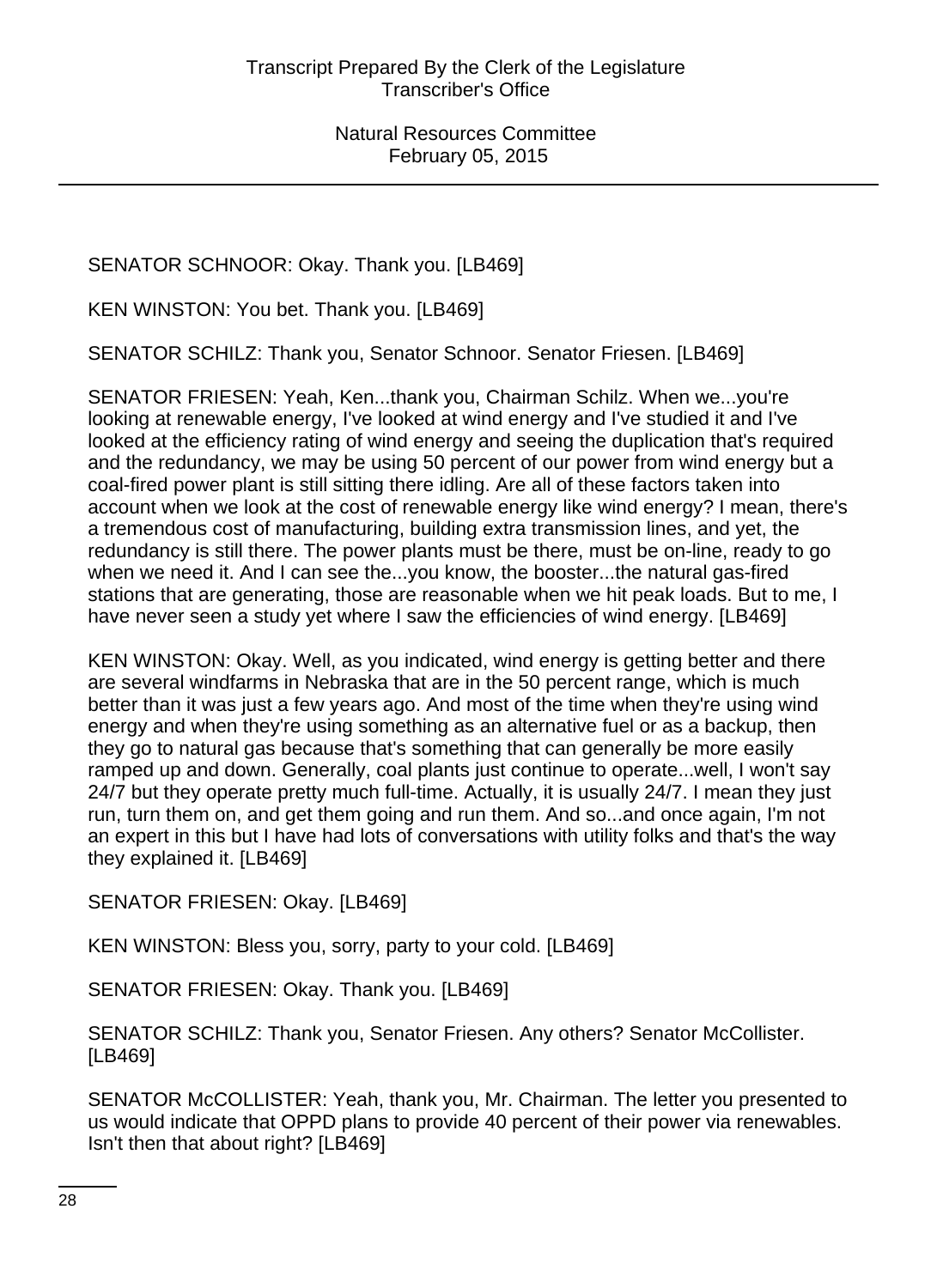KEN WINSTON: About 33 percent. [LB469]

SENATOR McCOLLISTER: Okay. [LB469]

KEN WINSTON: By renewables, yes. [LB469]

SENATOR McCOLLISTER: But at this present time, the amount of electricity provided by renewables is far less than that, wouldn't you agree? [LB469]

KEN WINSTON: Yes, that's correct. [LB469]

SENATOR McCOLLISTER: Isn't it less than a 7 or 8 percent? [LB469]

KEN WINSTON: It's in that neighborhood. Actually OPPD has come up with, they're probably about 12 percent this year. [LB469]

SENATOR McCOLLISTER: So generally, most of the utilities in Nebraska use the coal-fired plants for base-loading. [LB469]

KEN WINSTON: Well, OPPD and NPPD have a...and I don't have the percentages in my head, but they both have a significant amount of energy they get from nuclear power. [LB469]

SENATOR McCOLLISTER: That's true. [LB469]

KEN WINSTON: So it's about...I think NPPD is about 25 to 27 percent and OPPD is someplace in that range. So they...and OPPD intend...and both of them intend to continue to generate electricity through nuclear power. But, yes, they both have fairly significant coal plants at the present time, but when OPPD finishes with their power plant, and Mr. Burke is in the audience here today, I think he's planning to speak on another bill, I'm sure he could explain it much better than I could, but it's my understanding they will be below 20 percent coal at that point. And, once again, like I said, I don't have the figures right in front of me, but it will be a significant reduction in the amount of energy they get from coal and they're also projecting, as I said, that that would be the lowest cost of the options they consider. [LB469]

SENATOR McCOLLISTER: Do we count nuclear as renewable? [LB469]

KEN WINSTON: I do not count it as renewable. However, it's generally considered not to be a carbon-emitting fuel. [LB469]

SENATOR McCOLLISTER: Okay. Thanks, Ken. Thank you, Mr. Chairman. [LB469]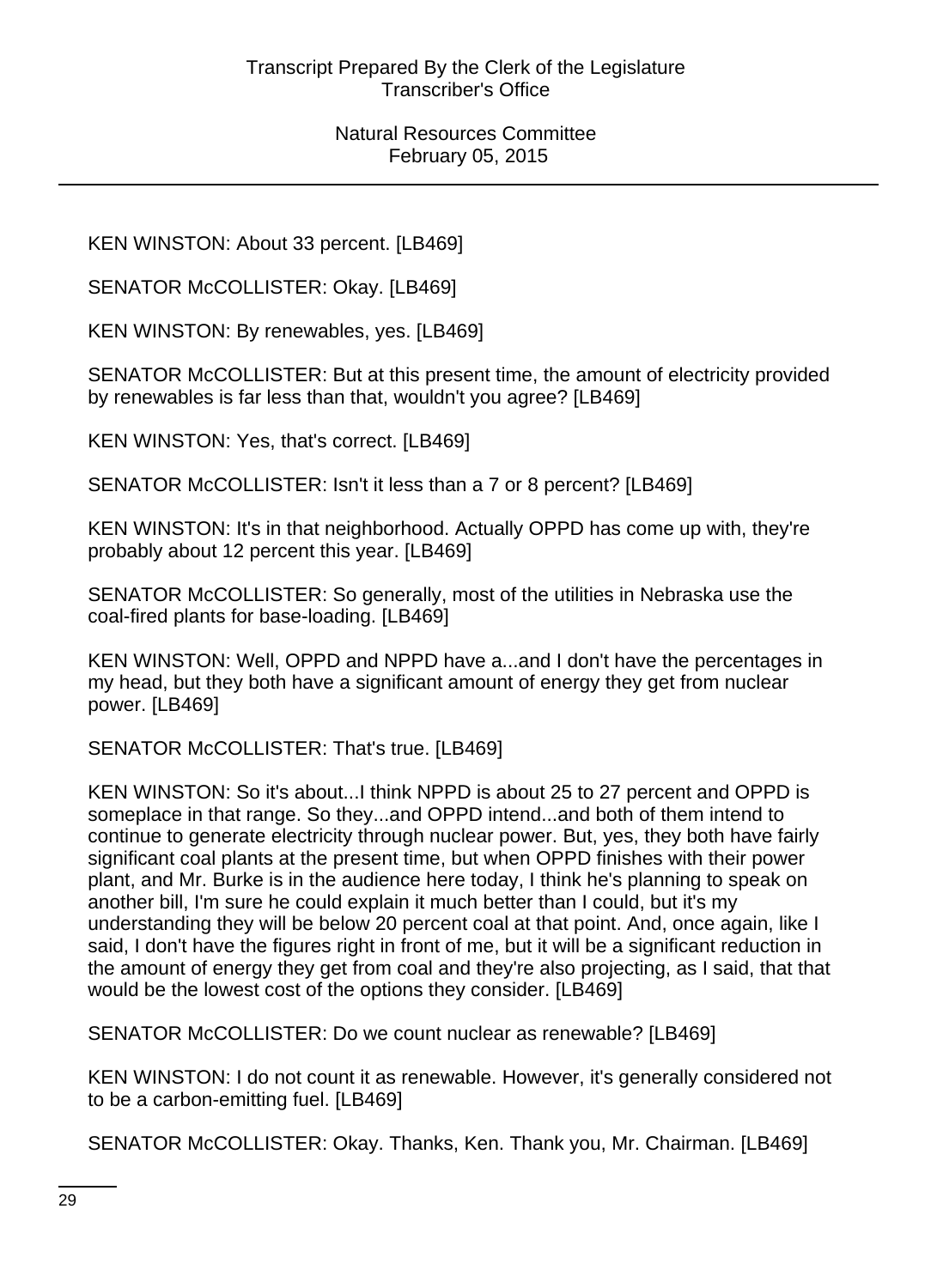KEN WINSTON: Thank you. [LB469]

SENATOR SCHILZ: Thank you, Senator McCollister. Senator Schnoor. [LB469]

SENATOR SCHNOOR: Sorry to keep dragging this out. We started talking a lot about renewable energy. I guess, give me your definition of renewable energy and then I also have another question for you. [LB469]

KEN WINSTON: I'm trying to think of a definition that won't get me into trouble later. (Laughter) [LB469]

SENATOR SCHNOOR: I'm not trying to set you up and... [LB469]

KEN WINSTON: Well, I got asked a question at the Ag Committee the other day. I later wanted to withdraw my answer. (Laughter) So, I'm just trying to think of how to respond to this question. Basically, an energy generation system that doesn't require...that doesn't require regeneration. Basically, the energy is there without...without burning anything, without having to dig anything up, it's coming from the sky, I guess, would be... [LB469]

SENATOR SCHNOOR: Okay. Would you also say that that could include that it's something that will pay for itself, that the power it produces will pay for itself? [LB469]

KEN WINSTON: I would think that it being more of a statement about sustainability that we try to sustain things. And I would incorporate that as part of the definition to say that we want to have something that will sustain itself. And one of the reasons...one of the benefits of renewable energy is that after you build it, you don't have to continue paying for fuel. And one of the other things I didn't mention is, for example, wind energy doesn't use any water and that's probably going to be a bigger and bigger issue in years to come. [LB469]

SENATOR SCHNOOR: Because one other...and I guess the reason I'm asking this, one of the arguments that I have always heard is that although wind energy is determined to be a renewable source because there's always wind, the amount of energy it produces doesn't even offset the cost of putting in the turbine. [LB469]

KEN WINSTON: I would definitely disagree with that. I mean, it would not...when the Lincoln Electric System folks tell me that their investments in wind energy are going to save their customers \$400 million over the next 20 years, about \$20 million a year, that...your statement...and I'm not trying to be argumentative, but the statement that you made doesn't square with that statement, and these are utility folks who are making these projections and they're not wild-eyed, they're not wild-eyed at all. I mean, they're making these projections based upon some very serious calculations. [LB469]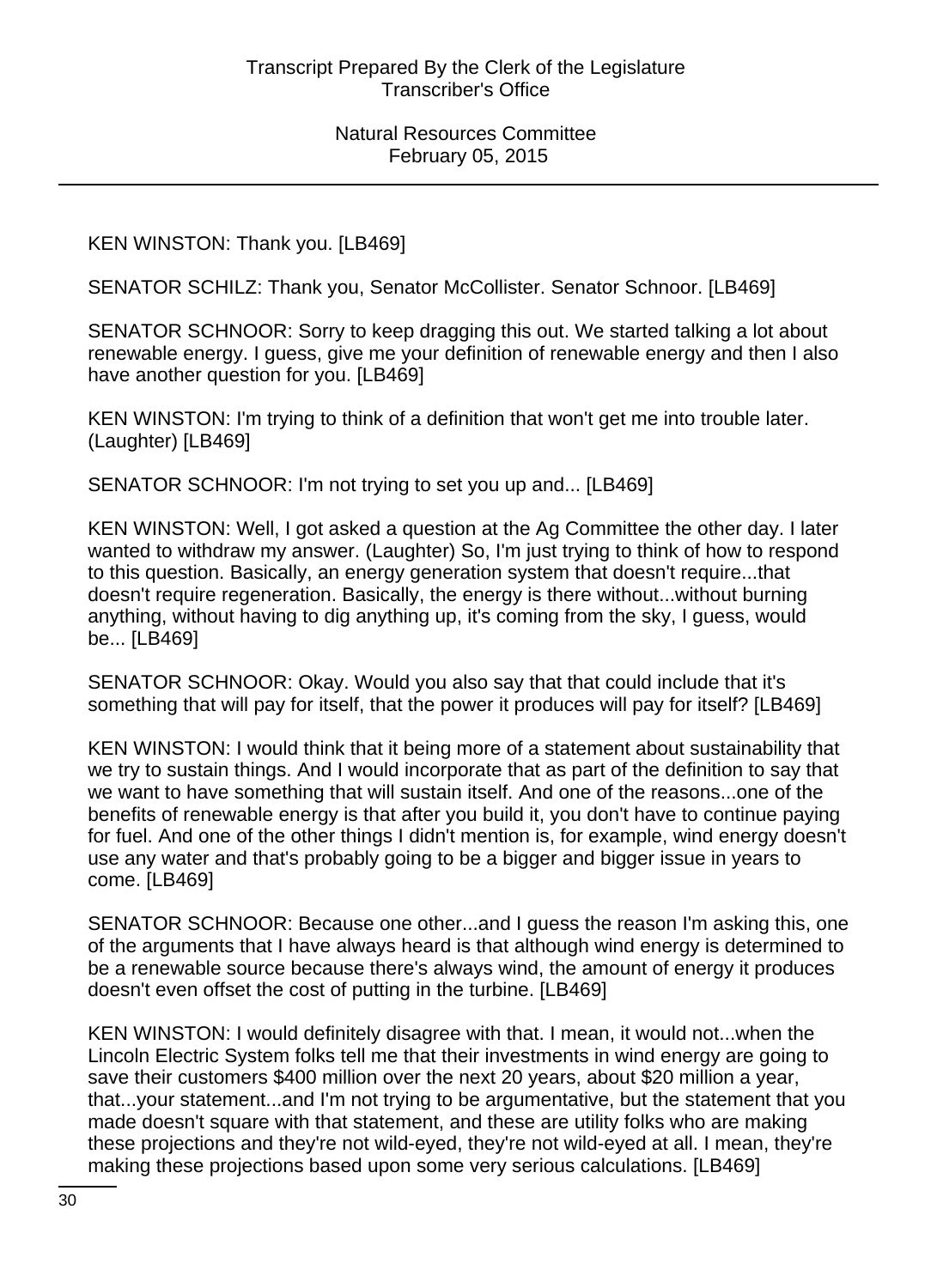SENATOR SCHNOOR: Okay. Thank you. [LB469]

KEN WINSTON: Thank you. [LB469]

SENATOR SCHILZ: Thank you, Senator Schnoor. Senator Friesen. [LB469]

SENATOR FRIESEN: Sorry, Chairman Schilz. You just mentioned something there that caught my attention a little bit, but in the past whenever the federal tax credit for wind energy is gone, construction is stopped dead cold in the water, it's done. As soon as they renew the tax credit again, it starts up, but yet you said it was feasible when it would pay for itself down the road. Why is it that the industry shuts down when they lose the tax credit? [LB469]

KEN WINSTON: Well, I don't represent the industry or anyone from the industry so I'm not going to try and address all of that. But I do know that there's a lot of building going on at the present time. Now some of them are using the production tax credit that expired last year to build the facilities there. I think there's 600 megawatts of wind that's scheduled to be built in the state of Nebraska this year. So, I know there's a substantial amount of work that's being done. Now, certainly anytime there's a tax credit or a tax incentive, that does make something more affordable, but it's...it has proven to be...the current contracts that are in place have been very cost effective for the utilities that are...that have been using them. And...well, then just an example, Iowa has invested very heavily in wind development and they are...their electric rates are currently lower on average than those in the state of Nebraska. So, I would encourage folks to look at the entire picture, as Mr. Levy suggested, and that I believe that renewable energy is very competitive in many ways. [LB469]

SENATOR FRIESEN: Next questions would be is, when some of these studies are done when they're looking at costs down the road, you're talking 20 years down the road, are they using the scenario where pollution controls and some of these taxes are going to implement the cost of coal-fired electricity and that's why eventually you tax one industry enough or regulate it enough and you'll increase their costs to where efficiency is of another rule. [LB469]

KEN WINSTON: Well, it's my understanding...it's my understanding, for example, that LES did not consider that and they're coming up with their statements that it would save their ratepayers \$20 million a year on average. And as the yellow chart that I passed out indicates, the cost of coal has gone up rather dramatically in the state of Nebraska over the last ten years without any...and that's just the cost of coal. That's not the cost of any pollution controls attached to it, so. So, I think that it would be even more dramatic if we were looking 20 years out with the cost of pollution controls attached to it. [LB469]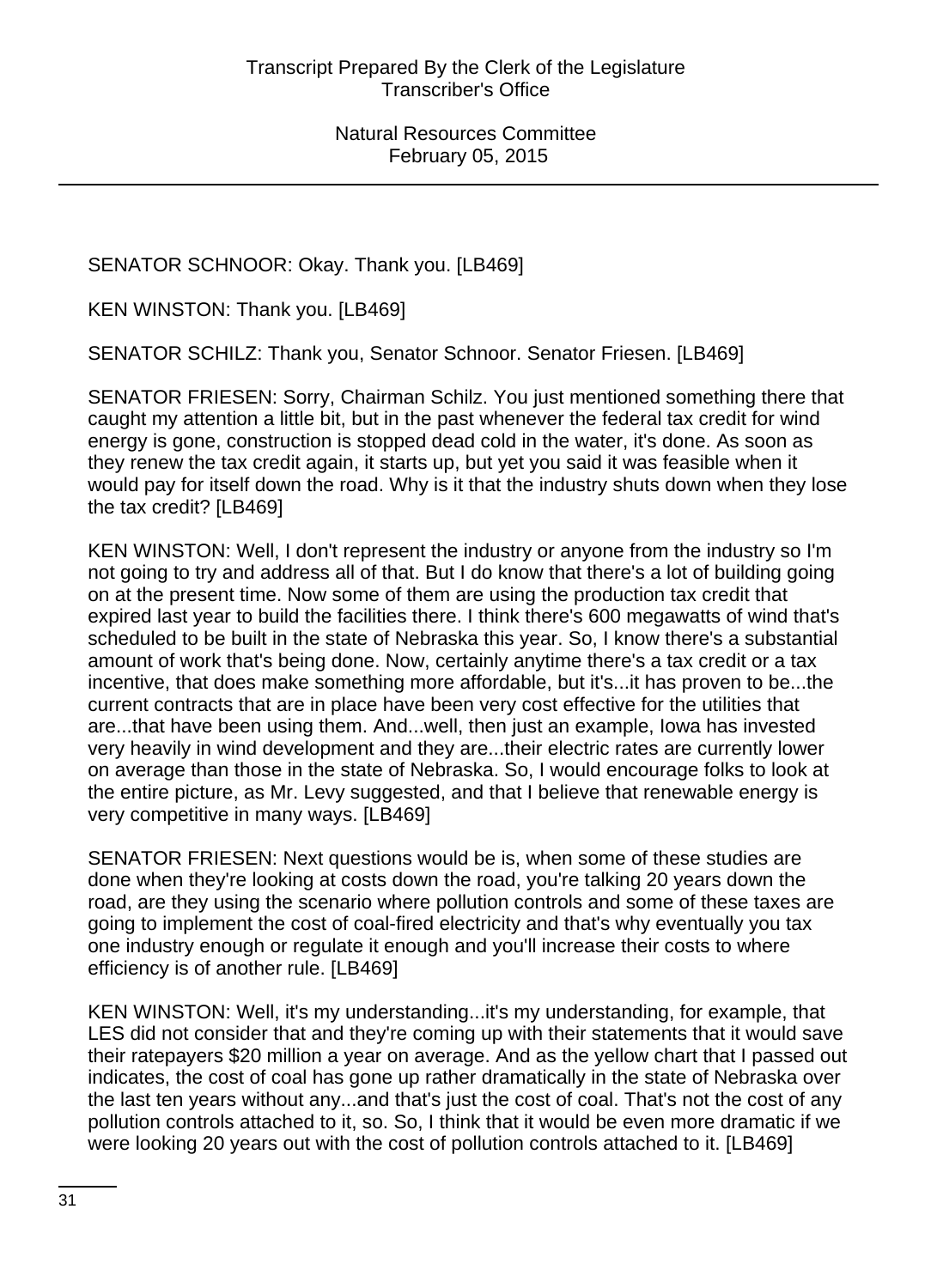# SENATOR FRIESEN: Okay. Thank you. [LB469]

KEN WINSTON: Thank you. [LB469]

SENATOR SCHILZ: Any other questions? Mr. Winston, thank you for coming in today. I have just a few questions here and I'm trying to...I'm trying to put this all together. Your comments sound very similar to Mr. Levy's from before, but yet he was a proponent and you're on the other side here and I'm just trying to figure out how that...what you see as the difference. [LB469]

KEN WINSTON: Well, obviously, I didn't have a conversation with Mr. Levy beforehand, but the...probably the main thing is, when I look at the bill it just implies a very negative view of how we're going forward. It implies that if we're going to try to comply with the federal requirements, that there's going to be negative impacts. And my approach, and I think it's actually somewhat similar to what Mr. Levy said, is that, let's look at this as an opportunity. Let's figure out how can we benefit the state here. What are our best resources? Well, to us it's wind and solar. So let's figure out how to use them and who cares about...I mean, we can do it in ways where we don't even have to worry about what the federal government is going to impose on us. I mean, we can beat those requirements while providing benefits to our citizens at the same time. [LB469]

SENATOR SCHILZ: Sure. Well, and let me go to that point exactly here on...as we look at Section 2(i)(A) it says the ability of the state to provide affordable electricity through diversified sources of electricity generation. When I look at that, that would tell me that we're going to take a look at all the opportunities that Nebraska has with electric generation and take that on, and wouldn't renewables be included in that? [LB469]

KEN WINSTON: Sure. Yeah, I'd agree with that. [LB469]

SENATOR SCHILZ: Okay. And then, it also says in (B) the type and amount of electrical generating capacity within the state that is likely to retire or switch to another fuel, which once again, would probably help to bolster what you're saying and if you are correct, and I'm not going to say that you are or you are not, in saying that wind is becoming more feasible and more...or excuse me, renewables are becoming more feasible because the cost is coming down, I'm struggling with why you would be afraid of a study such as this, or a study...maybe in the...maybe what we'll find out is that this isn't as bad as it might be, which would be okay with you, I would guess. [LB469]

KEN WINSTON: Sure. I guess the reason that we're concerned about this legislation are some phrases later on in the bill that imply that if we do have to comply with this, that it's going to be all negative. And we think that's tipping the scales to say, well, if you try to meet these standards it's going to hurt us. And, well, jobs lost...and I'm trying to find some other sections, and risks to reliability. [LB469]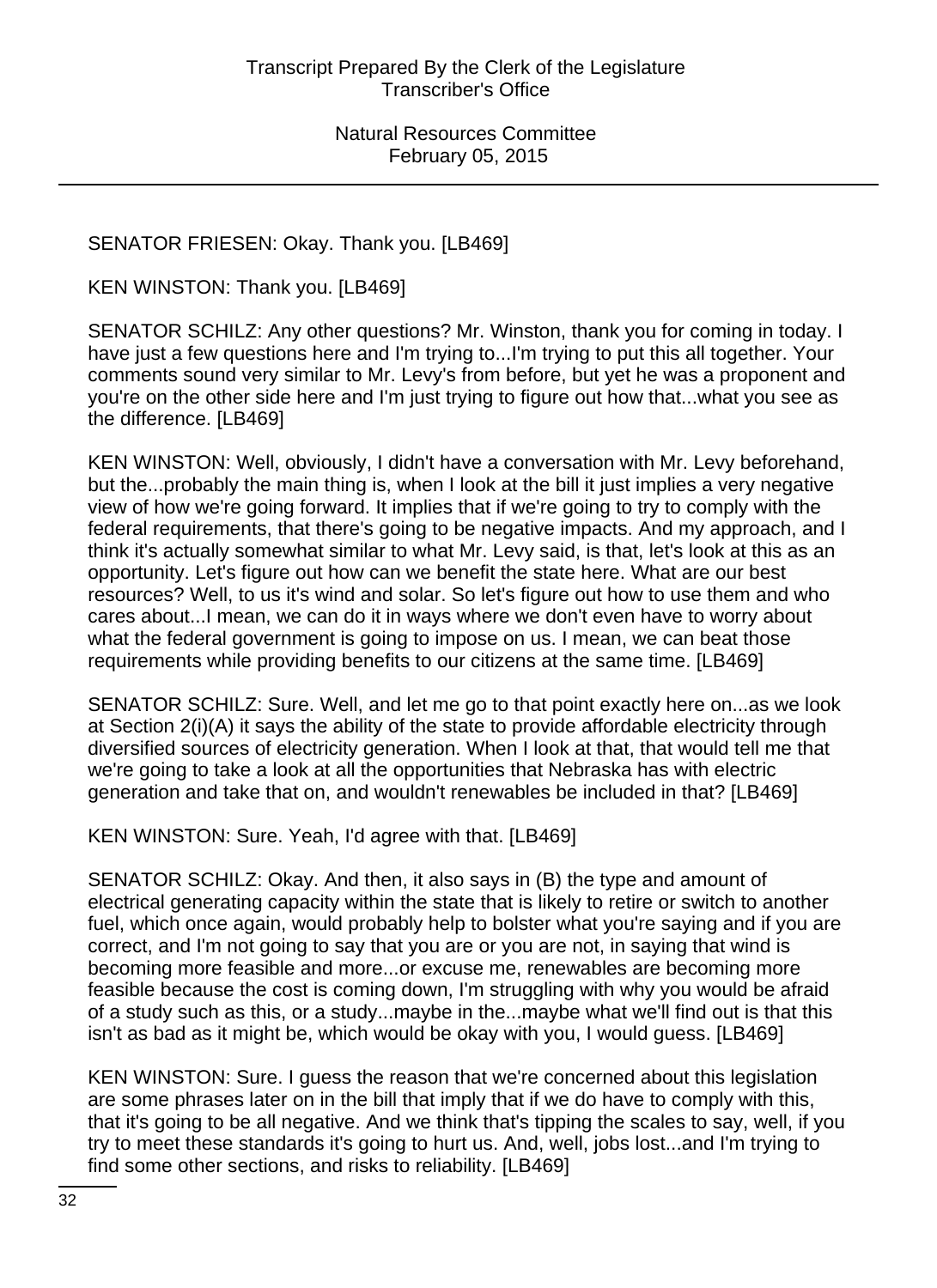SENATOR SCHILZ: Sure. And I understand that, but those could be impacts that we really need to...we really need to understand and know to be able to move forward to do what's best for the citizens in my mind and I can't see that anybody would be against understanding what the ramifications are going to be. Impacts, whether they're detrimental or helpful to Nebraska moving forward, I think it's important to know. As I look here, it talks about employment within the state including direct and indirect employment effects. And so, what I...and then I look at that and I try to...I try not to look at things with negative eyes. I look at that, what you would do is if you're going to lose employment on the coal side or on the fossil side, would you not pick up employment on the other side and you need to know that balance and where that's going to be so we can really understand the true impacts? Isn't...doesn't that fit into there as well? [LB469]

KEN WINSTON: Sure. Well, I guess, I would feel a lot better if there was some language about potential benefits, jobs gained, economic benefits. [LB469]

SENATOR SCHILZ: Sure and I don't want to put words in Senator Smith's mouth, but I believe that he had talked about some amendments and maybe that will be possible. And then there was just one other thing that I wanted to mention. When you talked about Nebraska has no coal in this and every time we buy coal, money just leaves the state and doesn't come here. But my question is, what about when we burn the coal in our plants and those folks get the benefit of that electricity which, over time and we have to all agree, that over time it's been pretty...I don't want to say cheap, but it's been of value to the ratepayers in Nebraska over time. Now is that changing? Obviously, we can see that all energy costs are going up and so we're seeing that go up as well. And then I also want to reiterate here that we had the gentleman here from the railroad union that stepped up. There's a lot of railroad employees that are getting money from the direct...from moving the coal from either to Nebraska or all over the country and that money is coming back to Nebraska and staying here. And so, I think that we need to be careful when we say that there is no benefit of coal being hauled anywhere by the state of Nebraska or anything else. And I just wonder if you...I just want to make that point so that we know that there are benefits that are coming back. [LB469]

KEN WINSTON: Sure. And I appreciate what you're saying and actually I don't want to point a finger back at folks who made decisions ten, 20, 30 years ago and say those were bad people. Because, you know, people make decisions based upon the best information they had and, you know, my parents and grandparents made decisions with the idea they wanted to make the world a better place for people like me and my generation, and so that's what we're trying to do here as well. And I'm sure that's a large part of the motivation of people that seek public service is to try and make the state a better place. But I guess one of the things that I always get a little bit leery about is when people start throwing around big numbers of jobs and is...well, how many of those jobs are directly related to bringing coal into the state of Nebraska and how much of it is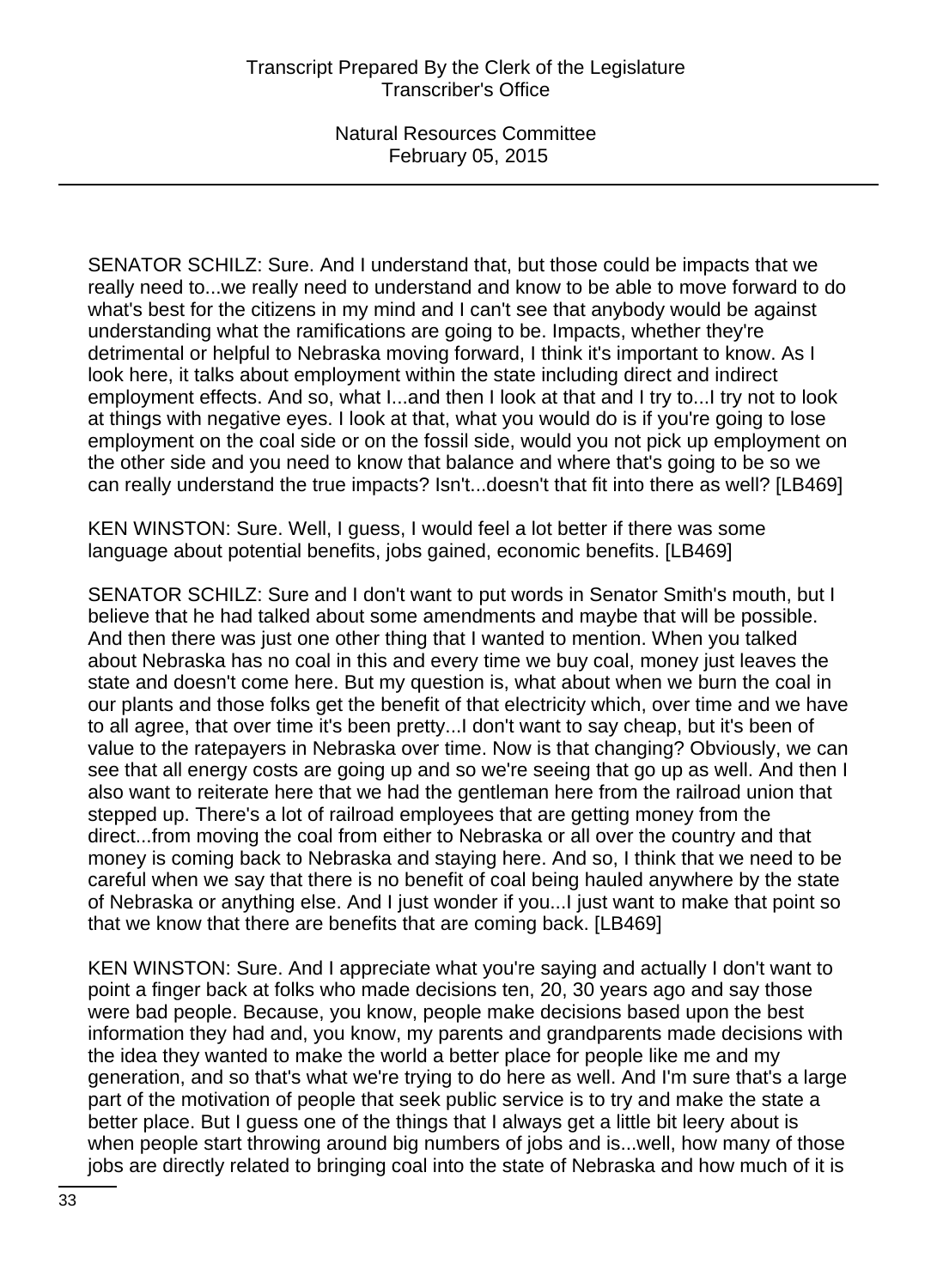related to just transporting it to Georgia, for example. And so, let's make sure that we're talking about...if we are talking about jobs being created that benefit the state of Nebraska, let's make sure that we're isolating those because I don't want to be taking credit for jobs that are created in Oklahoma on Oklahoma wind projects. I mean, nobody would do that. [LB469]

SENATOR SCHILZ: And I don't disagree with you at all and I think...I think that what you're saying is that you want the real numbers. You want the real facts. And wouldn't a study like this give you those? [LB469]

KEN WINSTON: Yeah. Yeah. Well, and I guess also I'm...I don't know about fiscal notes. I've seen some that are really high and some that are really low. [LB469]

SENATOR SCHILZ: I haven't figured fiscal notes out either yet, so. (Laughter) But maybe we'll get somebody to come up a little later, will let us know. [LB469]

KEN WINSTON: But I guess if we are going to do a study like this, let's make sure that it is an unbiased study and it has the best information, that we do make use of the resources at the university, the Institute of Ag and Natural Resources, the Innovation Campus. They're doing a solar study right now that could be very helpful. They're doing some really innovative things with use of effluent waste to heat and cool the facility. I mean, let's look at all those kinds of things. How can we...let's use the best and brightest minds to figure out, let's do something better. Let's not just say, oh, well, you know, there's no way we can meet this and thumb our nose at the EPA. So, I'd rather say, let's go beyond anything the EPA wants and just do the best thing for the people of the state of Nebraska. [LB469]

SENATOR SCHILZ: Mr. Winston, with that, I think you're exactly right and we do need to make sure that we all represent the people of the state of Nebraska as well as we can and with anything that we do, we need to do it in an unbiased fashion that doesn't skew things one way or the other. Thank you very much. Any last questions? Seeing none. Oh, Senator McCollister. [LB469]

SENATOR McCOLLISTER: I'm sorry. Thank you, Mr. Chairman. We talked about the number of jobs, now both on the coal side and the renewable side. You cited what I thought was a rather large number of jobs related to the renewables. Can you just give me some idea where those jobs are coming from, are they out of state as well? [LB469]

KEN WINSTON: No, they...those...why don't I bring you a copy of that study rather than trying to go through that at the present time, and then we can...then you and I can have a conversation... [LB469]

SENATOR McCOLLISTER: Is that in the Baird Holm study that we've...? [LB469]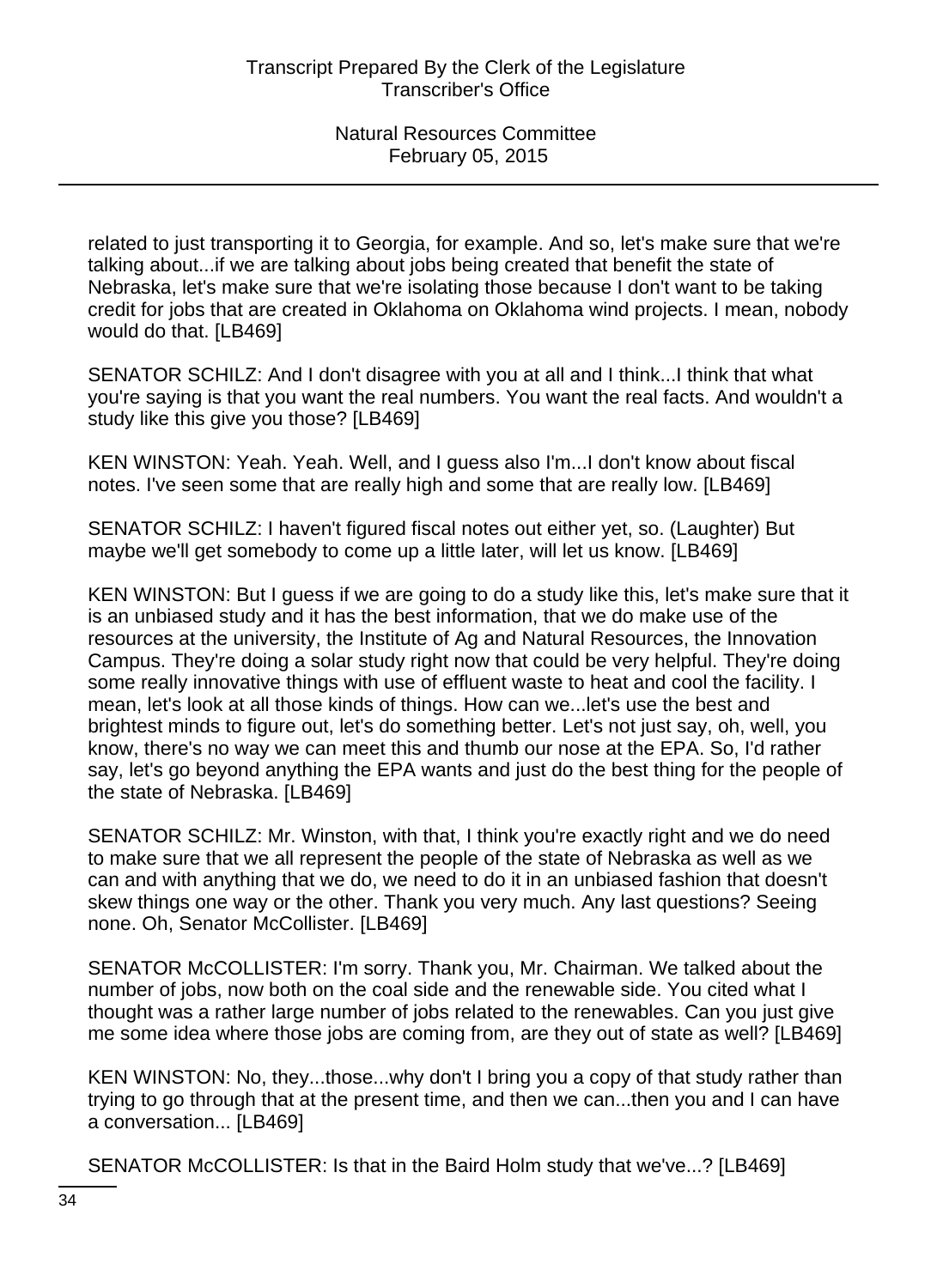KEN WINSTON: That's in another study, but I can give you a copy of that study. Actually I have a copy of that study here that I can give you. [LB469]

SENATOR McCOLLISTER: Thanks, Ken. Okay. Thank you, Mr. Chairman. [LB469]

SENATOR SCHILZ: Thank you, Senator McCollister. Mr. Winston, thank you for taking the time. I appreciate your testimony. [LB469]

KEN WINSTON: Thank you. [LB469]

SENATOR SCHILZ: Any further opponents? Welcome, sir. [LB469]

DOUG GRANDT: (Exhibits 6 and 7) Thank you. It's a pleasure to be here. Good afternoon. My name is Doug Grandt, D-o-u-g G-r-a-n-d-t. I sent you all e-mails yesterday with a copy of my prepared statement. I probably will not follow my prepared statement, but I want to emphasize a few things and you can read the statement. Actually, I've answered pretty much a lot of the questions that Chairman Schilz has just actually ended with Ken in here, each of those items 1 (A), (B), (C), (D), (E), (F), through (F) actually. Let me just give you a little bio first of all. Forty years ago I studied industrial engineering and operations research as well as petroleum. And I began my career as a petroleum engineer working for Humble Oil, now known as Exxon Mobil. At that time they were the domestic arm of Standard Oil of New Jersey. I was a petroleum engineer doing computer simulations of Prudhoe Bay in Alaska. As things have it, you know, you make changes when you're a young engineer and I left Exxon because I really didn't enjoy working in the patch. They put me down in Long Beach where oil was discovered in California and I realized I'm not really a petroleum engineer. I really wanted to do the computer simulations and those sorts of things, the global view. One thing led to another and I became a corporate planning analyst with a Fortune 500 company and I made recommendations to spend tens and thirty...tens, twenty, thirty million dollars on projects to change the cargo shipping from breakable to containerization. So I have a lot of analysis in my background. And one thing that I wanted to say was, I probably should have spoken in the first half of this because I really don't have a problem with the economic analysis. What I have a problem with is the bias, what seemed to be a bias, the predisposition toward...to prejudge the alternative fields as the conversation you just had with Ken. So, my main point is that we need to make sure that the analysis is done to compare whatever plan alternatives we might have. There might be two, three or four against the base-case business as usual, or some variation of the theme, business as usual. Because I read...the way I read it was some of the statements were very biased in saying that, you know, alternatives are going to be more expensive and ruin the economy. So I just want to make a point that there's an organization called Citizens Climate Lobby who commissioned a report by a group called REMI, Regional Economic Models, Inc. Maybe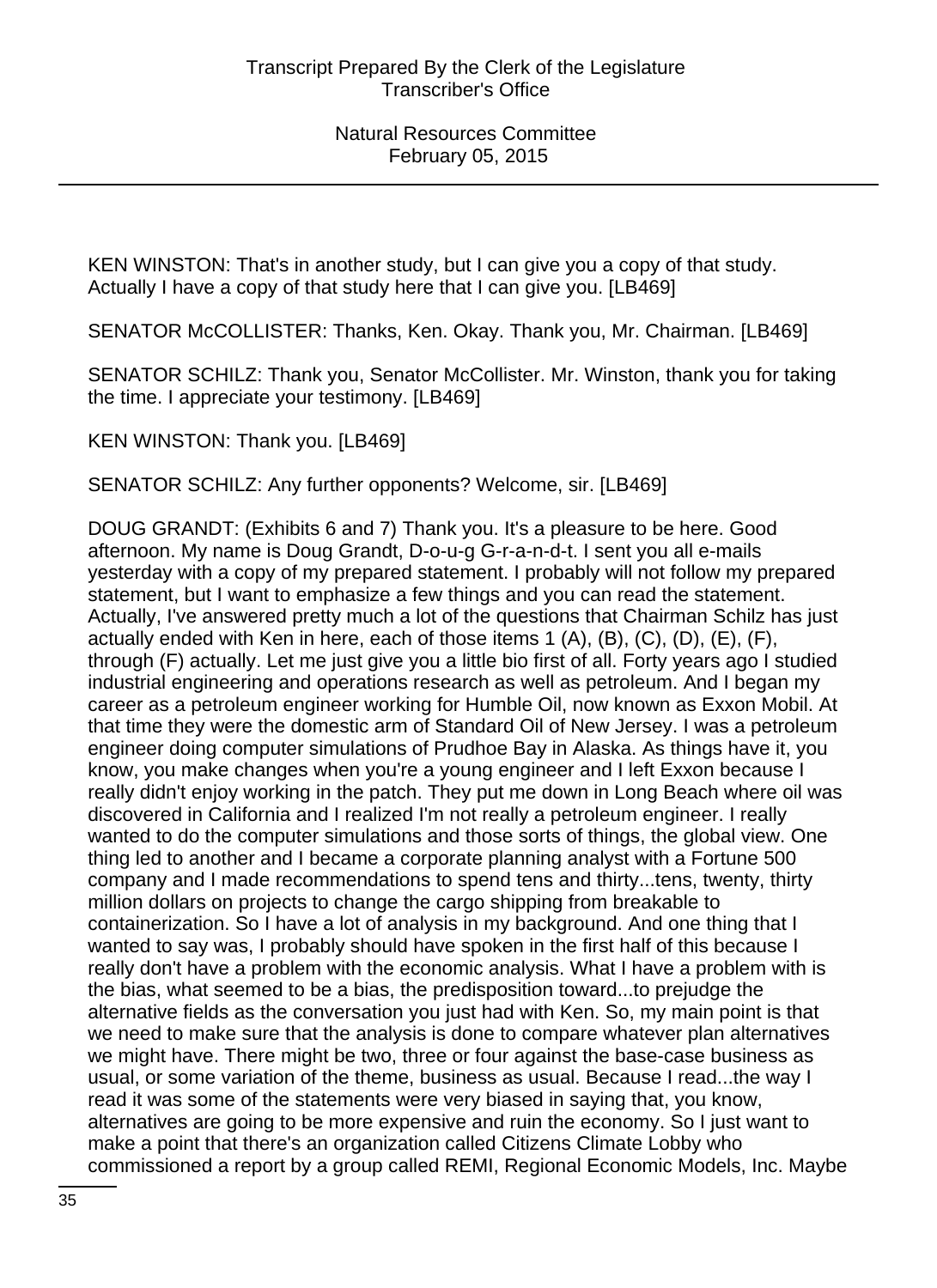# Transcript Prepared By the Clerk of the Legislature Transcriber's Office

Natural Resources Committee February 05, 2015

you've heard of them. Their work is done in various different communities around the country to justify or not to justify, but to analyze the result of increasing or reducing taxes. What they determined was that a...that going from carbon-based fuels to carbon-free fuels actually would improve the economy, would improve the economic activity, GDP, jobs, household income and more while actually reducing carbon dioxide emissions. They did one study for California and one study for the US in whole. I wanted to open my presentation by saying that we have an emergency, and above all else, the mission of our effort must be clearly understood and that is to reduce emissions. George Woodwell, founder of Woods Hole Research Center, told me in 2009, we must abandon our reliance on the burning of carbon-based fuels. We are poisoning the planet. That's why I brought this chart. I didn't send this to you in the e-mail, but this...there's a URL on this piece of paper which shows the link to a report that's...I don't remember, ten, 15, 20 pages long, and this chart is a key factor that I rely on. What it shows is three scenarios to reduce carbon. The green scenario is if we had started reducing in 2011, we could have come down to a point where we could continue burning carbon. That means coal, oil, natural gas, kerosene, gasoline, diesel. But we missed that opportunity. We're now in 2015, it's the center curve, it's the blue one. We have to come down pretty fast which is about a 5 percent per year curve. Five percent or 20 years eliminates carbon. If we don't do it, if we wait another five years, we're faced with a 9 percent per year reduction, which is really astronomical. If we wait another five years for COP to do something positive, we could really have a scenario where we can't get there from here. So I want to close just by saying that I do support the analysis, but I think it should be unbiased and objective, and the rest of it you can read in my comments. Thank you very much. [LB469]

SENATOR SCHILZ: Sir, thank you very much for your testimony. Hold on for one second, Senator McCollister has a question for you. [LB469]

SENATOR McCOLLISTER: Thank you, Mr. Chairman. Isn't it a point of fact carbon emissions have dropped in this country and Nebraska as well. [LB469]

DOUG GRANDT: I believe they have but I think the reductions have had to do with economic activity. If you look at what the...I forget what the...in the EIA or IEA, the energy...the independent energy agency within the Department of Energy shows that there's going to be a continuing demand. It's going to continue going up like this and the oil companies are using that. They come up with the same number. So, if you continue burning oil at an increasing rate, or coal, you're going to have more emissions. Those emissions have to go to zero if you believe the science. [LB469]

SENATOR McCOLLISTER: Well, I think, if I'm not mistaken, that the switch from coal to natural gas has resulted in a net reduction of CO2 emissions in this country. In fact, the United States, unlike China and India, has reduced emissions to an incredible degree. [LB469]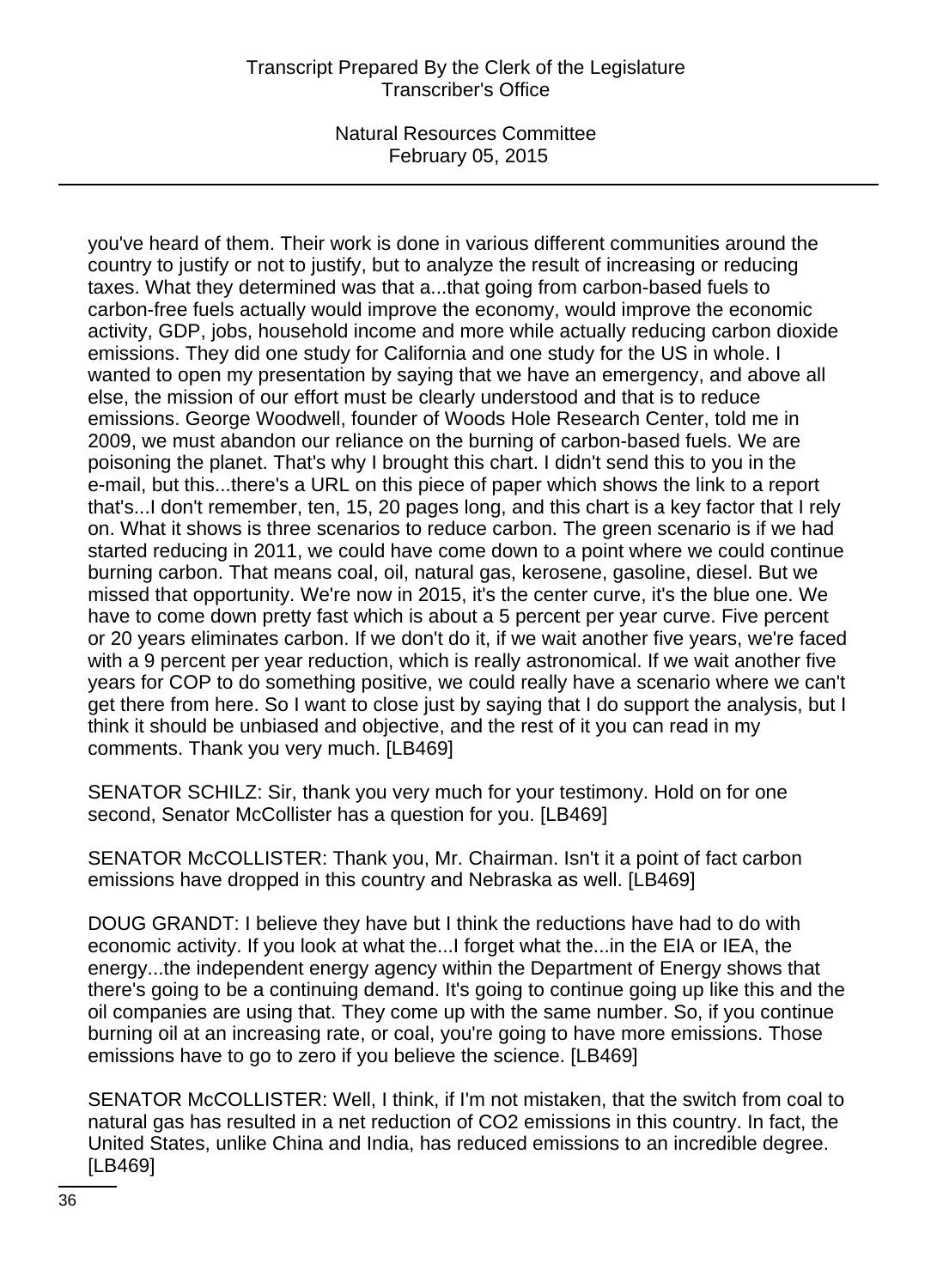DOUG GRANDT: Well, that's actually true, but there's two caveats. One, the natural gas comparison to coal assumes that there's no leakage of methane. In fact, recent studies just in the last year, two or three years, have shown there's a huge bubble of methane that has happened even before the fracking of wells which is releasing more and more gas, methane actually. The leakage of 2 or 3 percent from natural gas wells in the process of production and drilling actually makes natural gas worse than coal in terms of its carbon content. And another thought, just while I'm thinking of it, even though you switch from coal to gas, we still need to get off of gas. Gas still emits CO2, so we need to abandon burning fossil fuels. [LB469]

SENATOR McCOLLISTER: I understand your point, but I think those CO2 numbers were aggregated and included any kind of methane or fracking or anything as a result of oil drilling. So I...we ought to compare those numbers at some point because I think they're readily available. [LB469]

DOUG GRANDT: Actually, I think we're splitting hairs when the overall goal is to get off of gas, get off of coal. Whether you...see, in the next 20 years, in fact, Jim Hansen who is the climatologist has come up with 6 percent reduction per year. That's 16 years, 16 years. What's today, 2015, that would be 2030, we need to be off of fossil fuels. And even if we are, we will have one-third of the population of the world suffering from draughts and heat waves and one-third of the extinction of critters, critters that never asked to be extinct. We're heading toward a scenario right now. Even if we were to follow this curve, where one-third of humanity will be suffering in 15, 16 years. [LB469]

SENATOR McCOLLISTER: Well, we're going to need fossil fuels for our transportation fuels. And, you know, that will change. We'll go to migrate toward hydrogen or LNG or some other lower emission source. But I'm afraid hydrocarbon is going to be with us for quite a while. [LB469]

DOUG GRANDT: Well, my position is, we need to start making that transition to hydrogen or battery or, you know, the sun, solar-charged batteries. If you had a solar panel on your roof, you could create hydrogen in your garage. It doesn't have to be coming from an oil company or it doesn't have to come from a hydrogen company. You can buy a thing the size of a little college refrigerator that will make hydrogen in your garage and you can put that into your car. If you have that alternative, you wouldn't have to burn oil. You wouldn't have to burn diesel, or gasoline, or kerosene. [LB469]

SENATOR McCOLLISTER: Well, thanks for coming in. [LB469]

DOUG GRANDT: Yep. [LB469]

SENATOR SCHILZ: Thank you, Senator McCollister. Are there any other questions?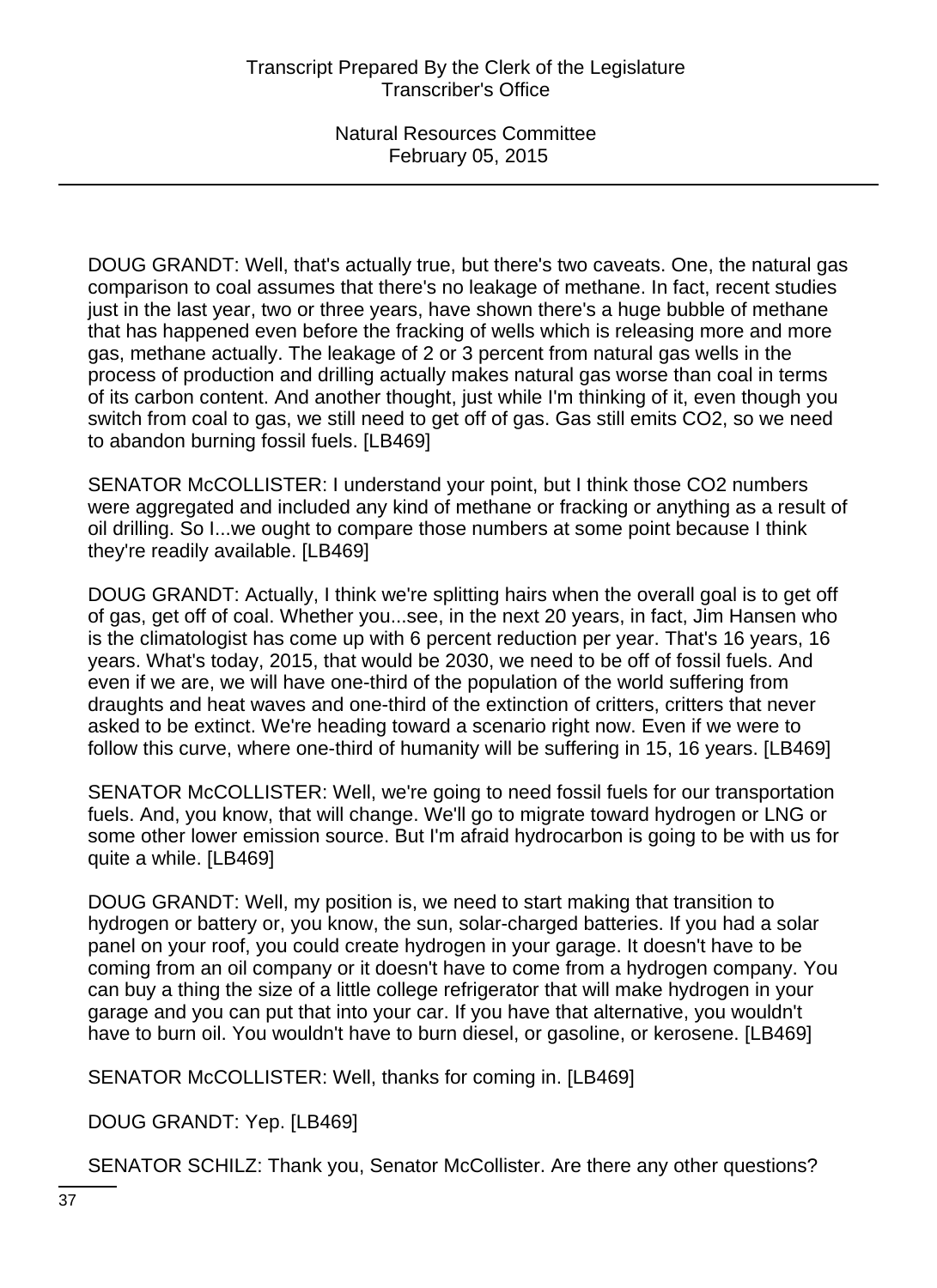Senator Friesen. [LB469]

SENATOR FRIESEN: Well, I like renewable fuels, I like ethanol, I like the principle behind it. But I guess I'm one of those skeptics that fails to see that we have to have something done by 2030, 2040, whatever. When I started farming in '76, I remember the newspapers were filled with global cooling. We were going to go into a cold spell where we're not going to be able to produce enough food and we're all going to starve to death. And suddenly, that switched now to global warming. And I...there is climate change, I admit it. I know there is. I'm just...I'm very skeptical on models that predict things and I guess if something looks feasible, I agree we do it, but what makes...what makes your predictions different from back in the '70s when they were predicting global cooling? What has changed? [LB469]

DOUG GRANDT: Well, to be honest, I don't know exactly what was going on in the '70s, I was too busy studying engineering and trying to figure out what I was going to do for a career. But I believe that there was a period of time when there was cooling because of the elimination of particulates from...because of the Clean Air Act, etcetera. We actually cleaned up the emissions and the particulates would at that point were...I might have this backwards, but they had an impact of...because we were putting up so much particulate matter, it was actually reducing the cooling and when we took it away, the cooling happened in an aggravated fashion. I...don't quote me on that. It had to do with emissions. [LB469]

SENATOR FRIESEN: More of the sulfur...? [LB469]

DOUG GRANDT: Well, it might have been sulfur or particulate matter could have been soot. I'm not sure. But it's because in the '70s we had that change in policy on clean air. I just want to say, though, that the...what we've done in the last 100, 150 years is release about half of the carbon that was sequestered over 350 million years, so we're releasing it a million times faster than it was put in the ground. And the way it was put in the ground was back in the beginning there was no oxygen. There was CO2 and there was carbon monoxide and there were other things. It was anaerobic. And as time went on, little critters started taking that CO2 and making oxygen and the oxygen and the CO2 got into a balance with vegetation and as the vegetation grew, it fell into the water, into the lakes and the oceans and the ponds, and that eventually became oil. And when it was in a forest, it went to the forest, then it became peat. That peat became coal. And over time, volcanic action and sedimentation covered it up and it became thousands of feet underground. That came from the air. Now we're putting it back in the air. As it came and was sequestered, CO2 went down from a couple thousand parts per million to one thousand parts per million to four hundred parts per million when ice formed. It then went on down to 280, 300. It's going back up, right now 400. We're headed for 425. Ice will "unform?" We don't know. But that's the science. [LB469]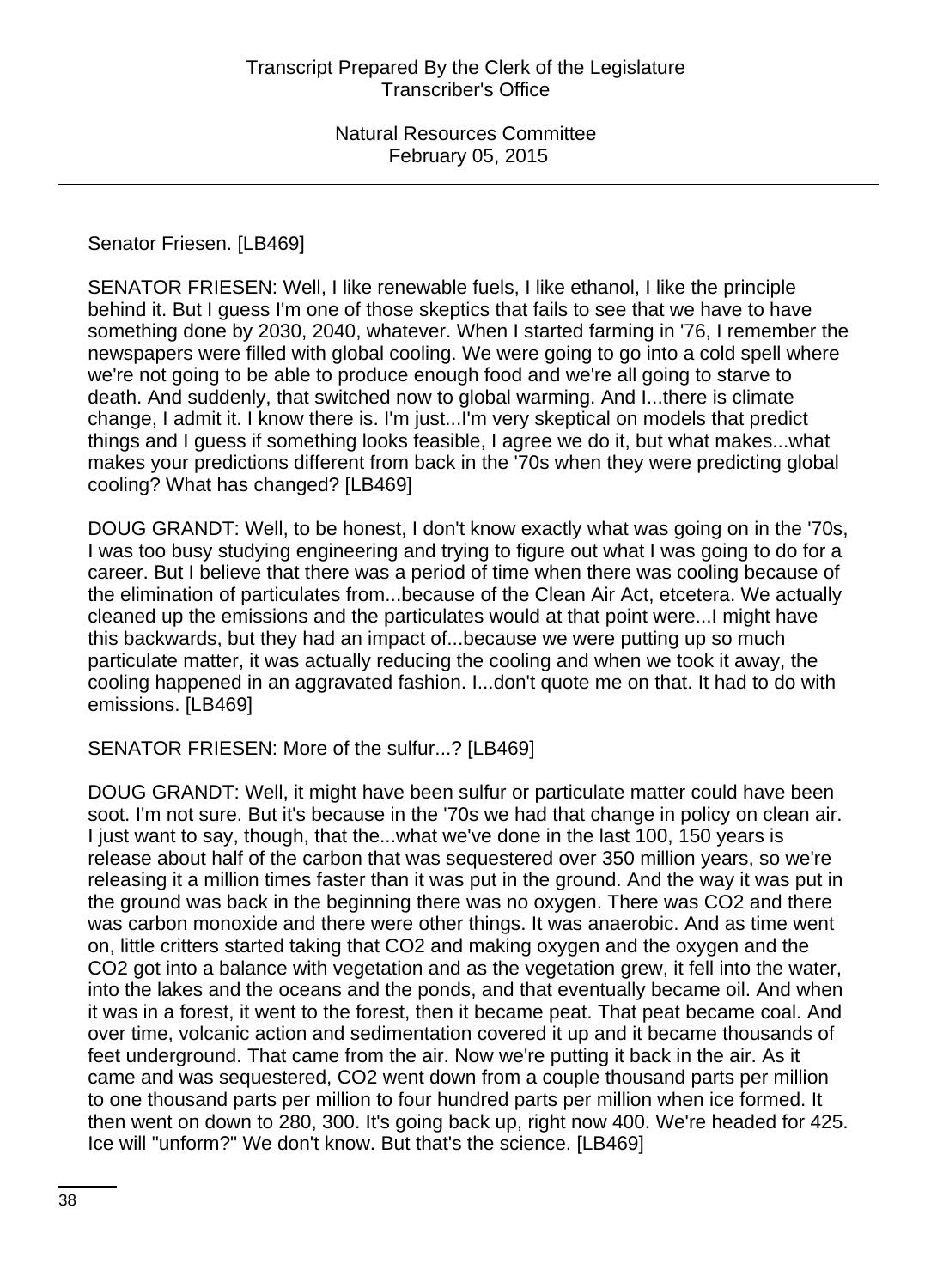# SENATOR FRIESEN: Thank you. [LB469]

SENATOR SCHILZ: Thank you, Senator Friesen. Any other questions? Senator Schnoor. [LB469]

SENATOR SCHNOOR: Just a quick one. I didn't...in the very beginning of your testimony did you say who you represent? [LB469]

DOUG GRANDT: I represent myself. [LB469]

SENATOR SCHNOOR: Okay. That's all I need to know. [LB469]

DOUG GRANDT: I'm retired. I don't work for anybody. [LB469]

SENATOR SCHNOOR: Okay. That's all I wanted to know. Thank you. [LB469]

SENATOR SCHILZ: Thank you, Senator Schnoor. Any other questions? Seeing none, thank you for your testimony. Appreciate it. [LB469]

DOUG GRANDT: Thank you so much. [LB469]

SENATOR SCHILZ: Further opponents? Any other opponents? Seeing none, any neutral testimony? Mr. Hovorka, welcome. [LB469]

DUANE HOVORKA: Good afternoon, Mr. Chairman, members of the Natural Resources Committee. My name is Duane, D-u-a-n-e, Hovorka, H-o-v-o-r-k-a. I'm executive director of the Nebraska Wildlife Federation. We're a statewide organization of people who hunt, fish, hike, bike, canoe, kayak, and generally enjoy the great outdoors here. And I'm here to testify neutral because on one hand we certainly don't oppose the collecting and analysis of information that will help regulators understand the economic and other impacts of the decisions that they make. So at a conceptual level, we don't oppose the bill. It's good to collect information and to understand those decisions. And, in fact, this DEQ plan, should it come to fruition, is really going to be very important in how those utilities can respond to the EPA rules. If our state plan gives utilities enough flexibility to adopt low-cost solutions like energy efficiency, like wind, like energy storage, and some of the other low-carbon alternatives out there, then that's going to help us keep the costs low. If they lock in on, you heard the term, inside the fence line technology and make them reduce carbon inside those power plants, that can tend to be a very expensive proposition. So this plan is going to be really important. If you look at...and one of the problems that we have with the language as is in the bill is...and I've got some suggestions, but really part of it is the presumption that reducing carbon is going to increase costs and it's going to reduce jobs. And we think on both counts that's subject to question. Lincoln Electric System just last December adopted a new plan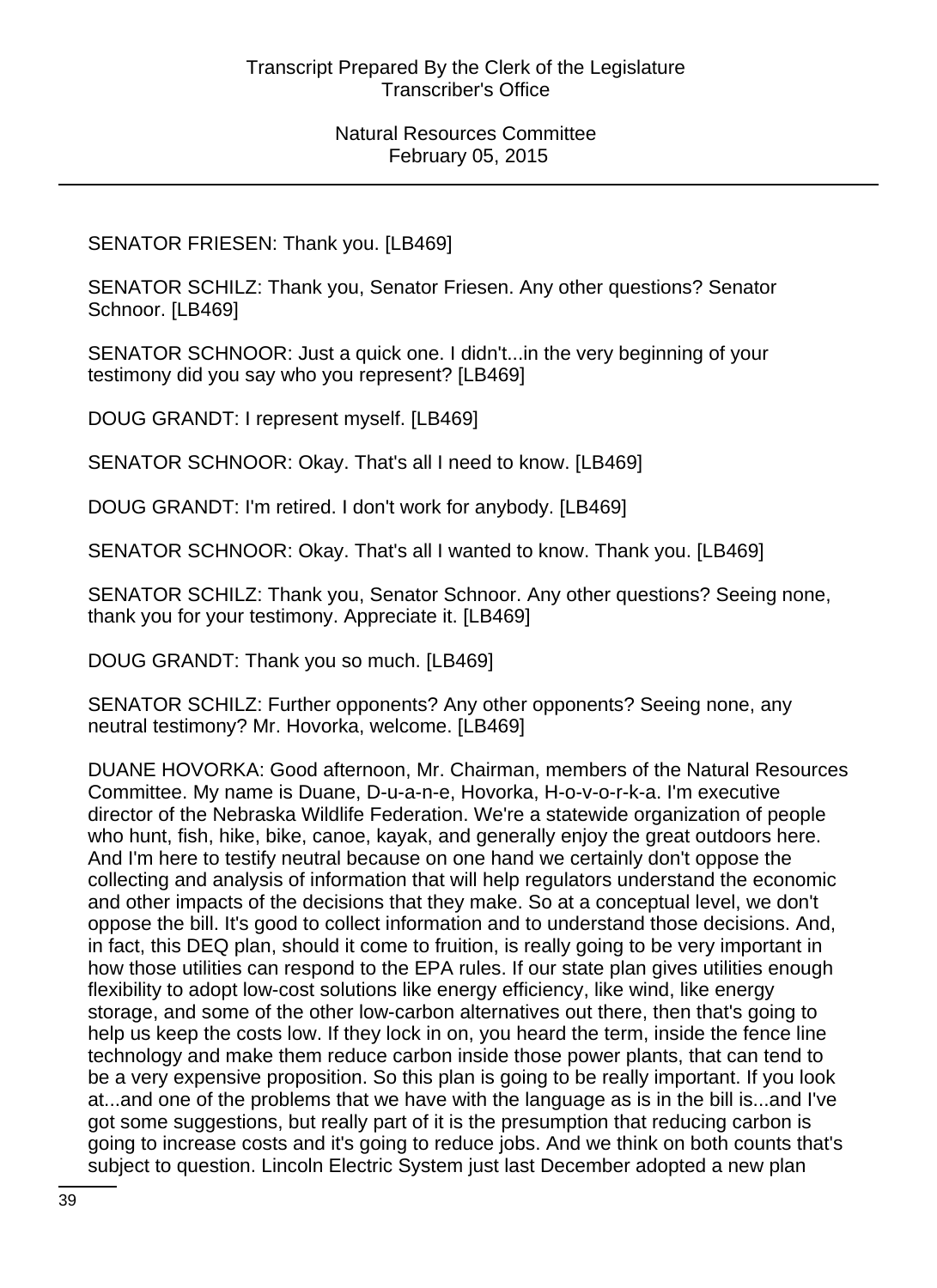that's going to take them from about 12 percent renewable energy to 48 percent renewable energy over a period of a few short years so they'll get there by 2016. Their projection is they will save Lincoln Electric System customers over \$430 million over the life of those contracts. Last summer, Omaha Public Power District put in place a plan to take them from around 5 percent renewable energy a few years ago to about 33 percent renewable energy by 2018 to cut their carbon emissions in half over the time of their plan, and again that kind of blows away what the EPA is talking about and their expectations are that will have no impact on ratepayers. Nebraska Public Power District completed an integrated resources plan in 2013 that identified a number of different alternatives for moving forward with their generation resources. One of those alternatives would reduce the carbon emissions roughly in half from Nebraska Public Power District and their own analysis showed that that would be...present them with a lower risk moving forward and with about the same price as their business as usual alternative, which was to kind of keep doing what they're doing. So all three of Nebraska's major utilities have shown either by what they've already done, or by what their internal projections show, that reducing carbon can be done cost effectively and in many cases with substantial reductions to their customers' bills. And that's not a big surprise. When you think about energy efficiency, it can deliver both capacity and energy cheaper than almost any other source of energy. So there's some terrific opportunities there. We've got three suggestions for the bill if you decide to move it ahead. First, the Department of Environmental Quality has not a lot of expertise in electric utility planning. They're the environmental folks. And so we would suggest that if the report is done, it's done in consultation with the University of Nebraska, with the Power Review Board, with Nebraska's public power utilities, with health experts and with other stakeholders so that you bring the expertise that you need all together. Second, we would suggest that while you're counting costs and benefits, and that's one of our suggestions, is that you neutralize the language in there so you're looking at both at additions and subtractions, costs and benefits, that you also look at the health impacts. If you reduce the amount of coal burned in the state, that should reduce sulfur dioxide, nitrous oxide, mercury and other pollutants and those will have measurable health impacts. There are studies out there. They don't have to be redone. That information can be gleaned and added to the report. And third that you also consider the risks...future risks to the utilities. One of the big future risk is whether those coal and gas prices are going to go up or they're going to go down. That's a big risk that you eliminate if you build a windfarm or a solar farm because you eliminate the fuel cost. So, we think with those three changes, you would have a much better bill to move forward with, produce a report that we think would be beneficial for the whole state, and also for the entity, the DEQ that's making the rules. So, thank you for your time. [LB469]

SENATOR SCHILZ: Thank you, Mr. Hovorka. Any questions? Senator Kolowski. [LB469]

SENATOR KOLOWSKI: Thank you, Mr. Chairman. Mr. Hovorka, do you have any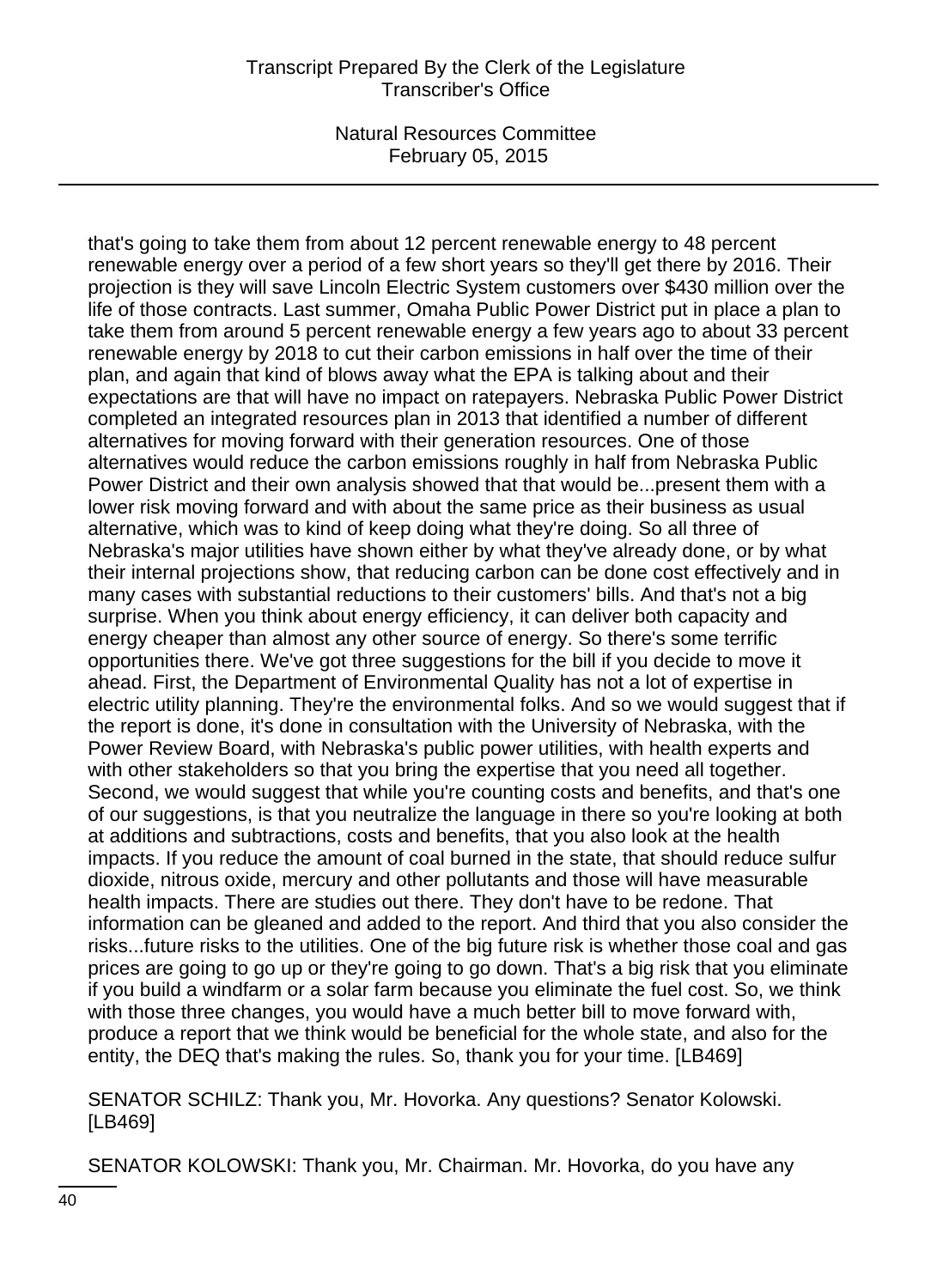concern over the bias or nonbias aspect of DEQ doing this report? [LB469]

DUANE HOVORKA: Well, and one of our suggestions I think helps reduce the potential for bias. If you bring in folks from the university and you bring in the public power entities, and you bring in health experts and other stakeholders and get more experts at the table, I think you reduce the potential for bias either for or against, you know, a plan. [LB469]

SENATOR KOLOWSKI: And I ask that question only because this committee has gone through...another member in our committee in recent years, the climate change report that we suggested, requested to be done. [LB469]

DUANE HOVORKA: Sure. [LB469]

SENATOR KOLOWSKI: And the inability to have that done properly...I'll use that term "properly" led us to work with the university, which did it properly, and whether people liked the results of that study and if we don't have that in the hands of every one of our members, we need to get it into our hands, in the hands of our committee members so they can see what the university did come up with. And I know, you know what I'm talking about... [LB469]

DUANE HOVORKA: Sure. [LB469]

SENATOR KOLOWSKI: ...and that result and that's an important piece of what we have going ahead. I hope it will be nonbiased, so it will be something we can take and learn from and take great pride in as we look forward. Thank you. [LB469]

DUANE HOVORKA: Certainly agree. [LB469]

SENATOR SCHILZ: Thank you, Senator Kolowski. Any other questions? Seeing none, thank you for your testimony today. [LB469]

DUANE HOVORKA: Thank you. [LB469]

SENATOR SCHILZ: Further neutral testimony? Good afternoon and welcome. [LB469]

MARY SPURGEON: Good afternoon, thank you. My name is Mary, M-a-r-y, Spurgeon, S-p-u-r-g-e-o-n. Good afternoon to all of you. I am representing Omaha Together One Community, which is a group of churches and other faith-based institutions who survey their members for concerns about their community and then who work together to improve the common good. And I'm coming to you today as an Omaha Public Power District customer. As one of their customers, I went to the information sessions which...in which they told us how public power works, which was great, great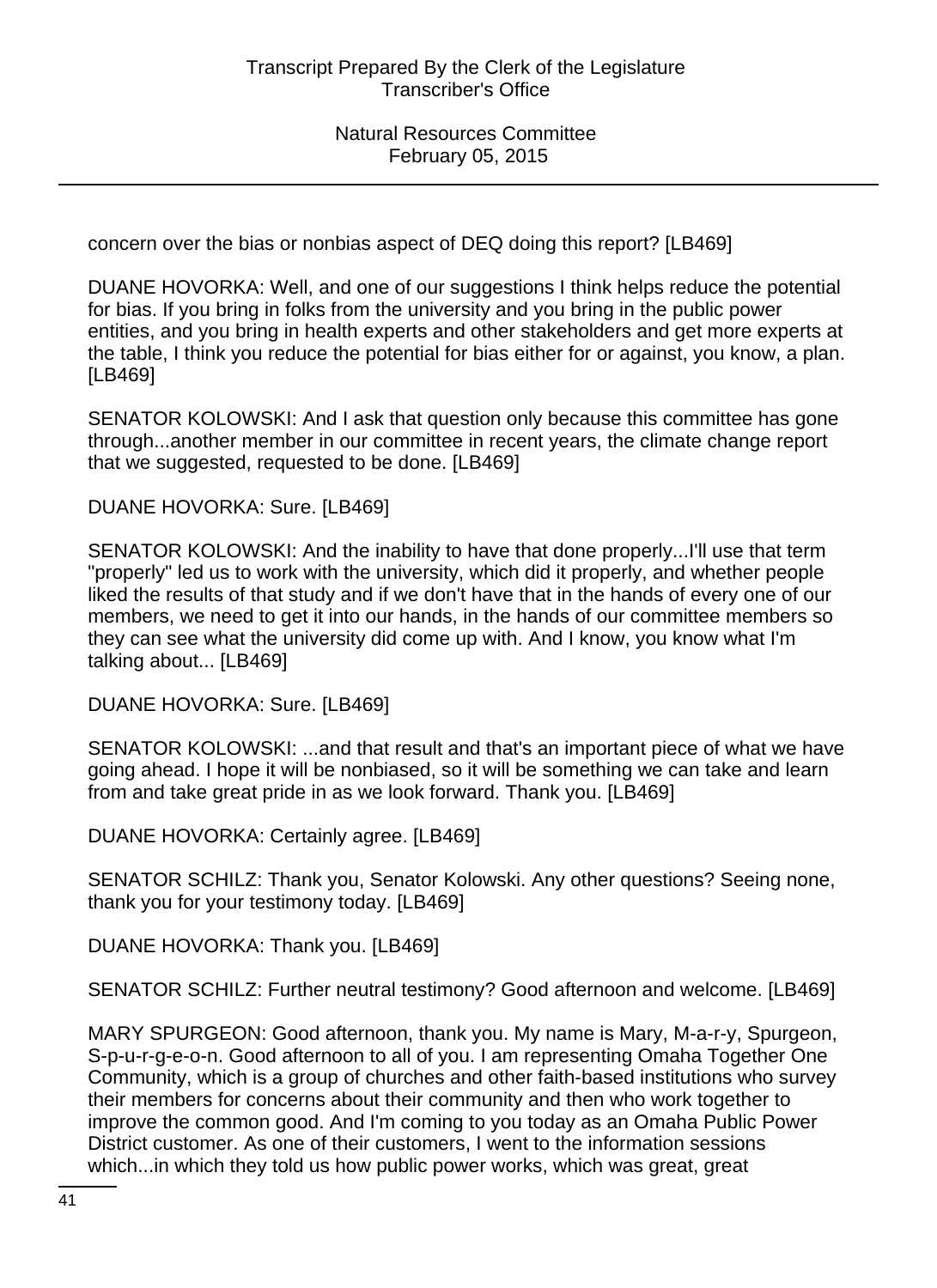information. And then they requested input. They wanted to know where Omaha Public Power District should go in terms of future power generation. I attended numerous follow-up sessions as they sought input from many people and offered this idea and this possible plan. From the start they emphasized their commitment to reliable power generation at the lowest possible cost, which certainly as a customer and stakeholder, I very much appreciated, while I think also complying with the rules governing their industry. I think that was...I believe I remember that being made clear to me in one of their presentations. When they were urged by members of the public to look at renewable methods of power generations such as solar and wind, they found that incorporating renewable means of power generation in their plan over time resulted in lower costs. When they made that decision, as I said, I believe they were considering the costs of complying with likely EPA regulations, which are, of course, developed to keep citizens and other living things healthy. This, in our opinion, is not a bad thing to do. It seems to us this bill, as it is currently framed, fails to take the real world scenario into account. If a report is to cost \$750,000 or even \$50,000, all options, all factors, including the costs and benefits of renewable energy, and we think of renewable energy as things like sunshine and wind, you know, some of these less than a few million years to take into account, but we do think those things need to be taken into account, which in our reading of the bill, we weren't sure that was happening. And as was noted by one of the members of your committee, misunderstanding and accessing climate change which was generated by the scientists in the state of Nebraska, is a report which I would recommend to you. Thank you. [LB469]

SENATOR SCHILZ: Thank you very much for your testimony. Any questions? Senator Kolowski. [LB469]

SENATOR KOLOWSKI: Thank you, Mr. Chairman. And, Mary, thank you for your representing OTOC and being here today. I...when...ask you the question, when Mr. Grandt was speaking, did that strike tones with you as far as the hot, flat and crowded world that we're living in today as far as the interpretation of all that? [LB469]

MARY SPURGEON: Yeah. It did. [LB469]

SENATOR KOLOWSKI: Okay. From that perspective, where do you think you'll go with whatever results come out of the study, and when those results are before us, what would your organization do to move on from there? [LB469]

MARY SPURGEON: Well, I can't speak for the organization because they really are very democratic. They want a lot of people to talk about the ideas, but I'll speak for me. I would be looking, hoping that a plan that came out of this bill would be one that looks at the long range. And I'm talking a hundred years, thank you. I have attended enough presentations on this document for me to know that if we do not do something about this real promptly, there's not going to be much agriculture in the state of Nebraska. We're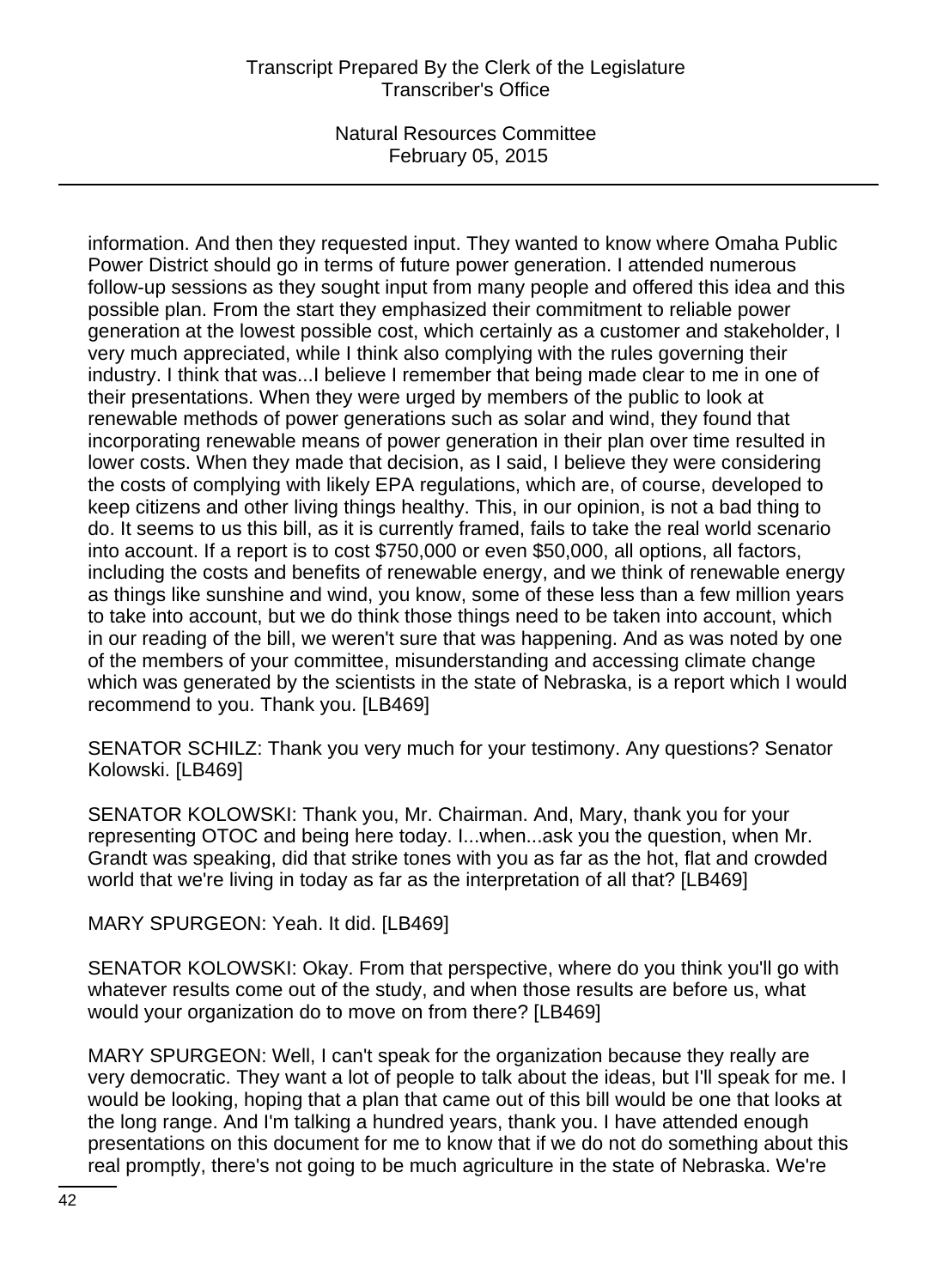going to be living in houses underground like they do in Kubir Pitti, Australia, because that's where it's going to be cool enough to be happy. Water resources, oh, my goodness. I don't even want to think about how much money that's going to cost people just to drink. So, I hear that there are concerns about jobs. I hear that there are concerns about changing the way things are now. We do know, our science tell us this, what we are seeing here, this is the cost of utilities that we know now. When we changed from horse and buggy days, it was like, oh, a horseless carriage, no more manure smell, no more stuff to step in in the street. Well, you know, they didn't know, we didn't know what was going to happen with the burning of fossil fuels. That...those were unintended consequences, but now we do know. And so, I think that looking ahead as far as possible, that's what we have to do. And it's a matter of will, you know, we didn't...if we hadn't had the will to win WWII, we wouldn't have done it. And we made huge changes in order to do what we felt we had to do. So I think that's really before us now. That's my opinion. [LB469]

SENATOR KOLOWSKI: Thank you. [LB469]

SENATOR SCHILZ: Thank you, Senator Kolowski. Any other questions? Okay. Seeing none, thank you very much for your testimony. [LB469]

MARY SPURGEON: Thank you for your time. [LB469]

SENATOR SCHILZ: Further neutral testimony? Mr. Rice, welcome and thank you for coming in today. [LB469]

PAT RICE: (Exhibits 8-12) Good afternoon, Senator Schilz. My name is Pat Rice. That's P-a-t R-i-c-e. I'm the acting director for the Nebraska Department of Environmental Quality and I'm here today at the request of your committee staff to provide testimony in a neutral capacity on LB469. With me today, I have the air program administrator, Shelley Schneider from our agency. Shelley has a great deal of expertise and should be able to answer technical questions if they come up. She's the past president of the National Association of Clean Air Agencies and she currently chairs a committee dealing with agriculture and the air impact, so she's a wealth of knowledge. LB469 would require the department to assess the effects of a state plan developed to regulate carbon dioxide or CO2 emissions pursuant to federal emission guidelines. NDEQ implements state and federal clean air regulations for the state of Nebraska. NDEQ has been delegated authority to administer Section 111(d) of the federal Clean Air Act in Nebraska. Section 111(d) allows delegated states to administer air emission programs for existing sources. In June of 2014--this has been mentioned previously--the United States Environmental Protection Agency proposed new federal emission guidelines under Section 111(d) of the Clean Air Act. The proposed 1,184 page proposed rule and supporting documents requires states to prepare a plan to reduce carbon dioxide emissions from existing electric generating units. There are 11 plants with 24 such units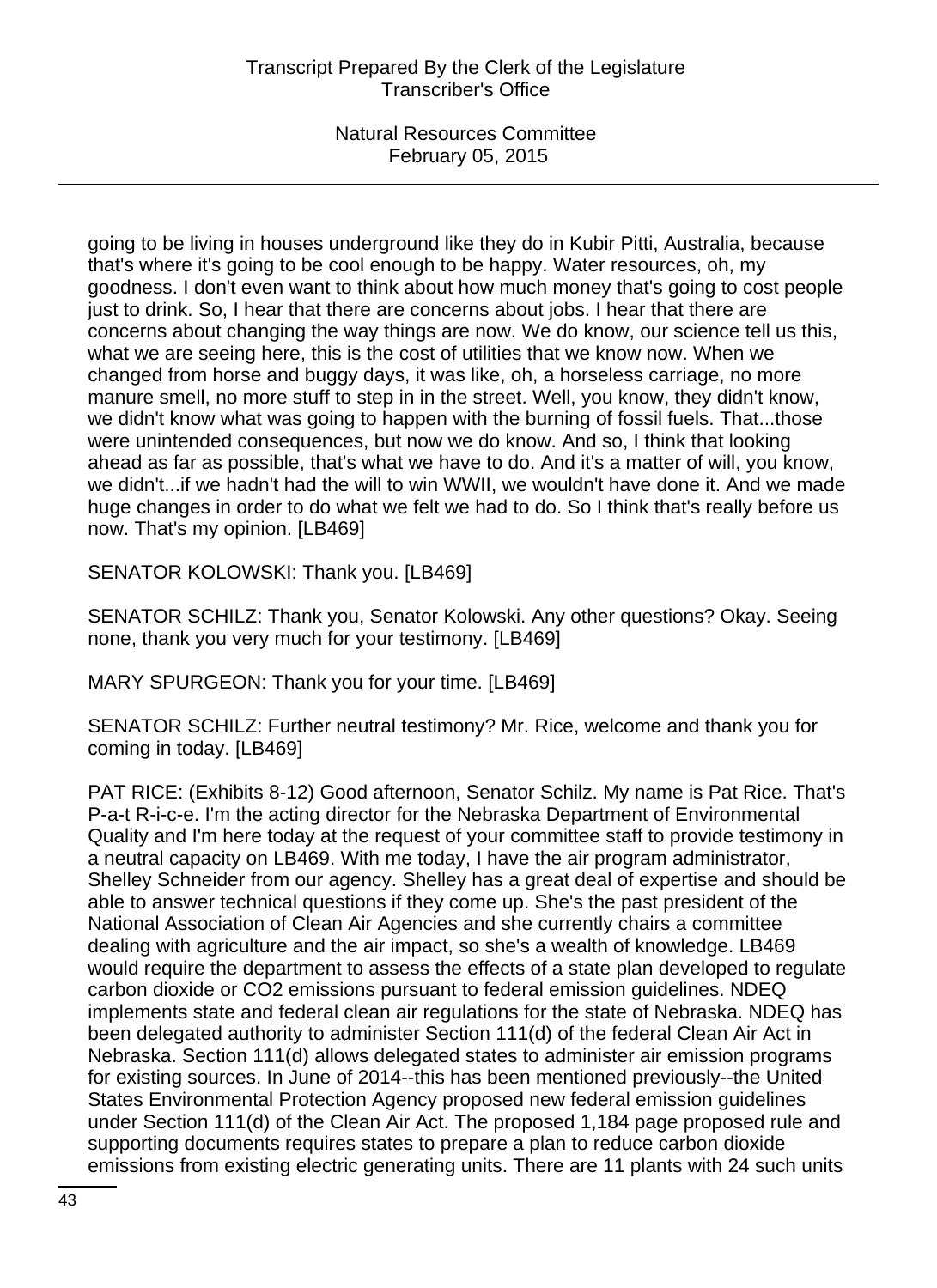in Nebraska. EPA is requiring Nebraska to reduce CO2 emissions by approximately 26 percent by 2030, over the 2012 baseline that EPA used. NDEQ commented extensively to EPA on our concerns with the proposed rule in a letter dated December 1, 2014. I have included a copy of that letter and our supporting documentations for our primary concerns and an NDEQ fact sheet that we prepared on the proposed rule. EPA is currently reviewing 3.8 million comments received on the proposed rule, and they anticipate that they'll have the final review...rule ready for review and release in June of this year. It is anticipated that Nebraska will have until June 30, 2016 to prepare a state plan with the possibility of a one-year extension to June 30, 2017. If a state does not submit a plan, or EPA does not approve our state's plan, then EPA will impose a federal plan on the state. Getting back to LB469, the department reads the bill, as introduced, to require several steps. First, the report is developed assessing the effects of a state plan would have for addressing any final federal rules promulgated to regulate carbon dioxide emissions from existing electrical generating units. The department would then develop a state plan to be submitted to EPA. Once the report and plan would be finalized, copies would be submitted to the Legislature. The report development as described in subsection (2) of Section 2 of LB469 is anticipated to be a one-time cost. The agency's expertise is in evaluating environmental impacts. The report would require a broader range of expertise than we currently have on staff. I would plan to engage a contractor to help prepare the report. After consulting with the Nebraska Power Review Board, the department estimates contractors with expertise to complete the required work would charge an average of \$350 an hour. The report would take up to nine to 12 months to complete. If there were any relevant information that's readily available that's out there, then the costs portrayed in the fiscal note could be reduced. NDEQ anticipates working closely with the Energy Office, the Department of Economic Development, the Power Review Board, and the utility companies for assistance in developing, reviewing the report for completeness. NDEQ met last week with Senator Smith to get a better understanding of LB469. We will work diligently to address the requirements of LB469 in an open and transparent manner, ensuring that all interested persons have access to the information and data used in the preparation of the required report and plan and have the opportunities to submit comments. That concludes my testimony and I would be happy to try to answer any questions that you might have. [LB469]

SENATOR SCHILZ: Thank you, Mr. Rice. Are there any questions? Senator Schnoor. [LB469]

SENATOR SCHNOOR: Thank you, Pat. Sorry, is that better? This legislation basically requires you--please correct me if I'm wrong--requires the DEQ to assess current plans. Is that correct? [LB469]

PAT RICE: Yes. [LB469]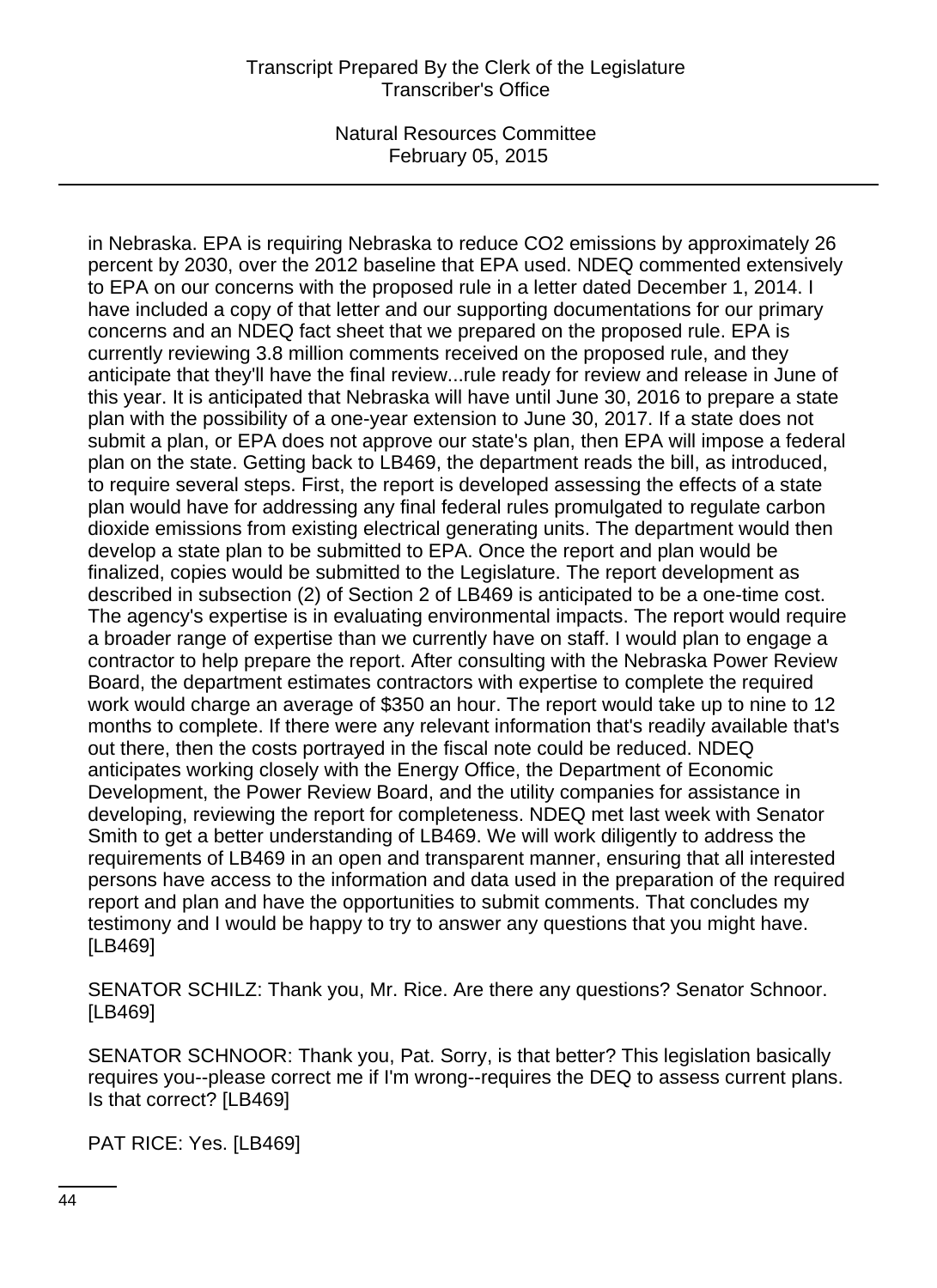SENATOR SCHNOOR: What are you doing now? [LB469]

PAT RICE: Okay. Well, we have begun looking at the federal proposed rule. But as I mentioned, if the EPA is able to complete the final rule in June of this year after going through 3.8 million comments, we can expect that there's going to be some changes from what we've seen in the draft. We don't know what those are. We're not getting any advanced information on that. So that's one of our concerns that we don't know exactly what it is we're going to have to comply with at this point in time and that makes it a little bit... [LB469]

SENATOR SCHNOOR: And then this legislation also basically allows you to hire a contractor outside of the DEQ to handle a majority of this, so to speak, because you don't have the staff that's inhouse to do it. [LB469]

PAT RICE: Right. We have a lot of environmental engineers and scientists, but we're not real strong in economics and other power industry at all, so. [LB469]

SENATOR SCHNOOR: Okay. [LB469]

PAT RICE: But that's why we're continuing to work with the power industry in Nebraska. In fact, we had a regional meeting, there was a representative from the regional EPA administration in Region VII from Kansas City and a person out of their national office that was instrumental in crafting this draft rule that's out there that we're dealing with at the moment. They came to one of our four-state meetings, Region VII is Nebraska, Kansas, Iowa, and Missouri, and sat down with us to get our initial impact or assessment of what this would entail for the states to deal with this. So, and we've held several meetings since that with the power utilities trying to outline what a plan might look like. The plan that's required is a plan for the state to reduce the emissions to hit that 26 percent reduction. We have to figure out how amongst all of the players that are there, we get to that point. [LB469]

SENATOR SCHNOOR: Okay. There were some comments earlier about biased versus unbiased opinion. Would you please comment on that? [LB469]

PAT RICE: Yeah, we don't intend to be biased at all. We intend to have an open and transparent process. As we mentioned in my testimony, all the documents will be available for review by anybody that wants to. There will be a public involvement process so people can come and give us their comments along the way. The time frame is relatively short for complying with the federal report for the plan to be put in place. We anticipate, though, that we will be able to complete the objectives of LB469 in the process. [LB469]

SENATOR SCHNOOR: Okay. Thank you, Pat. [LB469]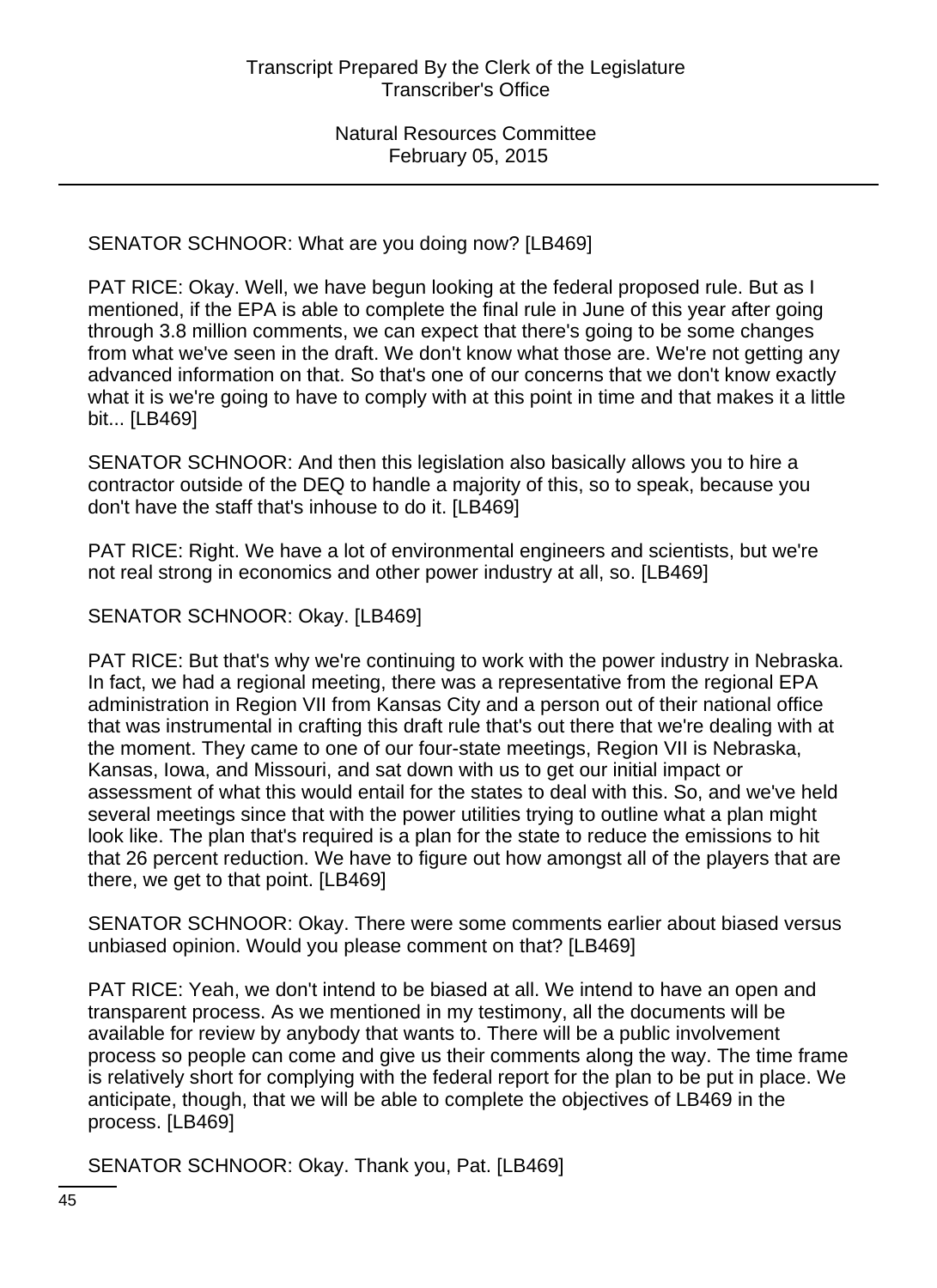SENATOR SCHILZ: Thank you, Senator Schnoor. Any other questions? Senator Johnson. [LB469]

SENATOR JOHNSON: Getting back on the bias, how would you go about selecting a contracting firm that would not be biased, because I think maybe any of the people that have a real issue in the case, the power companies, whoever, railroads or whatever, would maybe have a bias. Who would you see out there? I think there's a certain amount of level of comfort in the university to study this. [LB469]

PAT RICE: Absolutely. Yes. [LB469]

SENATOR JOHNSON: Would that be one of your considerations? [LB469]

PAT RICE: Yes. [LB469]

SENATOR JOHNSON: Thank you. [LB469]

SENATOR SCHILZ: Thank you, Senator Johnson. Any other questions? Seeing none, we appreciate you coming in today and thank you very much for your testimony. Thank you very much. Appreciate it. [LB469]

SHELLEY SCHNEIDER: I didn't get to (inaudible). [LB469]

SENATOR SCHILZ: No, it works out pretty good, doesn't it sometimes. Thank you very much. Any other neutral testimony? Seeing none, Senator Smith, you're welcome to join us to close. [LB469]

SENATOR SMITH: Senators, thank you for your patience and for all the really good questions. I wanted to just clarify a few things. I think the first one is related to the DEQ and for the green copy that you have in front of you. It may very well be that DEQ is not the appropriate agency to compile the information on the impacts of the EPA standards, you know, given their lack of expertise in this area. So, I want to leave that as an option to look at in any further amendment. It may also be necessary to amend the green copy to more narrowly define the study that would be prepared for the Legislature. So, again, my intent is to try to create that information for a better understanding of what these regulations or impacts are having on Nebraska. But if there's anything we can do to amend the bill to reduce that fiscal note, I would be very open to doing that. But with that said, similar studies with similar scopes typically are about a tenth of the cost of what you're seeing in this fiscal note. And typically whenever you go out and you commission a study, you don't commission a study on an hourly basis. You have a fixed amount and so I would not expect because the per hour amount, I think was \$350 per hour that DEQ was identifying as cost of a consultant's hourly charge, multiplied by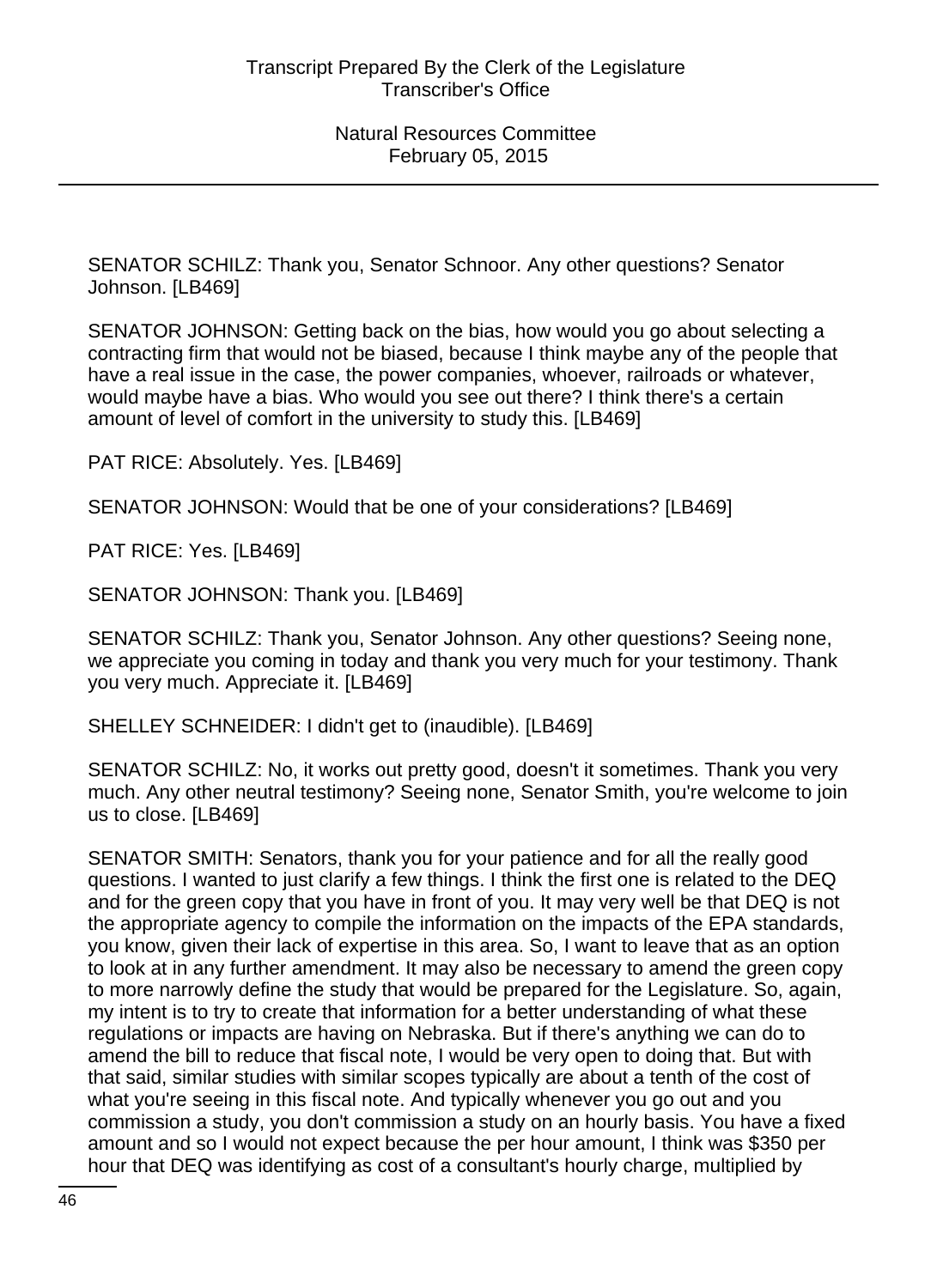2,040 hours of work in a year, typically that's not the way you arrive at a commission contract. But with that said, I think we can work through that and I kind of speak about the bias, any potential bias. I understand DEQ to be a tremendously professional organization. The folks that I've worked with at DEQ, either through the legislative process or in my own personal business, I found them to be very professional, very willing to do whatever it takes to accommodate their customer, and I just think that they're a fantastic agency. But with that said, I do think that this is something that we really want to move forward with in Nebraska. Senator Kolowski, you were asking about the sources of some of the information that Mr. Litt was providing. I believe you have that in the packet that was handed out and the NIRA facts are in there so there's a reference point in there, I think, to get out the sources of the information you were asking about. Mr. Winston talked about the Southwest Power Pool and the benefits of having a multi-state grid available. But if you wanted to Google, you can find this yourself very easily. But I...just did a little search here and there was...there were comments on October 9 and this was in a publication, **Public Power Daily.** It was reported on the 13th of October, but these comments were made on the 9th, they were fine with the EPA, the Southwest Power Pool warned of their very real possibility of cascading outages, rolling blackouts and voltage collapse in several states unless the agency delays its proposed compliance deadlines by at least five years. I understand...I think we all understand that renewable energy can be a great component of the portfolio of generation in our country and in our state, but the fact of the matter is, we have to have reliability. So, you know, there's three components of public power in this state. There's reliability, affordability, and accountability. And we do a fantastic job on accountability to our citizens and our businesses. And we also currently do a fantastic job with reliability. Affordability, we're losing our competitive advantage and we all know that. I mean, we talked about the savings that are going to be found through renewable resources. Tell me the last time your rates went down? And do you believe your rates are going to go down if we continue on this path? I do not. The...I just do not believe that. The redundancy is necessary. The base load generation that is provided by a fossil plant or a nuclear operation is essential to providing a reliability component of energy. Google, Facebook, or anyone else that located anywhere around here or near here or in an adjacent state, you cannot tell me that reliability of that grid was not a factor in their location. It's a necessity with the computer systems and production facilities. You have to have redundancy, you have to have reliability. And renewable resources will not get us there. Can it be part of the overall portfolio of generation sources? Absolutely. But folks, we have seen reductions in emissions in our country for a number of years now and how we achieved it, we've achieved it through prosperity, not through heavy-handed regulation. Some people say there's a bias. The simple truth is that the EPA's overreach on CO2 emissions creates higher energy costs, less reliability, and lost employment. There's no way around that and I believe that this study is essential. It's necessary in order for us as legislators to understand what the impact will be on our citizens, on our businesses, and our way of life in Nebraska. Thank you again for your patience. [LB469]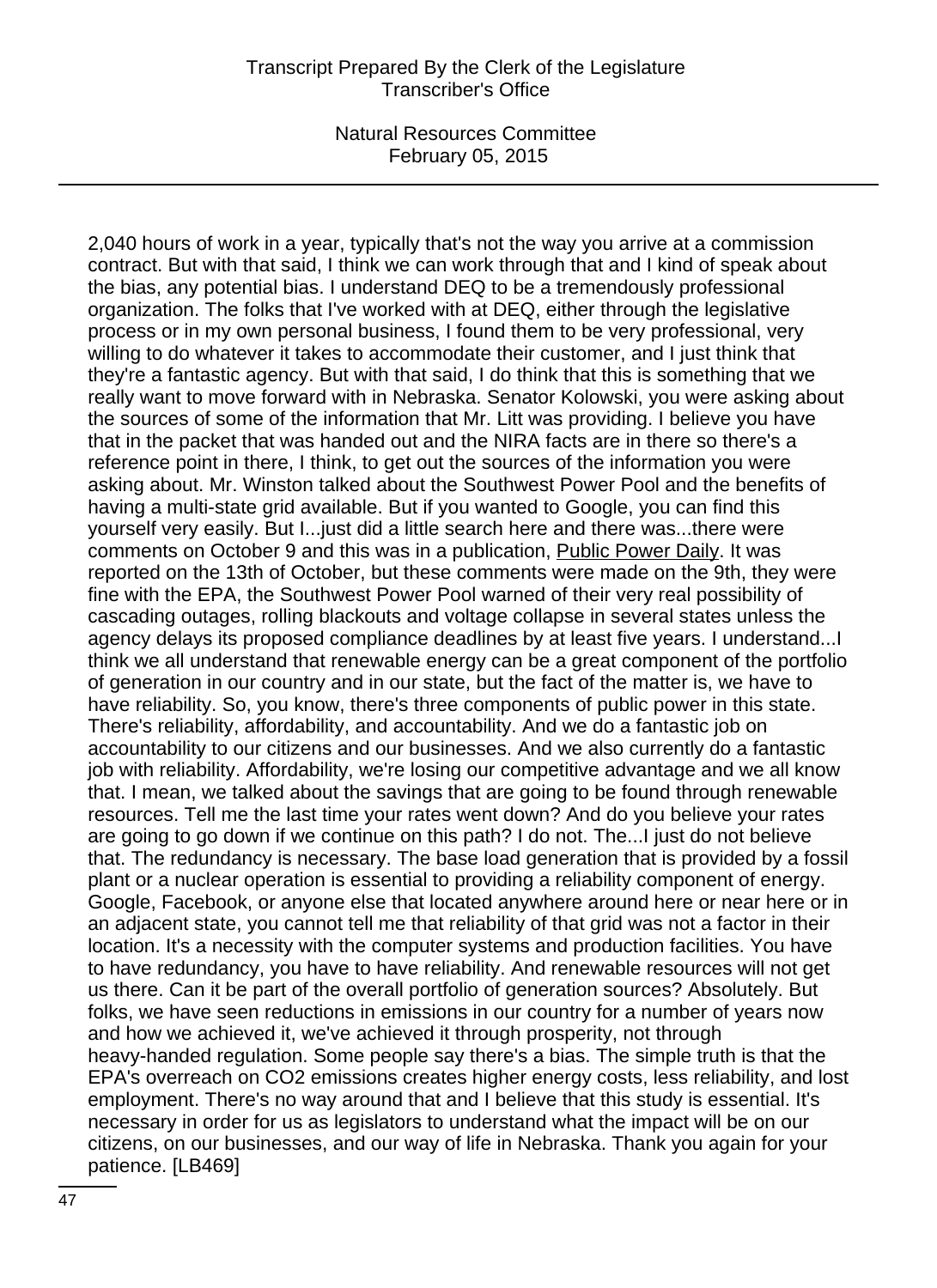SENATOR SCHILZ: Thanks, Senator Smith. Any questions...final questions for Senator Smith? Seeing none, Senator Smith, thank you for your closing. [LB469]

SENATOR SMITH: Thank you. [LB469]

SENATOR SCHILZ: And that will close our hearing on LB469. Thank you to everyone who came in today to testify on that, and now we will move to Senator Harr's bill, LB337. And I see Mr. Koebernick is here to open. And I will turn this over now to the Vice Chair of the committee, Senator Friesen. Thank you very much. [LB469]

SENATOR FRIESEN: Okay. Thank you, Chairman Schilz. I think we're ready to begin. Welcome. [LB469]

DOUG KOEBERNICK: All right. Thank you. Good afternoon. My name is Doug Koebernick, spelled K-o-e-b-e-r-n-i-c-k. I'm the legislative aide for Senator Burke Harr and unfortunately, he's trying to be in four places at once, and so I am here for him. I will give you a brief introduction of the bill and then we'll have some people after me to answer any questions and explain the bill more fully. I'm here today to introduce LB337 on behalf of Senator Harr, who introduced the bill at the request of the Omaha Public Power District. LB337 renames and expands the Low-Income Home Energy Conservation Act to the Energy Conservation and Demand Reduction Act. Under the bill, energy projects could include energy demand reduction projects. Those entities eligible for funding would include any natural person, political subdivisions, corporations, or other businesses that receive energy service from an eligible entity at a building that receives no greater than a one thousand kilowatt demand. The overall purpose of this bill is to expand uses of the fund to reduce the amount of money spent on imported energy sources, and decrease energy demand. By increasing the amount of money available for these energy-saving projects, this bill could greatly reduce the demand for energy in the long term, which could then save utility customers money. Tim Burke, as I said before...somebody will follow after me. Tim Burke from OPPD will follow me with a more detailed description of the bill and will be able to answer any questions that you have regarding the changes found in LB337. [LB337]

SENATOR FRIESEN: Thank you very much. Any questions from the committee? Seeing none, any proponents who wish to testify? [LB337]

TIM BURKE: (Exhibit 1) Senator Friesen and members of the Natural Resources Committee, my name is Tim Burke, T-i-m B-u-r-k-e. I'm the vice president of customer service and public affairs for Omaha Public Power District and I'm here to testify on behalf of LB337, which was introduced by Senator Harr's staff. I'm also representing the Nebraska Power Association as well today. I would like to thank Senator Harr for working with us in bringing this matter forward. Secondly, I hope that you will look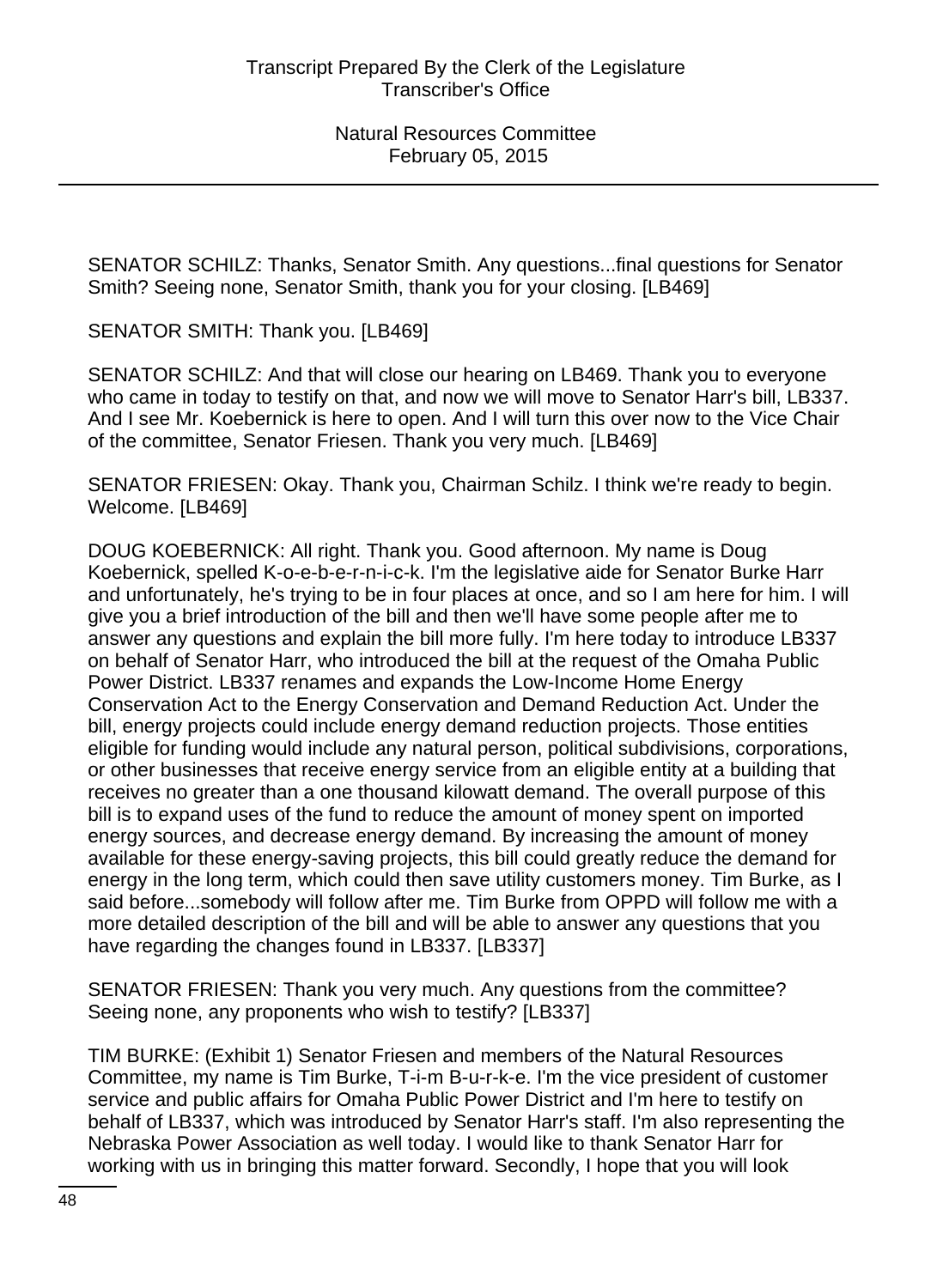favorably on this bill and support it. As you know, this bill will change the Low-Income Energy Conservation Act to the Energy Conservation and Demand Reduction Act. This bill, as proposed, is meant to reduce the amount of money spent on energy sources, lessen energy demand, and the need for new power plants in the future, and assist customers with reducing their energy use. These are critical issues to all of us in the utility industry these days, not only across the state of Nebraska but across the Midwest and across the United States. However, just as important to us is the fact that this bill will raise the amount of money that the state will set aside for utilities such as ours to use on certain projects, projects that customers can use for energy conservation. This...making more money available and increasing the number of potential customers that we can assist and as this bill would do, could produce tremendous long-term benefits in the form of energy savings to the public and lowering the demand for electricity. This, in turn, can and will reduce the need for new power plants, as I said before, and will also keep rates competitive in the future. So how will this bill increase the number of potential customers? Eligible customers would be those that don't exceed 100 kilowatts. The previous threshold was customers below 150 percent of the federal poverty level. This bill would not exclude those customers for participating in these programs, and I'll talk a little bit about OPPD's intent if this bill would be to move forward. At that level, at that poverty level, there just were not many customers who could afford to make any kind of energy efficiency improvements, even with some of the assistance that might be given in the past. LB337 would expand the number of eligible participants. It would also include some smaller corporations, including schools, healthcare, retirement facilities, and also not-for-profit organizations. Now, OPPD presented to the board and to the public last month at our board meeting, our proposed Demand-side Management initiatives for 2015 to 2017. And it was really part of a much broader plan that OPPD had, and I'll talk about the Demand-side piece. The three components of our plan was to relook at our future generations. Some of that generation would have needed to have changes based on current regulations that are in place effective in 2016. The Mercury or Toxic Standard Act that we would have to make significant investments in some of our 65-year and older facilities that as we evaluated that, decided not to make those investments, but to look at shutting down three of our units in north Omaha, and then essentially converting the last two units in north Omaha to natural gas in 2023, or look at some other combination as we move forward. It also included us to purchase an additional 400 megawatts of wind. So, as been stated a couple times here, we're generating about 15 percent of our energy today with renewable resources and our plan is by the middle of 2017 to have 33 percent of our energy generated by renewable resources and that's our current plan in place. So, it was a renewable piece, it was to look at our future generation, it was also to reduce 300 megawatts of demand. And so what OPPD plans on doing is to put initiatives in place and the one that we would really focus in on utilizing this program for would be for our income qualified program. That will include home management education. And this is based on our work that we have been doing with the Common Fund agencies in Omaha, Salvation Army, United Way, Together, Inc., and we would also do fully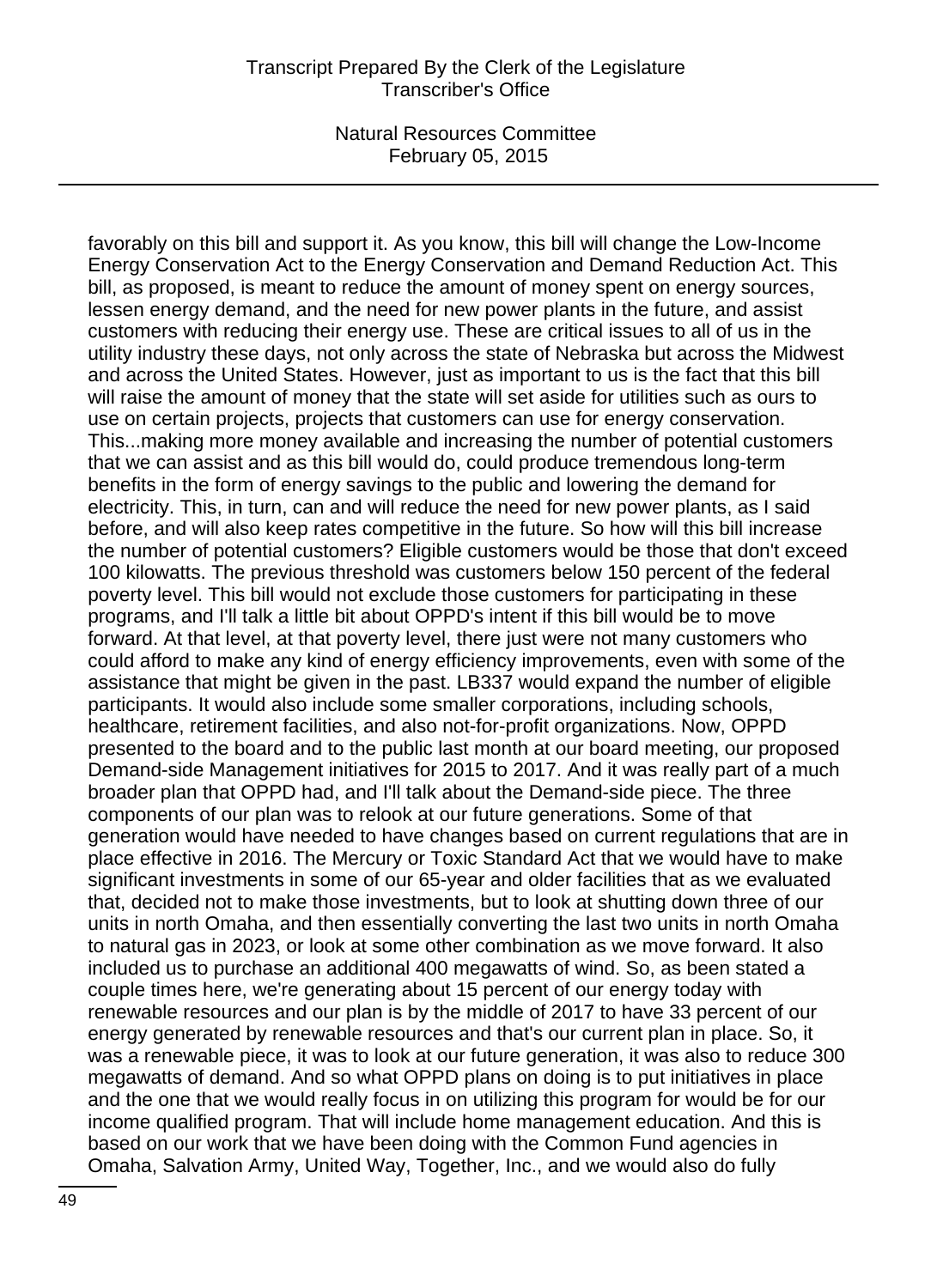subsidized energy efficiency measures to those income qualified customers, those that would be less than 150 percent of the poverty level and that would be our focus as we look at this bill moving forward. So, we believe this is a positive step. We believe this is something that our customers have indicated support to as we have talked with our customers over the past month. And so, we would hope that you would look favorably on this bill and the opportunity to participate in helping customers in the state of Nebraska. And with that, I will take any questions. [LB337]

SENATOR FRIESEN: Thank you, Mr. Burke. It's kind of unusual that a company wants to reduce its demand for its product. So it's kind of interesting to see. Any questions from the committee? Senator McCollister. [LB337]

SENATOR McCOLLISTER: Thank you, Senator. Thanks for coming, Tim. [LB337]

TIM BURKE: Absolutely. [LB337]

SENATOR McCOLLISTER: The bill envisions giving churches and nonprofits energy audits. Is that correct? [LB337]

TIM BURKE: Well, it's beyond that. It's not just energy audits. It could probably include that, but I think it's really beyond that. I think the way we would utilize it is to actually assist a customer's...our Demand-side Management initiative is really to assist residential customers through incentives to reduce peak demand. And in that reducing of peak demand would also reduce kilowatt hours as well. So there would be some energy conservation component to that. Our income qualified program would be very clear. It would be to help those customers who need it the most who maybe can't afford any kind of improvement in home insulation, duct sealing, air sealing, high-efficiency air conditioner, and so we would work with them to create a program that they would actually install those energy conservation measures, not just an energy audit. The education that we would do with them was to talk a little bit about how energy is consumed in their home. We would look at a variety of ways in which energy is used and educate them on that. But then the second half of that would be to actually assist them, but they have to go through the education piece before they get the support piece. That's the way we envision it. [LB337]

SENATOR McCOLLISTER: Do they get monies to insulate and do other projects from the utility? [LB337]

TIM BURKE: That is correct. [LB337]

SENATOR McCOLLISTER: In other words, they receive a betterment when that occurs. [LB337]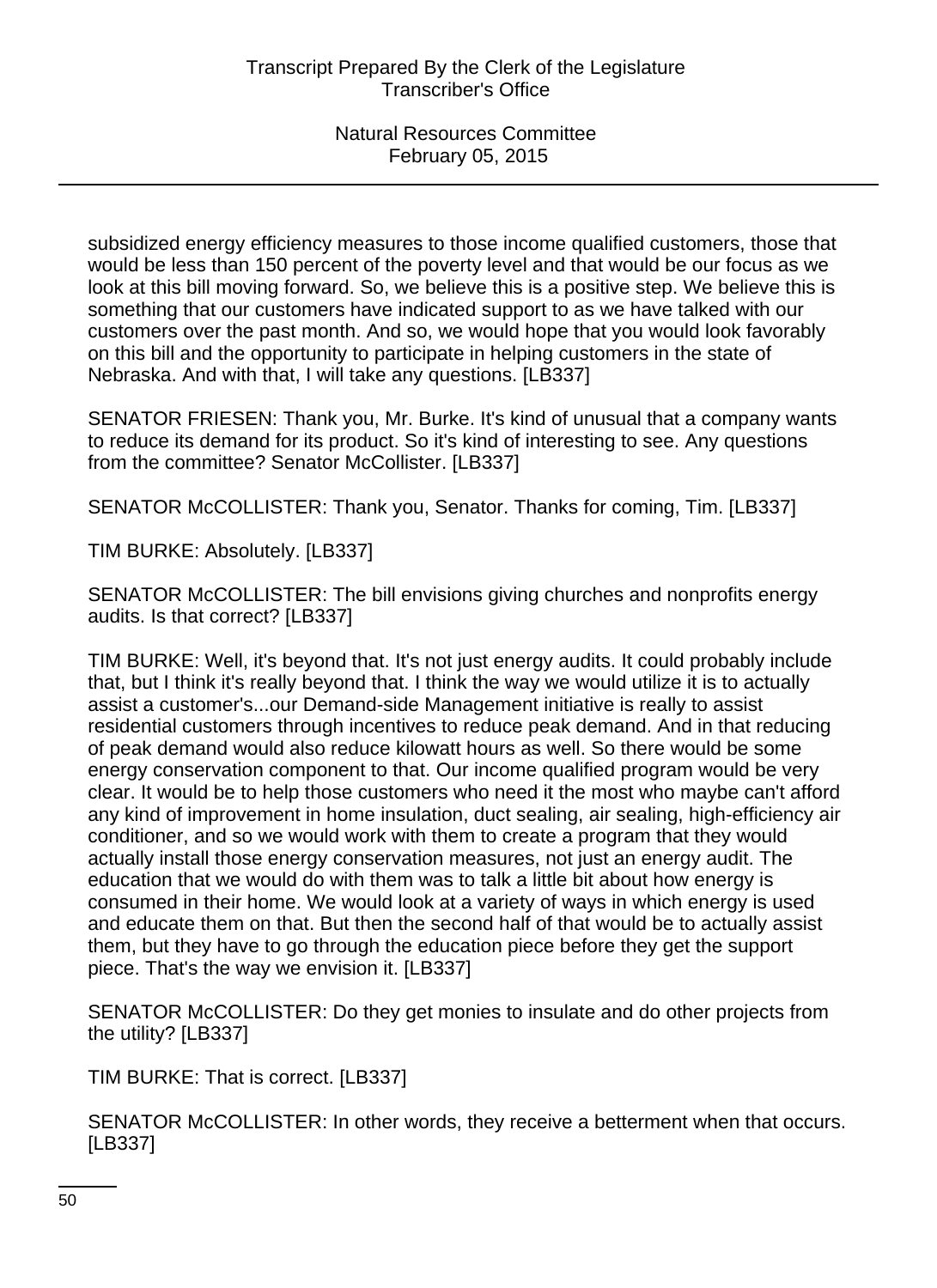TIM BURKE: Well, actually, all customers receive a betterment. That's one of the things that we did in the Demand-side Management initiative, is that as we've looked at it across the integrated resource plan, no one customer is negatively impacted by this initiative. And as we've kind of crafted it out, there's some measures that we've put in place across the whole Demand-side Management initiative that we're doing. It's called the Rate Impact Measure and it's a positive measure so that all customers benefit. If we can reduce peak demand, we're able to reduce costs across a wide range. And as we evaluated these options across our Integrated Resource Plan, whether that's retrofit, power plants, new power plants, new generation, whatever that may look like, this came out as one of the most cost effective options for us to do. [LB337]

SENATOR McCOLLISTER: So you're saying it's a dollar for a dollar? [LB337]

TIM BURKE: It's actually better than a dollar, than a dollar. [LB337]

SENATOR McCOLLISTER: So you invest a dollar in somebody's insulation, and you get a dollar's worth of benefit. [LB337]

TIM BURKE: Right. We get that benefit in not having to add additional power plants to defer that power plant in the future. And as you kind of look at the present value of those costs, it's better than a 1.0 cost-benefit analysis. [LB337]

SENATOR McCOLLISTER: In part of that bill there's no income test. So, if you go to a church, no matter how prosperous they are, they get this benefit at no cost to themselves. [LB337]

TIM BURKE: Well, the way we've structured our Demand-side Management initiative is that not all customers would get free...at least in our program anyway, would not get the free benefits of energy conservation. In some cases it's only a component that we would incent for a much broader energy conservation measure. As an example, we may incent higher...higher air conditioning efficiency. So, currently today the normal efficiency for an air conditioner in 2015, the minimum will be a SEER of 14.0, seasonal energy efficiency average. We would incent something greater than that, maybe a SEER 17. And they would get some dollar amount. It wouldn't be 100 percent of the cost of that higher efficiency air conditioner. It would be a component or a part of that incremental cost that they would have to pay. Those individuals would have to pay more than that. The focus that we're really looking at in our program is those that are less than 150 percent of the poverty level, which is like \$1,400. [LB337]

SENATOR McCOLLISTER: Yeah, I understand the energy efficiency test that you're looking at, but... [LB337]

TIM BURKE: Sure. [LB337]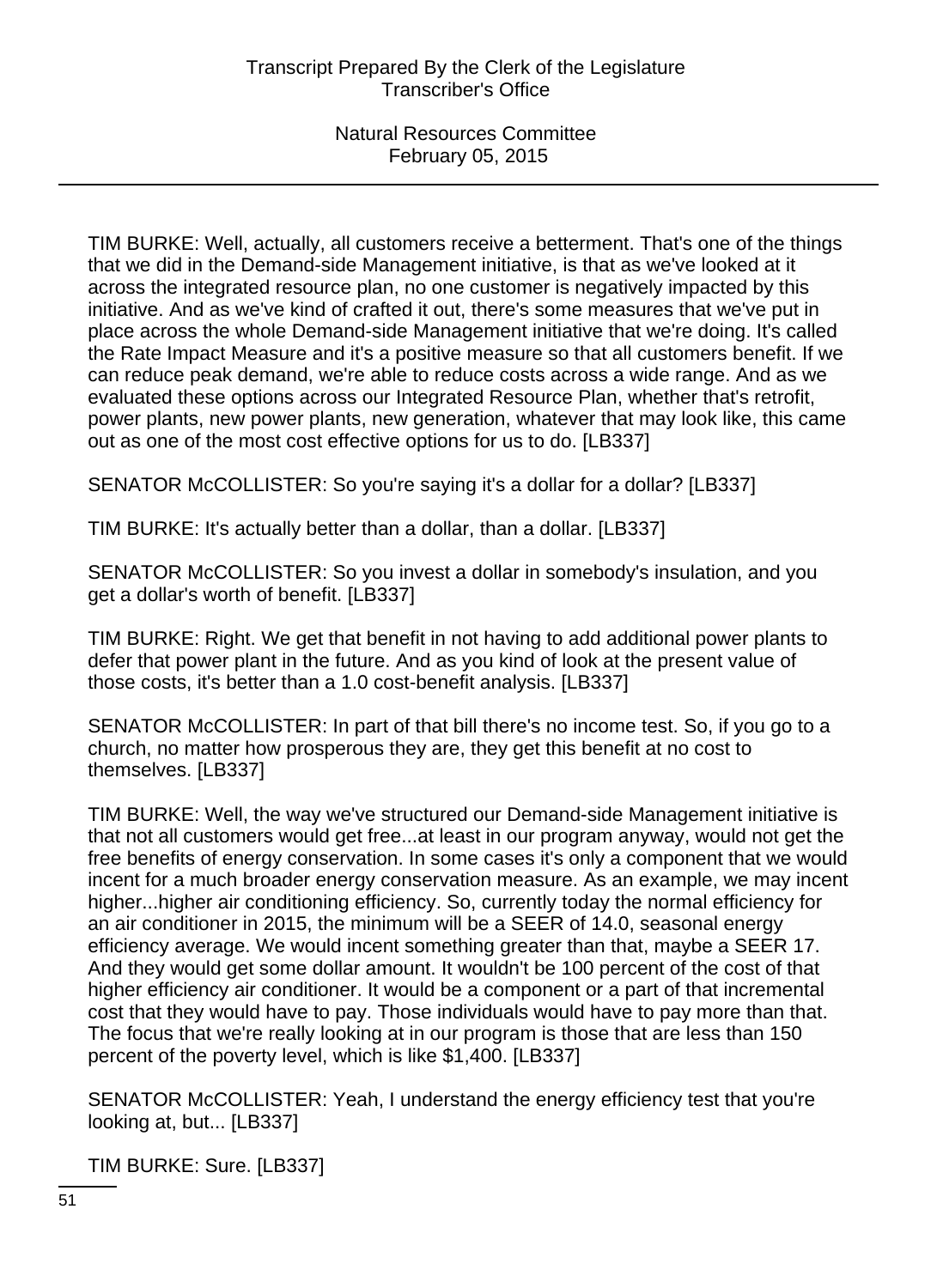SENATOR McCOLLISTER: ...I think those...those folks, churches and other nonprofits, they get a benefit after you put the insulation in or replace the air conditioner. Why don't they have some skin in the game too? [LB337]

TIM BURKE: They would in the programs that we've developed and that we have shared with our board that we would implement, they would have skin in the game. [LB337]

SENATOR McCOLLISTER: At least 20 percent? [LB337]

TIM BURKE: I would say at least 20 percent. It would be far greater than 50 percent probably. Very similar to that in what they would have to provide and the incentives that we would provide. It's that...less than 150 percent poverty level folks that we're really looking at focusing and doing more of those energy conservation measures to reduce that bill impact. [LB337]

SENATOR McCOLLISTER: Well, I have no problem providing them help, but those folks can provide the...some money themselves, shouldn't receive a benefit here and I know the old program that you had, I think was at least 20 percent. [LB337]

TIM BURKE: I think that was a provision in the program. And we actually did use that program for a number of different initiatives that we've done, and we would continue to use those kind of provisions. I think in our Demand-side Management initiatives, customers would pay more than 20 percent of the overall cost. It's actually probably greater than 50 percent with those incentives on that air conditioner example that I just provided. So we would incent that, but they would still have to pay the remainder of that piece to go to that higher efficiency air conditioning unit, as an example. [LB337]

SENATOR McCOLLISTER: I know in the past, both MUD and OPPD enabled customers. You fronted the money on some of the improvements that they made for their utilities and they could pay for that over time in their bills. Do you intend to continue that? [LB337]

TIM BURKE: I think we'll see that. We are working on that right now. It's probably the second half of the year that we would look at doing some on-bill payment back and we would look with...work with local financial institutions to be able to do that. And so, that would be our plan on how we would move forward on those kinds of initiatives. [LB337]

SENATOR McCOLLISTER: The state is currently providing half a million dollars a year? [LB337]

TIM BURKE: I think currently it's \$250,000 a year in the current bill. And this would be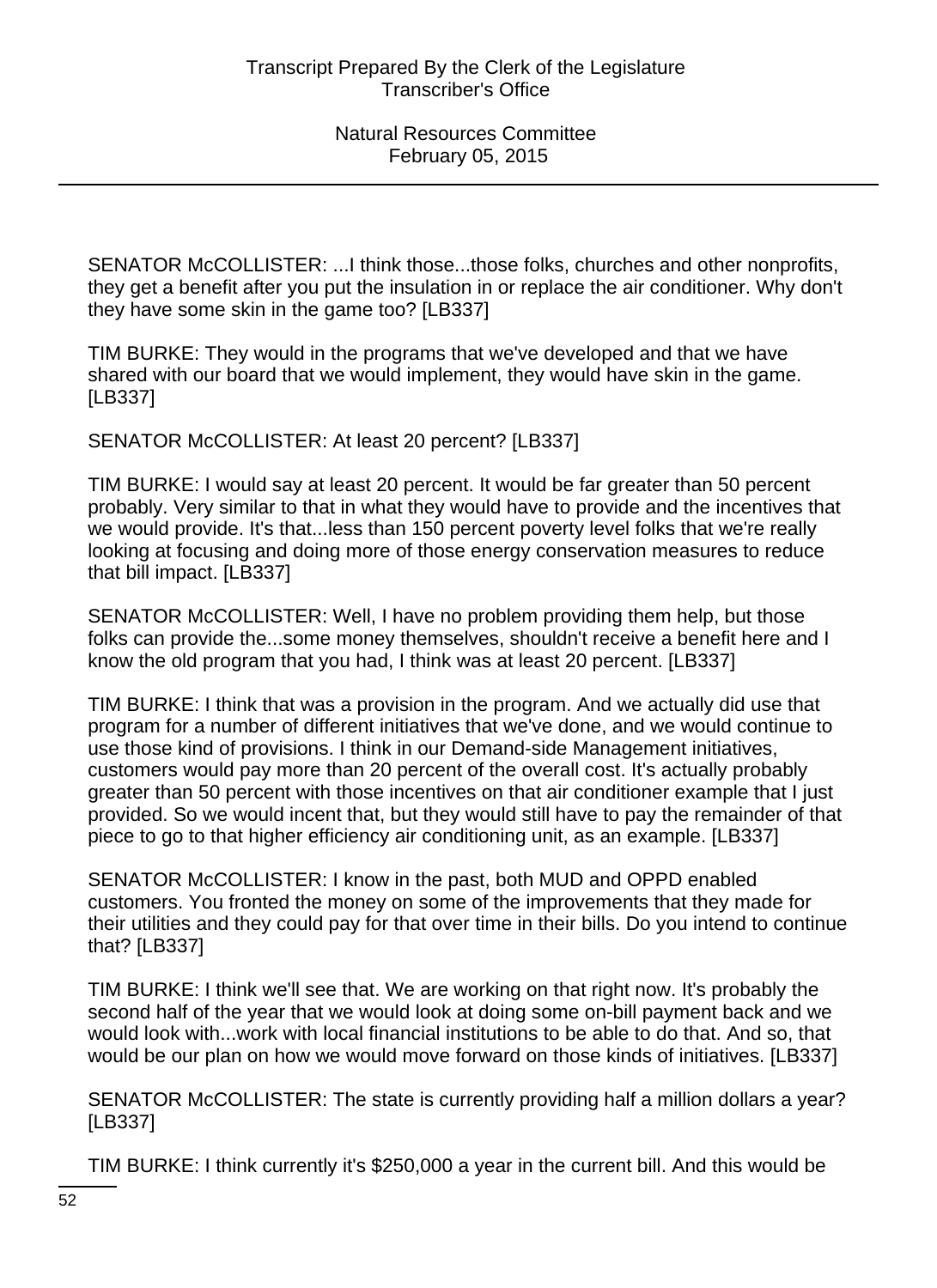increasing that to about a half a million dollars a year for two fiscal periods, or two years. [LB337]

SENATOR McCOLLISTER: Are you using the money that you have? I understand the fund is not being fully utilized right now. [LB337]

TIM BURKE: It's not, but I think as we would...we have budgeted in 2015, \$8.5 million to use on our Demand-side Management initiatives. And that essentially increases over a period of the next seven or eight years to significantly higher than that. [LB337]

SENATOR McCOLLISTER: Is that utility money or is that coming from a federal source? [LB337]

TIM BURKE: We will look for it. It's utility money but we also look for other grants and other opportunities for us to leverage those dollars. And obviously for the program that we're looking at here, these are tough programs to fund for this, less than 50 percent poverty level group and those...maybe landlords that provide some of those federal housing subsidies to really get to. And so, we believe it's going to create a little bit more need and incentive for us to get to those kinds of programs. And we're working with the local agencies to be able to do that through the Common Fund of Omaha. [LB337]

SENATOR McCOLLISTER: Have you set up a protocol for the income test? [LB337]

TIM BURKE: We're kind of going through that right, exactly how we would qualify that. We're looking at qualifying that like we would any of our energy assistance. It would be through the Common Fund agencies and there would be a Common Fund protocol that we would go through. So, they would actually be screened by either Salvation Army or United Way or Together, Inc., or whoever of those agencies end up being in that Common Fund, and then they would say, yes, they meet the income qualifications and then we would have them go through the educational piece and then essentially work with them to do the energy conservation measures through local contractors and folks like that. [LB337]

SENATOR McCOLLISTER: Yeah. Thank you, Tim, and thanks for your indulgence. [LB337]

SENATOR FRIESEN: Thank you, Senator McCollister. Any other questions from the committee? Senator Johnson. [LB337]

SENATOR JOHNSON: Thank you. You've identified churches, nonprofit, and that, can you help me understand a building or a business that would fall above or below, whichever is easier, the thousand kilowatt demand. [LB337]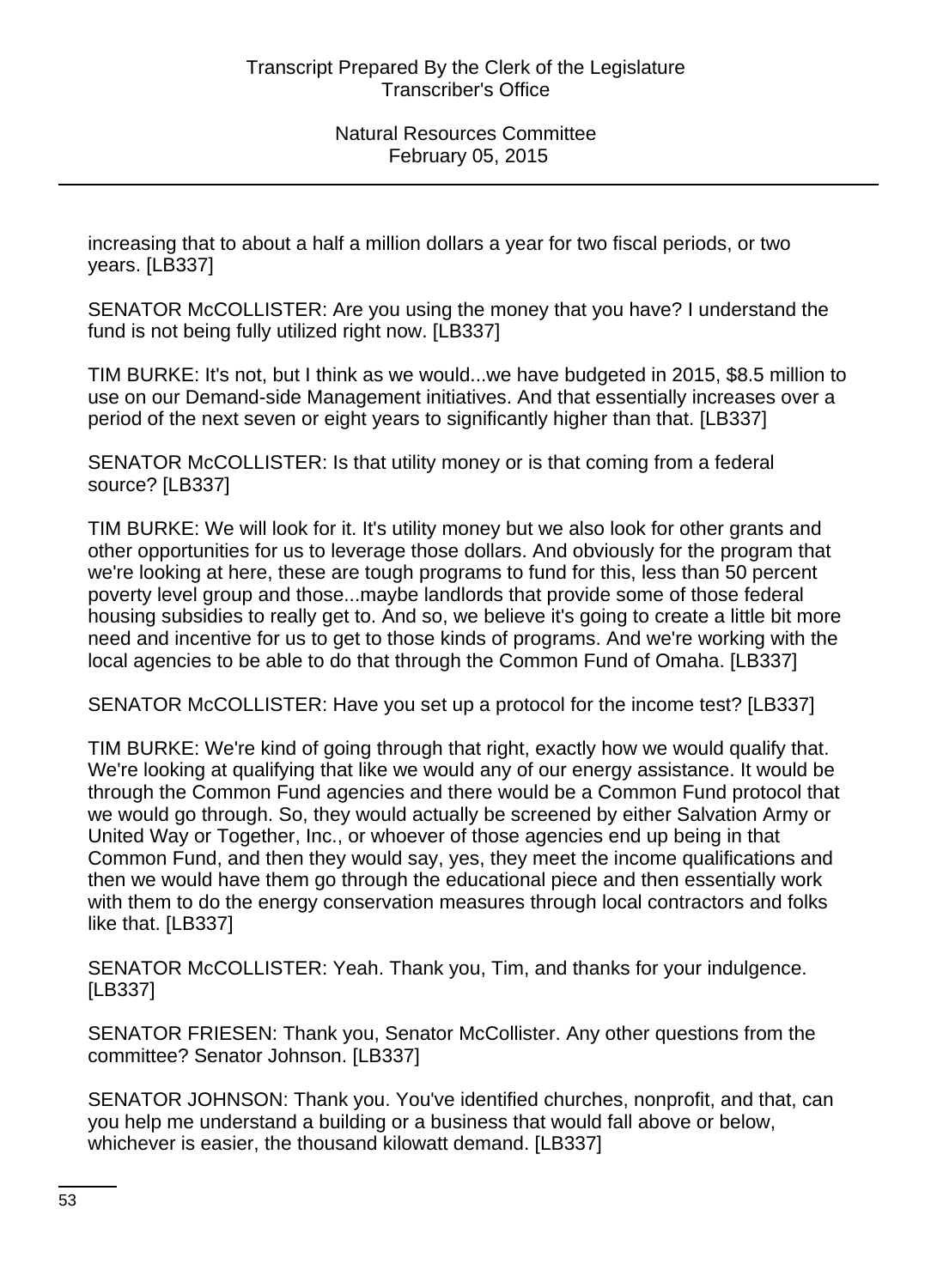TIM BURKE: Well, I think schools districts would be a great example of that, would fall below that typical thousand kilowatts. So, it would be a thousand kilowatts of demand. Most all elementary schools, most junior high schools, most high schools would fall underneath that. So it's an opportunity for us to work on those kind of organizations, organizations such as Child Saving Institute, Siena/Francis House, those kinds of organizations that help the very needy and the organizations would fall underneath that threshold level. So it would be those kinds of organizations that we would reach out to to help participate in our program. [LB337]

SENATOR JOHNSON: So you're talking...you focused on organizations, so this does not apply to businesses or...? [LB337]

TIM BURKE: Oh, it does too. It does too. I was just giving an example. [LB337]

SENATOR JOHNSON: What would be a business that would be over a thousand, in general? [LB337]

TIM BURKE: Over a thousand would be a hospital, would be a large manufacturer, meat packer facility would be over a thousand kilowatts. Those kinds of things. Now, we have other...we have other programs that we've designed in our initiative that allows them to participate, we provide incentives. But it's this less than 50 percent of the poverty level group that we would look at, but that's where we would focus in this program. But certainly we would be able to expand that if we couldn't get the participation that we wanted to include funds to help support those kinds of things as well. [LB337]

SENATOR JOHNSON: Okay. Thank you. [LB337]

SENATOR FRIESEN: Thank you, Senator Johnson. Any other questions from the committee? Senator Kolowski. [LB337]

SENATOR KOLOWSKI: Thank you, Mr. Chairman. Tim, just to clarify on the thousand that you mentioned, would that be the accumulated thousand in the schools the size of Millard or OPS? Would all the buildings added up together or are you talking about individual buildings? [LB337]

TIM BURKE: Yeah, the way that we, I think, can envision this in the bill would be an individual building. It would be an individual premises. [LB337]

SENATOR KOLOWSKI: That's a lot different than 45 or a buildings. [LB337]

TIM BURKE: Much different. Exactly. If we looked at the whole school district, it would be significantly more than a thousand kilowatt, but it's really benefiting that building, that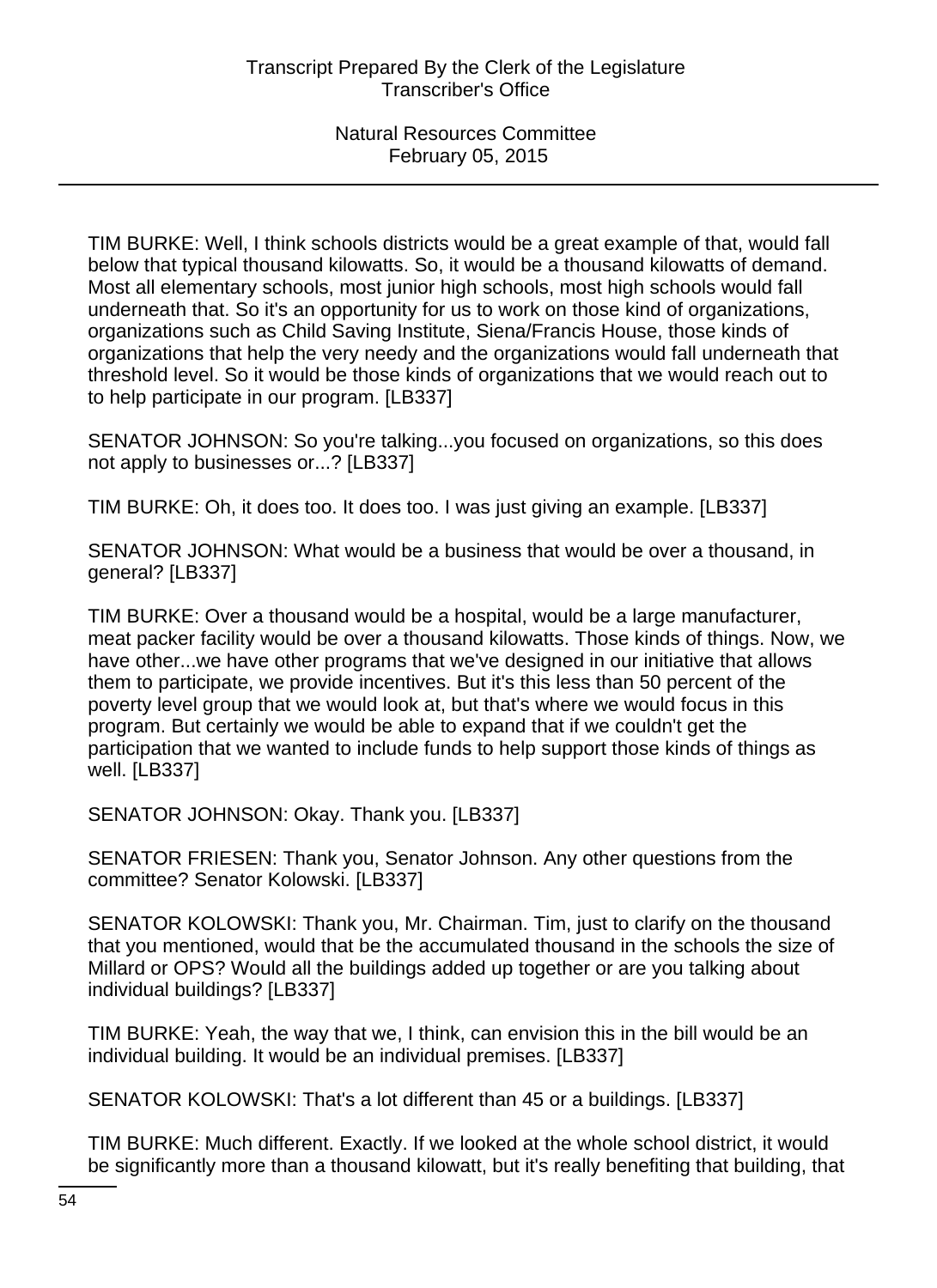thermal envelope of the building, the heating and cooling systems within the building. And Senator McCollister talked a little bit about MUD. We have had conversations with MUD as well about participating in the program. One of the packets that we had in our income qualified program was to look at water restriction and shower restriction devices to lower cost and to help those customers lower their bills as well. And I think MUD is very supportive and will have those discussions. And we've had discussions with Mark Doyle and Dave DeVore and will continue to have those conversations to see how we can do this together in Omaha for sure. [LB337]

SENATOR KOLOWSKI: I just wanted to clarify that. Thank you. Appreciate it. [LB337]

SENATOR FRIESEN: Thank you, Senator Kolowski. Any other questions from the committee? Couple questions. Your program is probably targeted toward a season, the peak load, summer? [LB337]

TIM BURKE: That is correct. That is correct. [LB337]

SENATOR FRIESEN: So school districts, do they tend to run year-round in Omaha or...? [LB337]

TIM BURKE: Well, there's programs that typically go on during most of the schools during the year, whether they're summer programs, and certainly there are schools that are required to stay air conditioned full year-round. You have to remember, you know, those schools operate through June and they operate through, you know, they start in August, so they're still in that high air conditioning part of the year. And if there's an opportunity for us to reduce that demand, but if you put in a high efficiency air conditioner or rooftop unit or those kinds of things, that helps the overall demand as well. And that happens year-round and that's a benefit for all of our customer owners as well. [LB337]

SENATOR FRIESEN: The biggest benefit to you is reducing peak demand and that would be in the summer. [LB337]

TIM BURKE: Certainly that's the way our large future generation plan was developed and set up was to reduce that peak demand. So, you know, typically today we may be at half of our summer load, right, just because it's that time of the year. And we have relatively low energy in this part of the year, but in the summer it's at higher. So how do we lower that down and, therefore, if you do that, you don't need future generation and you don't have to add additional generation. [LB337]

SENATOR FRIESEN: Okay. Thank you. Any other questions from the committee? Thank you, Mr. Burke. [LB337]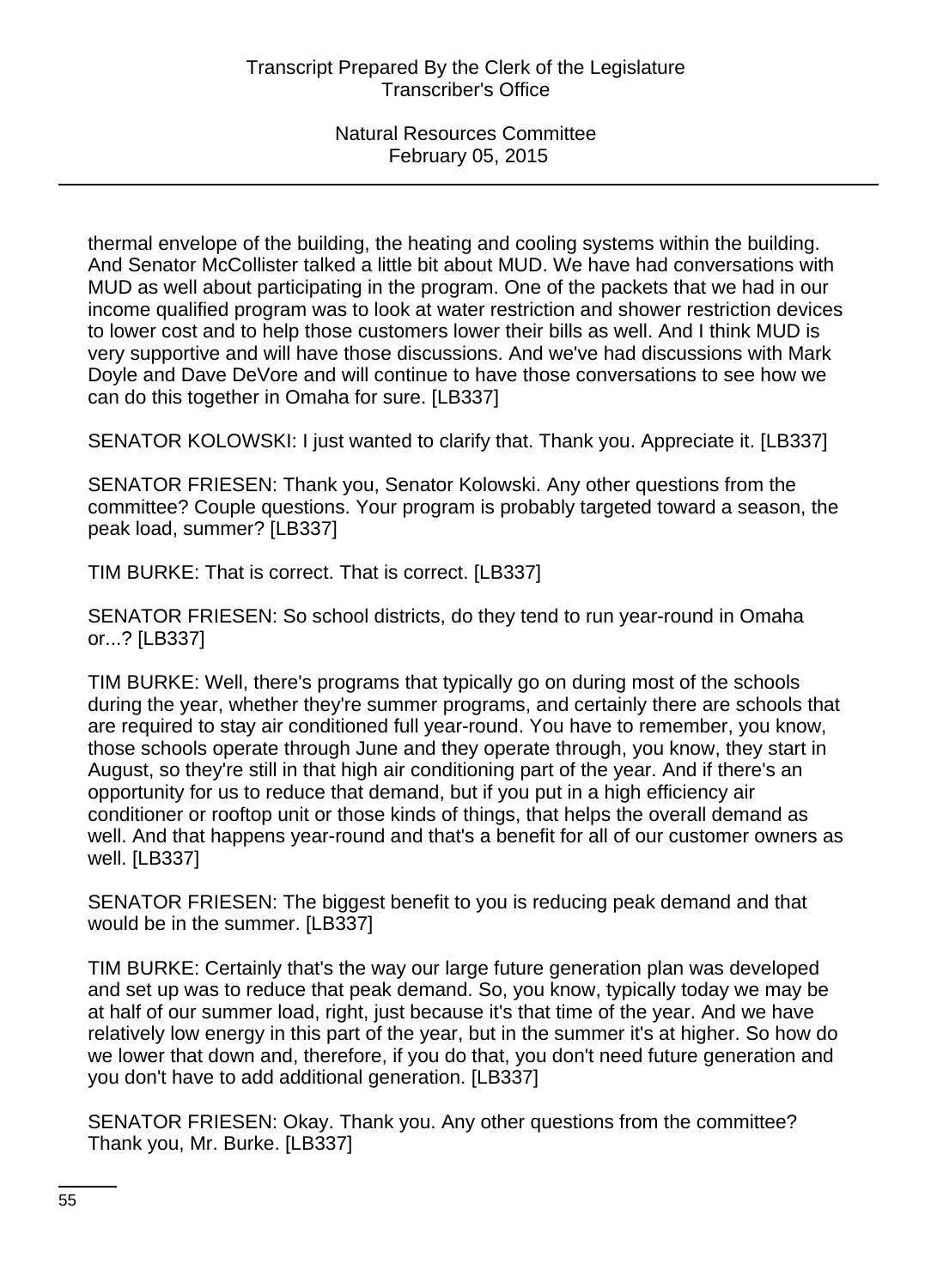TIM BURKE: Very good. Thank you very much. [LB337]

SENATOR FRIESEN: Any other proponents wish to testify? Welcome. [LB337]

CAROL WINDRUM: (Exhibit 2) Good afternoon. My name is Carol Windrum, C-a-r-o-l W-i-n-d-r-u-m, and I'm here today speaking on behalf of Omaha Together One Community, a faith-based community organizing in the Omaha area. This was referenced to before and I am slowly making my way through the UNL study on the implications on Nebraska due to changing climate. The graphs and charts can seem daunting to fully comprehend, but I'm beginning to get the picture. We humans need to take more concrete steps to limit our greenhouse gas emissions. I want to bring it though, very, very close to home and I want to talk about my next-door neighbor who lived in a house probably 15 feet from our house. She works full-time. She enjoys working in her yard. She's raised children and she even delivered a delicious tray of cookies to me at Christmastime. She's a great neighbor. So when I saw one day moving boxes on her front porch, I was alarmed. She is a good neighbor and I didn't want to see her move. So we chatted a bit and I found out that she couldn't afford the increase in rent that was coming, and she also shared that her heating bill in the winter was sometimes over \$300 a month. She needed to find another place more affordable and with better energy efficiency. Perhaps my neighbor could actually afford home ownership if there were adequate state funds to put energy efficiency programs in place so that the money that she would save on these outrageous utility bills could maybe help pay a monthly house payment. So my neighbor is part of the working poor. She's conscientious. She works hard, but she still can't seem to get ahead. So I support LB337 for two reasons. I support it for the big picture. The United States is the major contributor of greenhouse gas emissions and we absolutely have to change our ways, and I support LB337 because of my next-door neighbor, or my former neighbor, because she had to move, and for all those who struggle to pay bills and have a modest sense of security. I want my tax dollars to help provide at least \$500,000 in state funds to be matched by utilities for energy efficiency programs which can help energy customers reduce their utility bills. I hope the bill continues to focus on low-income residents like my neighbor. Thank you. [LB337]

SENATOR FRIESEN: Thank you, Ms. Windrum. Any questions from the committee? I will agree with your statement. I would like to see it focused more on the low-income and see that they get those efficiencies increased. That would be a good target. Thank you very much. Any other proponents? Welcome. [LB337]

KIM MORROW: Good afternoon. Thank you. My name is Kim Morrow, K-i-m M-o-r-r-o-w. I am the director of Nebraska Interfaith Power and Light and minister of sustainability at First Plymouth Church here in Lincoln. Two years ago I worked as a sustainability advisor on the reEnergize Program, a project in Lincoln and Omaha that helped homeowners, businesses, and houses of worship obtain energy assessments of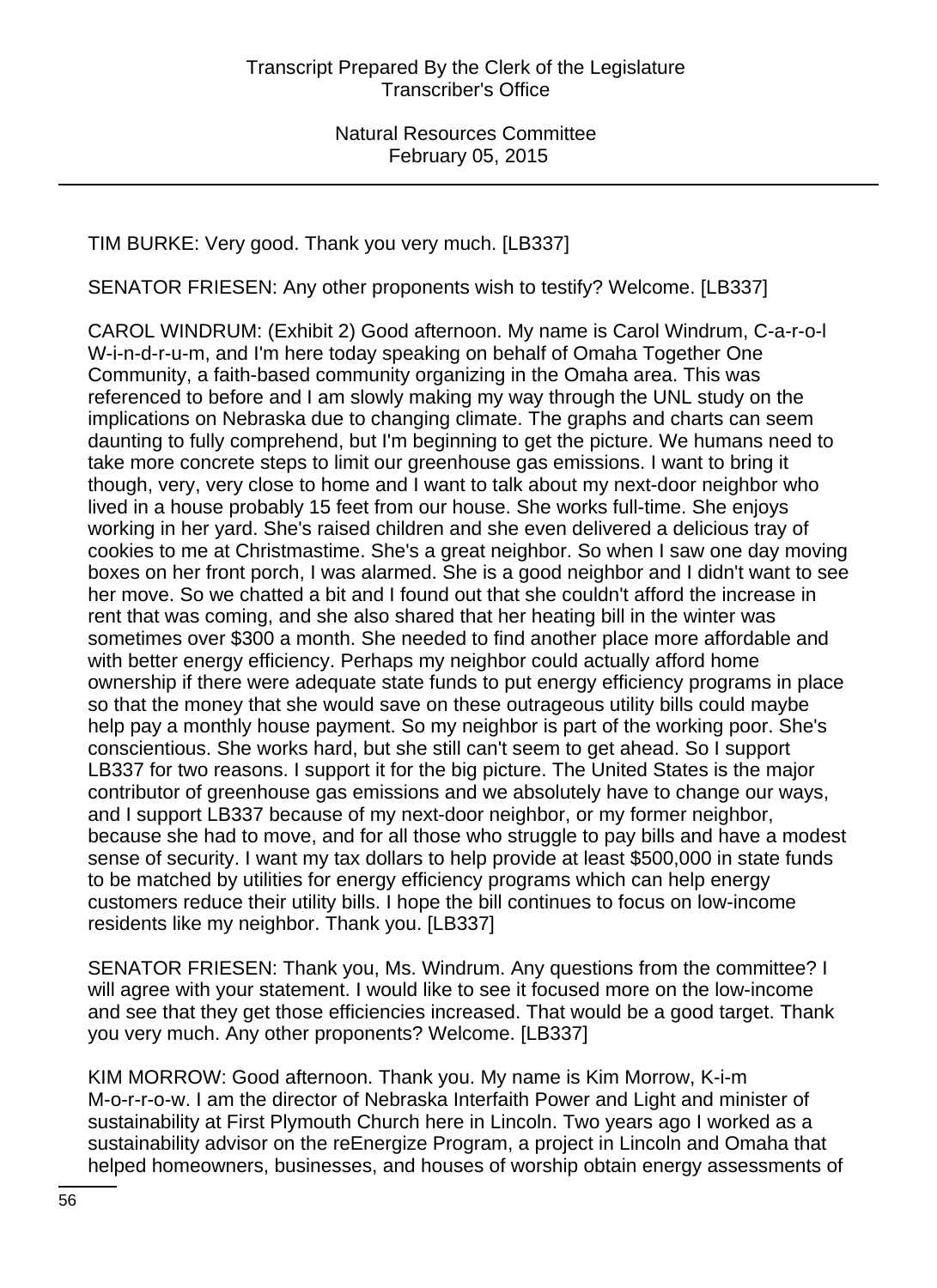# Transcript Prepared By the Clerk of the Legislature Transcriber's Office

Natural Resources Committee February 05, 2015

their buildings and helped with the cost of certain energy savings upgrades. Through my experience in doing that work, I learned of the tricky problem of energy efficiency programs for multiunit dwellings. The building owner doesn't pay the utility bills and so has no incentive for making energy saving improvements. And the tenants who do pay the utility bills do not have the ability to make improvements to their building, thus nothing tends to get done in the way of energy efficiency in multiunit dwellings. A lot of energy is wasted and residents' utility bills are needlessly high. As a person of faith, it is both the environmental conservation issues and the economic justice issues involved that concern me. Where the two overlap, we have what's known as an environmental justice issue. Low-income folks are the ones who are always the most adversely affected by poor planning. Many people struggle to pay their heat and electric bills every month and when they're living in an apartment with poor insulation and leaky windows, they are going to use more heating and cooling to make it livable, or they will simply go without. At my church, people come and call us every week with honest requests for financial help to simply pay their utility bills. We help, as we can, sending checks directly to the utilities on their behalf, but what we also see is how an undue financial burden in the form of higher than normal utility bills can unravel a family's life. They have to choose sometimes between heat and food, or between heat and gas for their car to get to work, or between heat and Christmas presents for their children, or cooling, as the case may be in the summertime. If the buildings these folks live in were properly insulated, their utility bills would drop. Energy would be conserved, lightening the load on our electric utilities. Less load for the utilities means they can delay building their next power plant, saving their customers money, and curtailing emissions to our atmosphere. So for these reasons I urge you to support LB337. It is the right thing to do for our people and for our planet. Thank you. [LB337]

SENATOR FRIESEN: Thank you, Ms. Morrow. Any questions from the committee? Seeing none, thank you very much for coming in. [LB337]

KIM MORROW: Thank you. [LB337]

DUANE HOVORKA: Good afternoon. My name is Duane, D-u-a-n-e, Hovorka, H-o-v-o-r-k-a, and I am executive director of the Nebraska Wildlife Federation. We're a statewide organization devoted to Nebraska's wildlife and wild places, and we're here to support LB337 for several reasons. Certainly, energy production and distribution has a huge impact on wildlife and wildlife habitat, so this whole issues of...around energy are important to us. We are here particularly to support the increase in state funding for...from \$250 to \$500,000 dollars to support energy efficiency projects. We think it makes sense to broaden the language that's in the current law because the utilities have not taken full advantage of this fund in the past, and we think that probably the existing language is a little too restrictive in how they can use it. We also appreciate the language that broadens the measures, the energy efficiency measures that the utilities could use to deliver to customers. So we appreciate that and support that. We would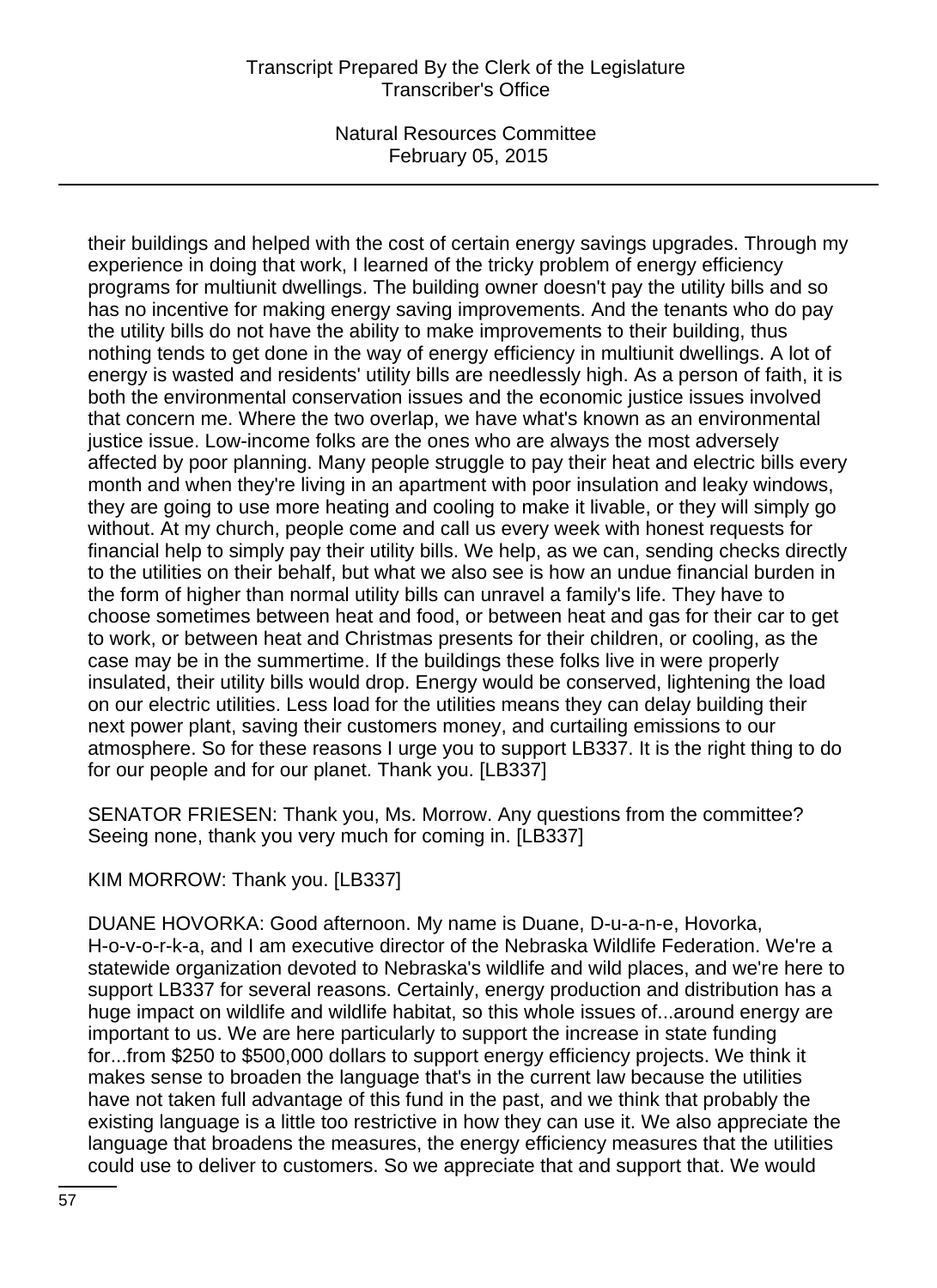prefer to keep the focus of the state funding on at the low-income level, and that's the language on page 3 in (5) that's stricken from the current law, is to strike the income test for the recipients. And so that energy efficiency, certainly utilities are finding that it's both cheap energy and cheap capacity and if you look at utilities in Nebraska and utilities elsewhere, you're looking at purchasing...when you purchase a new power plant, a new gas power plant, you're going to spend about \$1.2 million per megawatt to build that power plant. You can get through energy efficiency and conservation measures that same megawatt for about half the price and you don't have to pay fuel that you have to burn later. It's also cheap kilowatt hours. If you're looking at coal or gas-fired electricity that's three...two, three, four cents a kilowatt hour to generate, with the energy efficiency measures you can often get that same megawatt, I guess, for one to two cents a kilowatt hours. So it's cheap energy, cheap capacity. But again, some...an alternative to focus it on the low-income side, but still give the flexibility to the utilities to design programs that meet their standards, that meet their needs of their customers might be to funnel the money rather than first-come first serve, which is in the current law and would remain in the bill, maybe to funnel the money through the Nebraska Energy Office to ask utilities to apply for the money, tell the Energy Office how they're going to spend the money and how they're going to meet the need of low-income folks in their communities, in their service territory. And then if it's oversubscribed, if there's more demand from our utilities than there is \$500,000 state funds to pay for it, the Energy Office could award that to those utilities based on using that energy...or using that low-income test as a guideline. So I think that might be a way of providing some language that would keep the focus on the low-income folks. And the reason that that's important is because, you know, as Mr. Burke said, those are the folks that have the least capacity to invest in weatherization. And if you say, hey, we're going to pay half the cost of putting insulation in your home, if they don't have the other half of the cost, it really doesn't matter. So those homes are never going to get weatherized. And so, when you're trying to meet the needs of low-income renters, there's even more difficulties there because typically it's the renter that's paying the utility bill so they don't really have an incentive if they're only going to be there six months, for a year, to make multiyear investments in a building they don't own, whereas, the landowner also may not have any incentive to make it more efficient because they don't pay the utility bill. So there are some special circumstances. I think that's our suggestion for helping this program remain focused on low-income folks to help provide more support for the kinds of cost effective energy efficiency measures. So thank you for your time. [LB337]

SENATOR FRIESEN: Thank you, Mr. Hovorka. Questions? Senator McCollister. [LB337]

SENATOR McCOLLISTER: Yeah, thank you, Senator. Isn't the Nebraska Energy Office, don't they currently administer all of the federal funds that come into the state with regard to energy assistance? [LB337]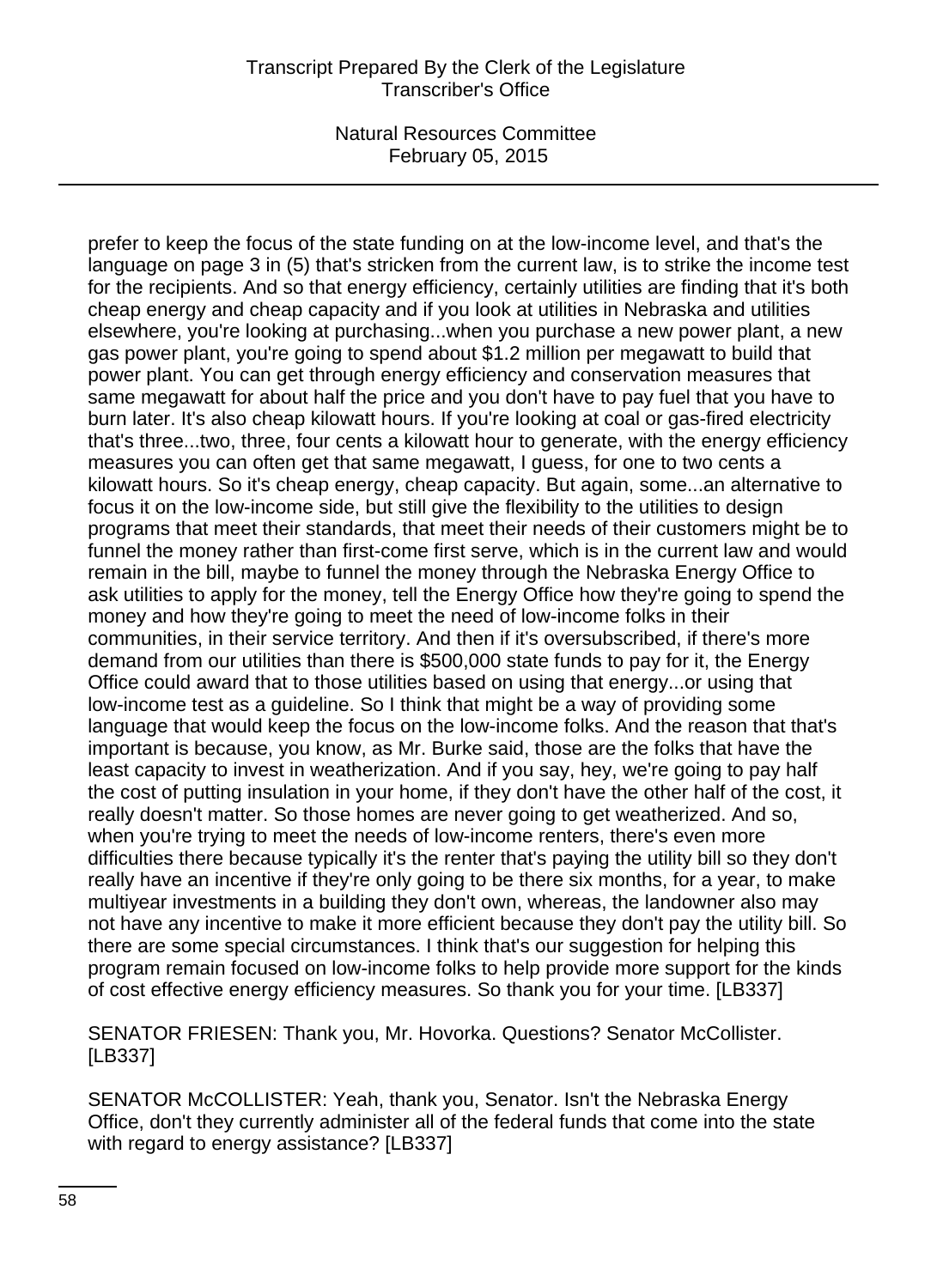DUANE HOVORKA: I think they do, yeah. [LB337]

SENATOR McCOLLISTER: And that's fairly big money, is it not? [LB337]

DUANE HOVORKA: It's...I don't know the numbers, but I think it's in the millions. [LB337]

SENATOR McCOLLISTER: Yeah, I believe you're right. I like your idea of running it through the energy system and I also like the idea of the priority protocol that you established. And that's...I think those are great ideas. I hope we can incorporate them into the bill. [LB337]

DUANE HOVORKA: And I've seen OPPD's plan that they put forth, the 300 megawatts, and I think certainly the piece of their plan that focuses on low-income targeting, I think would more than meet whatever standard you could, you know, in terms of prioritizing. So I love the things that they're doing with that piece of it. [LB337]

SENATOR McCOLLISTER: Thank you very much. [LB337]

DUANE HOVORKA: Sure. [LB337]

SENATOR FRIESEN: Thank you, Senator McCollister. Any other questions? Seeing none, thank you very much, Mr. Hovorka. [LB337]

DUANE HOVORKA: Thank you. [LB337]

SENATOR FRIESEN: Any other proponents? [LB337]

KEN WINSTON: (Exhibit 3) Good afternoon again, Senator Friesen and members of the committee. My name is Ken Winston, K-e-n W-i-n-s-t-o-n, appearing on behalf of the Nebraska Sierra Club in support of LB337. I enjoyed hearing what Tim Burke had to say this afternoon and we would strongly agree with the approach that Mr. Burke laid out. We think that...well, as I indicate in my letter to the committee, we were involved in the passage of LB1001 back in 2008, which set up the original program. We thought that was a good idea, but we also recognize it hasn't been used very much because that was targeted to low-income homeowners and one of the problems that you have is that many low-income people don't own their own home. And so, so it's a very limited access to the program and so expanding the definition makes a lot of sense. We also think that appropriating state funds to support utility energy efficiency programs is a good investment and that it will pay dividends. And one other thing, as Mr. Burke noted, they did do a cost evaluation of their efficiency programs that they're planning and overall, they believe that their projections are that every dollar they will invest will return \$1.66 to them. So, it will be a return on investment as opposed to just spending money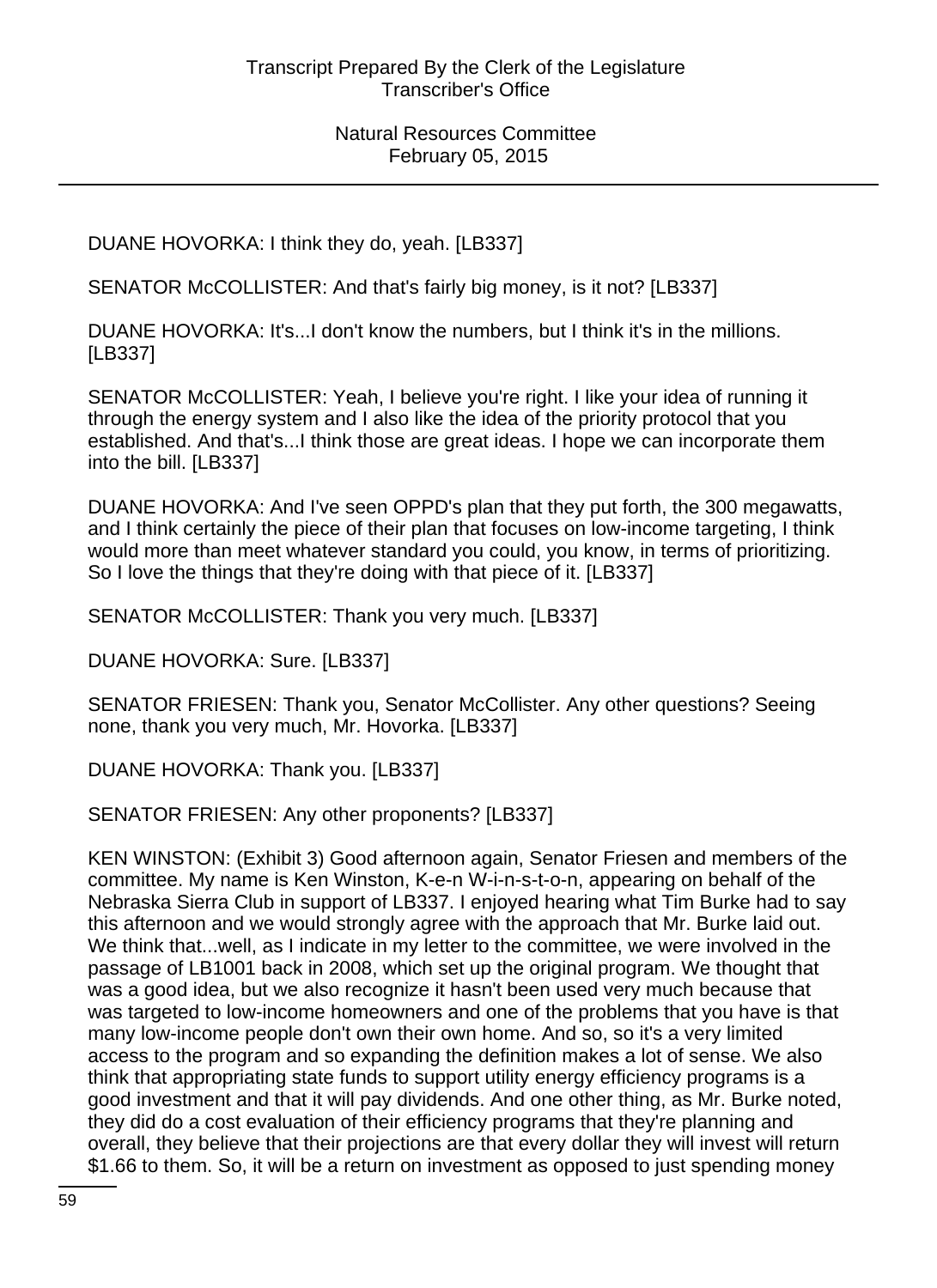# Transcript Prepared By the Clerk of the Legislature Transcriber's Office

Natural Resources Committee February 05, 2015

and not getting money back. So that is their projection. And would agree with the suggestion that Mr. Burke made, and as also suggested by a couple other testifiers, that it be targeted to low-income residents. I like the idea that Mr. Hovorka, that Duane suggested. He's always got great ideas and I thought that was a good suggestion, a way to allocate the money. And then also...also was pleased to hear Mr. Burke talk about the on-bill financing programs and Senator McCollister mentioned that, because I think that's been used in a number of communities in the state and it's been very effective. And we'd like to see more of that because if there's a way that you can use private sector financing and private contractors to work with our public power districts, or maybe our natural gas providers, but however it's done, oftentimes if it isn't easy, people don't do it. And setting up something like that makes it a lot easier. The financing is provided and then rather than having to write a separate check every month, it just comes out of the utility bill and it makes a lot of sense. So, we'd like to see more emphasis on those kind of programs as well. So, we think that's a great idea, and I would encourage folks to look at OPPD's Demand-side Management Program. I'm sure it's on the Web site. I don't know, maybe Mr. Burke handed it out today, but I think it really has a lot of good information on it. I'd really encourage folks to look at it because it has lots of good information and particular their residential income qualified program was what he was talking about earlier, and it describes how they plan to do that and has lots of great...great charts and graphs as well. So, I encourage folks to look at that. And we'd recommend advancement of LB337. [LB337]

SENATOR FRIESEN: Thank you, Mr. Winston. Any questions for Mr. Winston? Seeing none, thank you very much for your testimony. [LB337]

KEN WINSTON: Thank you, Senator. [LB337]

SENATOR FRIESEN: Other proponents? [LB337]

DOUG GRANDT: (Exhibit 4) Well, I didn't intentionally follow Ken again, but I just didn't want to be last. Again, I'm Doug Grandt, D-o-u-g G-r-a-n-d-t. Thank you very much for this opportunity. It's a pleasure to be here. Again, I sent an e-mail to everybody with this testimony which I don't intend to read, but there's a few things in here I may want to read just so I get the words right. I may be, in deference to Kim Morrow, I may be preaching to the choir, here. (Laugh) But I...in...pardon me, in 2006, December 29, I heard Amory Lovins make a statement. It was a Friday night. I had to go back and check the date because I remember that date. It was the first time I every heard Amory Lovins and he talks so fast, it's like drinking out of a fire hydrant. There's so much information. He...Amory Lovins is the founder of Rocky Mountain Institute and he makes a living out of retrofitting factories and facilities to improve their efficiency and basically piping to make long-sweeping bends instead of right angle bends and to insulate and that sort of thing. But he has espoused energy efficiency from the time I heard about him in 2006. He coined the phrase "negawatts," n-e-g-a-w-a-t-t, negawatts, as in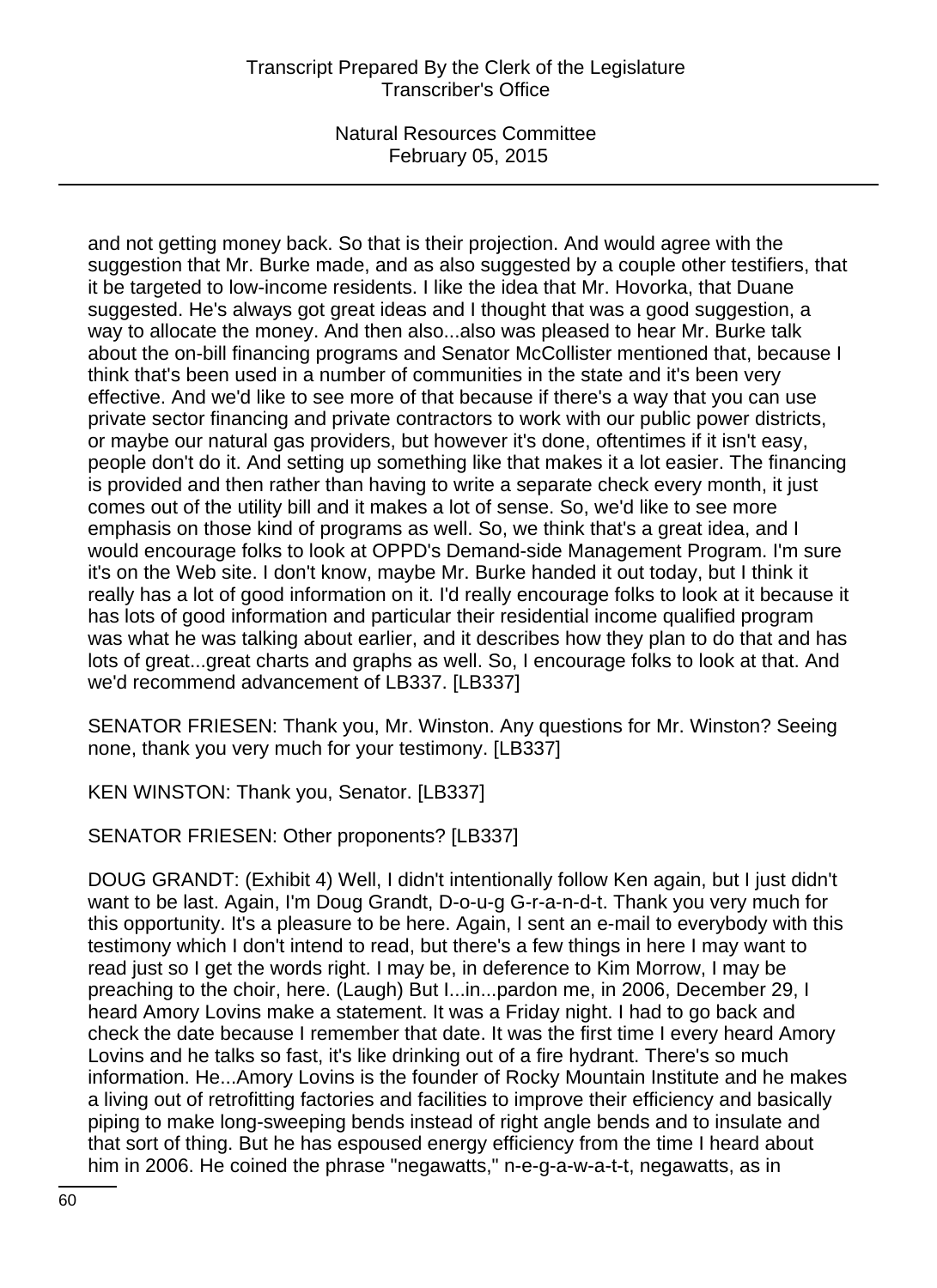negative. In other words, those are watts that are saved. The cheapest fuel is the fuel that is not burned was something that I remember him saying. I'm not going to go into all the reasons why I support this bill. Everybody else has already said it, but improving access to funding for technology that reduces energy demands will make our limited supply of energy go farther by creating more and more energy not burned. Creating more and more energy not burned will reduce the amount of capital expenditures required to replace outdated technology because less energy will be needed. Just a few days ago, there was an article that appeared in the Economist, January 17, 2015. The heading, or the title was, Invisible Fuel. The biggest innovation in energy is to go without. But it caught my eye because, you know, we really don't want to go without, we just want to use it more wisely. The first sentence said: The cheapest...the cheapest and cleanest energy choice of all is not to waste it. I think that's what we're talking about here. We don't want to waste it. And I'm going to give you a real life example in a second, but I want to read the first paragraph of that article. Progress on this has been striking yet the potential is still vast. Improvements in energy efficiencies since the 1970s in 11 IEA member countries that keep the right kind of statistics (America, Australia, Britain, Denmark, Finland, France, Germany, Italy, Japan, the Netherlands and Sweden) saved the equivalent of 1.4 billion tons of oil in 2011 worth \$743 billion. The savings amounted to more than their total final consumption in that year for gas, coal and any other single fuel. And it goes on. I'll let you read the rest. It's really an amazing article. But I want to put a pitch in for something I learned about, I think it was 2007. The chief of staff for the mayor of Berkeley, California came up with an idea and he actually turned it into a business after he left and it's called PACE, Property Assessed Clean Energy. And the idea was, they...he went out and he got \$30 million in bonds. He arranged...and that's been his job, organizing bonds. Thirty million dollars in bonds and he would give it to a family who wanted to put solar on the roof or hot water heating or insulation or whatever they wanted as long as it made sense to do it. The collateral was the roof. They didn't have to qualify as an individual as on their income. The roof was the collateral and the idea was that the roof would stay with the house even if you moved or got divorced or died or somehow left or couldn't afford it. The equipment that was put on the roof stayed with the roof and it was paid for in your property tax. So there was an assessment, special assessment district that was created that would amortize that bond over 20 years and it would pay it off, and immediately the people would start saving money. Now, one caveat, and I'll be done in a second, is that every house had to have an energy efficiency audit. You couldn't get the solar on the roof, or the windmill or whatever you wanted, until your house qualified with tight ventilation and walls and doors and seams and all the rest. So I just want to say, \$30 million for one town and just to round that out. Berkeley, of course, is very liberal. There's a town in southern California called Palm Desert, very conservative. They did the same thing. And then it started going across the country and then there was some lawsuits and it kind of faltered a little bit, but it's coming back. PACE, P-a-c-e, Property Assessed Clean Energy. And I think if Senator Harr, or somebody could endorse that and go forward with that, \$500,000 is a drop in the bucket. Thank you very much.